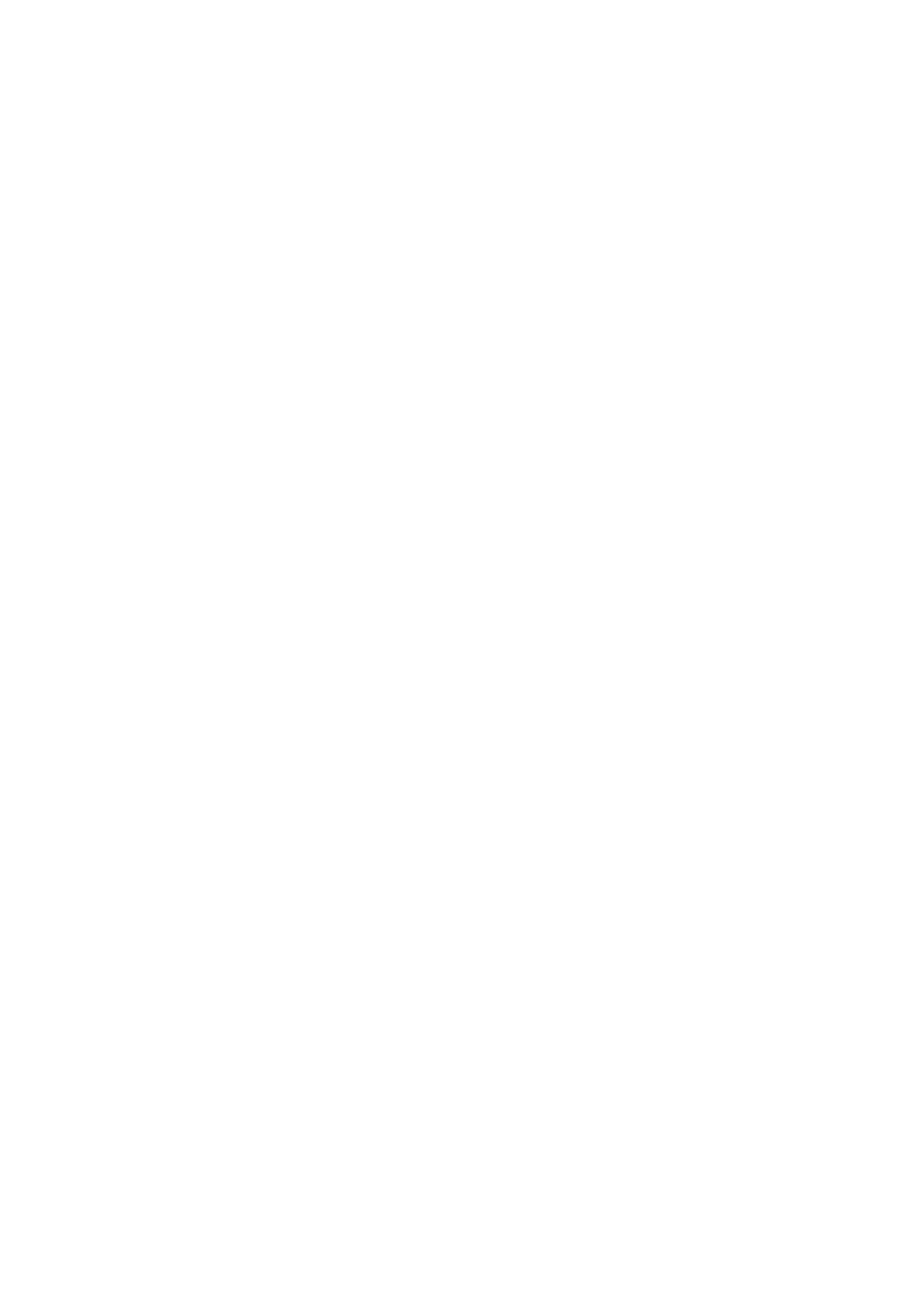# **UNITED STATES SECURITIES AND EXCHANGE COMMISSION WASHINGTON, D.C. 20549**

# **FORM 10-Q**

# ☑ **QUARTERLY REPORT PURSUANT TO SECTION 13 OR 15(d) OF THE SECURITIES EXCHANGE ACT OF 1934**

**For the quarterly period ended June 30, 2010**

**OR**

# o **TRANSITION REPORT PURSUANT TO SECTION 13 OR 15(d) OF THE SECURITIES EXCHANGE ACT OF 1934**

**Commission File Number: 001-31648**

# **EURONET WORLDWIDE, INC.**

**(Exact name of the registrant as specified in its charter)**

**Delaware (State or other jurisdiction of incorporation or organization)**

**3500 COLLEGE BOULEVARD LEAWOOD, KANSAS 66211 (Address of principal executive offices) (Zip Code)**

**74-2806888 (I.R.S. Employer Identification No.)**

**(913) 327-4200**

**(Registrant's telephone number, including area code)**

Indicate by check mark whether the registrant (1) has filed all reports required to be filed by Section 13 or 15(d) of the Securities Exchange Act of 1934 during the preceding 12 months (or for such shorter period that the registrant was required to file such reports), and (2) has been subject to such filing requirements for the past 90 days. Yes ☑ No o

Indicate by check mark whether the registrant has submitted electronically and posted on its corporate Web site, if any, every Interactive Data File required to be submitted and posted pursuant to Rule 405 of Regulation S-T during the preceding 12 months (or for such shorter period that the registrant was required to submit and post such files). Yes  $□$  No o

Indicate by check mark whether the registrant is a large accelerated filer, an accelerated filer, a non-accelerated filer or a smaller reporting company. See the definitions of "large accelerated filer," "accelerated filer" and "smaller reporting company" in Rule 12b-2 of the Exchange Act.

Large accelerated filer **☑** Accelerated filer o Non-accelerated filer o Smaller reporting company o (Do not check if a smaller reporting company)

Indicate by check mark whether the registrant is a shell company (as defined in Rule 12b-2 of the Exchange Act). Yes o No  $\Box$ 

# **APPLICABLE ONLY TO CORPORATE ISSUERS:**

The number of shares of the issuer's common stock, \$0.02 par value, outstanding as of July 31, 2010 was 50,990,720 shares.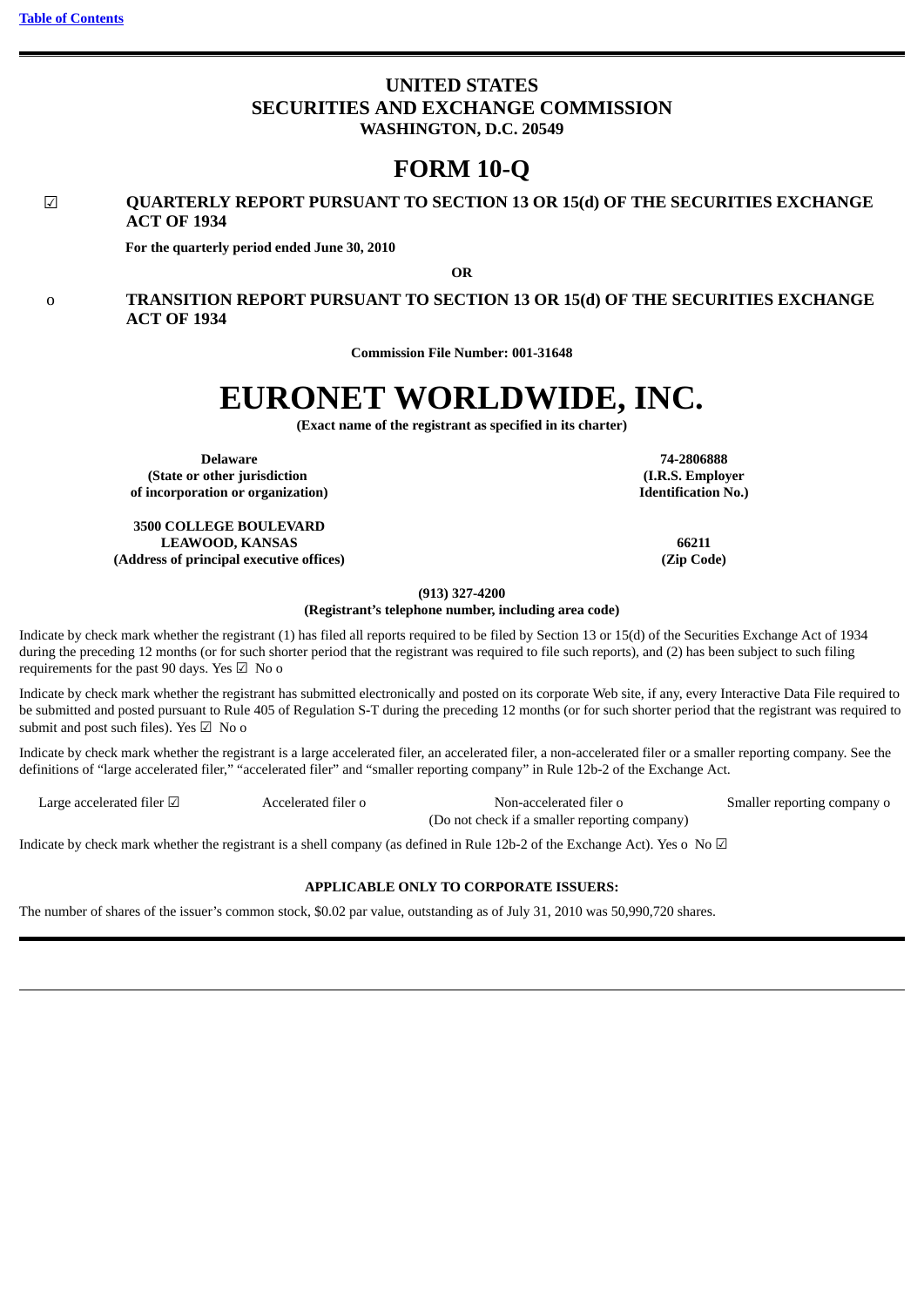# <span id="page-2-0"></span>**Table of Contents**

| PART I—FINANCIAL INFORMATION |  |
|------------------------------|--|
|------------------------------|--|

| <b>ITEM 1. FINANCIAL STATEMENTS</b>                                                       | 3  |
|-------------------------------------------------------------------------------------------|----|
| <b>ITEM 2. MANAGEMENT'S DISCUSSION AND ANALYSIS OF FINANCIAL CONDITION AND RESULTS OF</b> |    |
| <b>OPERATIONS</b>                                                                         | 16 |
| <u>ITEM 3. QUANTITATIVE AND QUALITATIVE DISCLOSURES ABOUT MARKET RISK</u>                 | 31 |
| <b>ITEM 4. CONTROLS AND PROCEDURES</b>                                                    | 32 |
|                                                                                           |    |
| <b>PART II—OTHER INFORMATION</b>                                                          | 32 |
| <b>ITEM 1. LEGAL PROCEEDINGS</b>                                                          | 32 |
| <b>ITEM 1A. RISK FACTORS</b>                                                              | 32 |
| <b>ITEM 2. UNREGISTERED SALES OF EQUITY SECURITIES AND USE OF PROCEEDS</b>                | 33 |
| <b>ITEM 5. OTHER INFORMATION</b>                                                          | 33 |
| <b>ITEM 6. EXHIBITS</b>                                                                   | 34 |
| EX-10.1                                                                                   |    |
| $EX-12.1$                                                                                 |    |
| EX-31.1                                                                                   |    |
| EX-31.2                                                                                   |    |
| EX-32.1                                                                                   |    |
| EX-32.2                                                                                   |    |
| <b>EX-101 INSTANCE DOCUMENT</b>                                                           |    |
| <b>EX-101 SCHEMA DOCUMENT</b>                                                             |    |

EX-101 LABELS LINKBASE DOCUMENT EX-101 PRESENTATION LINKBASE DOCUMENT

EX-101 CALCULATION LINKBASE DOCUMENT

EX-101 DEFINITION LINKBASE DOCUMENT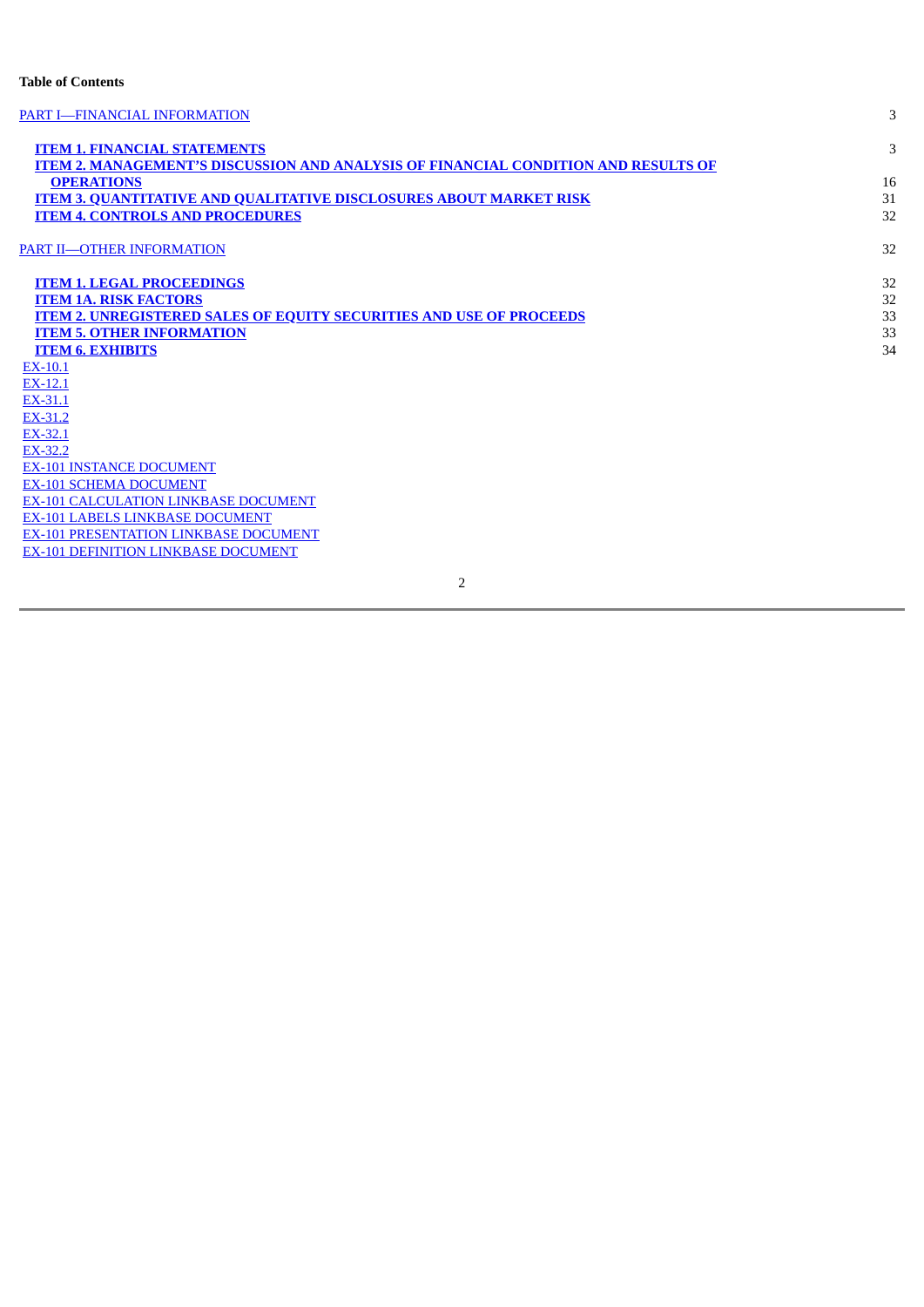# **PART I—FINANCIAL INFORMATION**

# <span id="page-3-1"></span><span id="page-3-0"></span>**ITEM 1. FINANCIAL STATEMENTS**

# **EURONET WORLDWIDE, INC. AND SUBSIDIARIES Consolidated Balance Sheets (In thousands, except share and per share data)**

|                                                                                                              |                              | As of                    |
|--------------------------------------------------------------------------------------------------------------|------------------------------|--------------------------|
|                                                                                                              | June 30, 2010<br>(unaudited) | <b>December 31, 2009</b> |
| <b>ASSETS</b>                                                                                                |                              |                          |
| Current assets:                                                                                              |                              |                          |
| Cash and cash equivalents                                                                                    | $\mathbb{S}$<br>202,587      | \$<br>183,528            |
| Restricted cash                                                                                              | 72,796                       | 73,148                   |
| Inventory — PINs and other                                                                                   | 68,005                       | 87,661                   |
| Trade accounts receivable, net of allowances for doubtful accounts of \$13,444 at June 30, 2010 and          |                              |                          |
| \$13,909 at December 31, 2009                                                                                | 226,105                      | 282,905                  |
| Prepaid expenses and other current assets                                                                    | 31,056                       | 31,344                   |
| Total current assets                                                                                         | 600,549                      | 658,586                  |
| Property and equipment, net of accumulated depreciation of \$148,353 at June 30, 2010 and \$153,255 at       |                              |                          |
| December 31, 2009                                                                                            | 81,916                       | 96,592                   |
| Goodwill                                                                                                     | 458,459                      | 504,650                  |
| Acquired intangible assets, net of accumulated amortization of \$92,047 at June 30, 2010 and \$88,924 at     |                              |                          |
| December 31, 2009                                                                                            | 93,580                       | 112,948                  |
| Other assets, net of accumulated amortization of \$18,495 at June 30, 2010 and \$16,866 at December 31, 2009 | 37,115                       | 39,903                   |
| <b>Total assets</b>                                                                                          | \$1,271,619                  | \$<br>1,412,679          |
|                                                                                                              |                              |                          |
| <b>LIABILITIES AND EQUITY</b>                                                                                |                              |                          |
| <b>Current liabilities:</b>                                                                                  |                              |                          |
| Trade accounts payable                                                                                       | \$<br>207,956                | \$<br>228,768            |
| Accrued expenses and other current liabilities                                                               | 212,683                      | 225,474                  |
| Current portion of capital lease obligations                                                                 | 1,835                        | 2,510                    |
| Short-term debt obligations and current maturities of long-term debt obligations                             | 2,490                        | 3,127                    |
| Income taxes payable                                                                                         | 15,756                       | 18,379                   |
| Deferred revenue                                                                                             | 10,510                       | 13,320                   |
| Total current liabilities                                                                                    | 451,230                      | 491,578                  |
| Debt obligations, net of current portion                                                                     | 283,567                      | 320,283                  |
| Capital lease obligations, net of current portion                                                            | 1,273                        | 1,997                    |
| Deferred income taxes                                                                                        | 19,710                       | 23,854                   |
| Other long-term liabilities                                                                                  | 6,731                        | 8,464                    |
| <b>Total liabilities</b>                                                                                     | 762,511                      | 846,176                  |
| Equity:                                                                                                      |                              |                          |
| Euronet Worldwide, Inc. stockholders' equity:                                                                |                              |                          |
| Preferred Stock, \$0.02 par value. 10,000,000 shares authorized; none issued                                 |                              |                          |
| Common Stock, \$0.02 par value. 90,000,000 shares authorized; 51,216,358 issued at June 30, 2010 and         |                              |                          |
| 51,101,833 issued at December 31, 2009                                                                       | 1,024                        | 1,022                    |
| Additional paid-in-capital                                                                                   | 746,704                      | 740,990                  |
| Treasury stock, at cost, 250,228 shares at June 30, 2010 and 241,644 shares at December 31, 2009             | (1,643)                      | (1,483)                  |
| Accumulated deficit                                                                                          | (201, 796)                   | (203, 139)               |
| Restricted reserve                                                                                           | 1,009                        | 1,013                    |
| Accumulated other comprehensive income (loss)                                                                | (41, 933)                    | 20,566                   |
| Total Euronet Worldwide, Inc. stockholders' equity                                                           | 503,365                      | 558,969                  |
| Noncontrolling interests                                                                                     | 5,743                        | 7,534                    |
| <b>Total equity</b>                                                                                          | 509,108                      | 566,503                  |
| Total liabilities and equity                                                                                 | \$1,271,619                  | \$<br>1,412,679          |
|                                                                                                              |                              |                          |

See accompanying notes to the unaudited consolidated financial statements.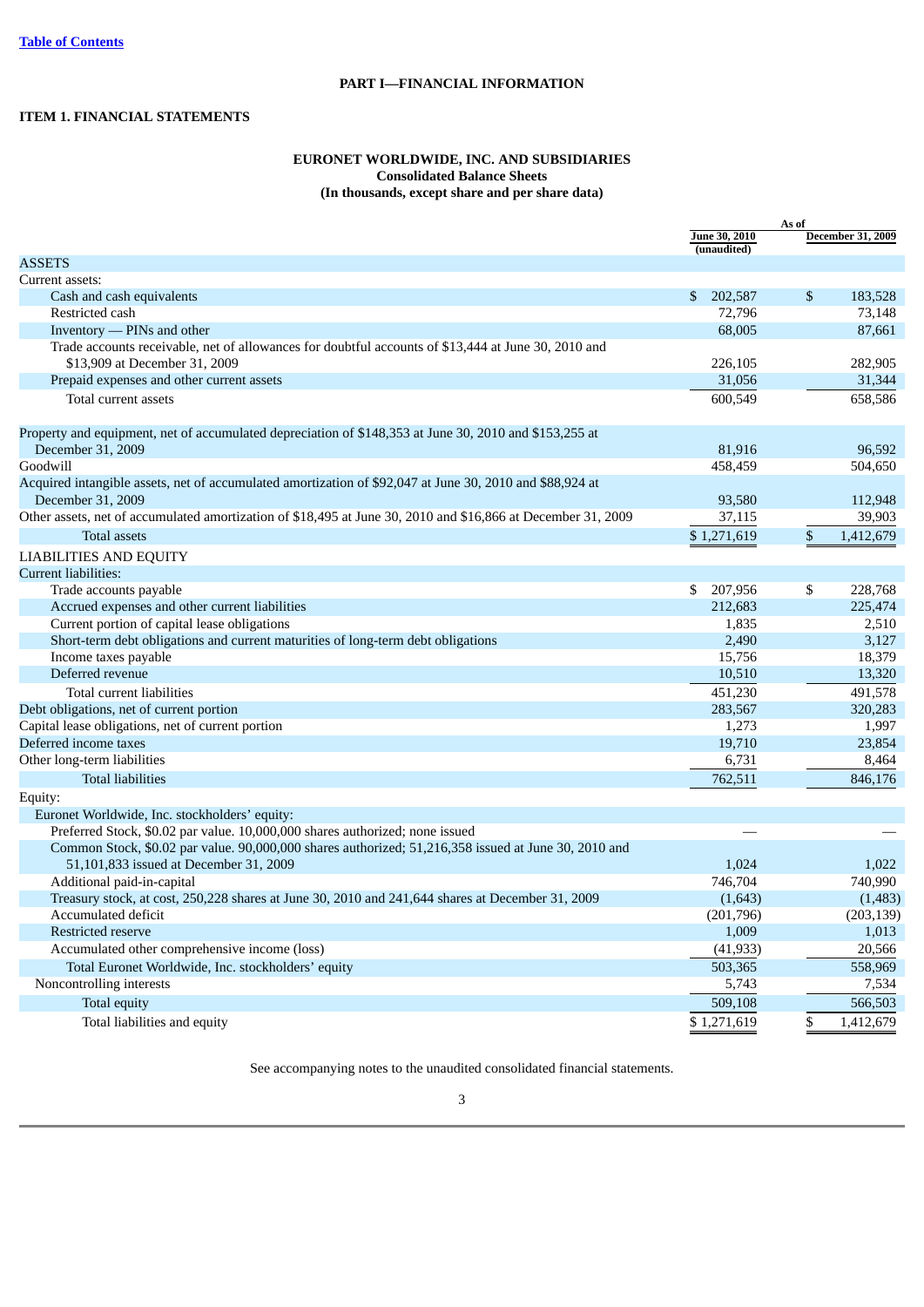# **EURONET WORLDWIDE, INC. AND SUBSIDIARIES Consolidated Statements of Operations (Unaudited, in thousands, except share and per share data)**

|                                                                                            |      | <b>Three Months Ended June 30,</b> |              | Six Months Ended June 30, |            |              |
|--------------------------------------------------------------------------------------------|------|------------------------------------|--------------|---------------------------|------------|--------------|
| Revenues:                                                                                  |      | 2010                               | 2009         |                           | 2010       | 2009         |
| <b>EFT Processing Segment</b>                                                              | \$   | 46,488                             | \$<br>45,592 | \$                        | 95,054     | \$<br>91,798 |
| epay Segment                                                                               |      | 137,689                            | 145,253      |                           | 283,069    | 279,776      |
| <b>Money Transfer Segment</b>                                                              |      | 60,051                             | 57,769       |                           | 116,108    | 110,737      |
| <b>Total revenues</b>                                                                      |      | 244,228                            | 248,614      |                           | 494,231    | 482,311      |
| Operating expenses:                                                                        |      |                                    |              |                           |            |              |
| Direct operating costs                                                                     |      | 160,836                            | 165,053      |                           | 326,697    | 318,601      |
| Salaries and benefits                                                                      |      | 31,448                             | 31,085       |                           | 63,620     | 59,681       |
| Selling, general and administrative                                                        |      | 21,850                             | 20,911       |                           | 41,043     | 39,979       |
| Goodwill and acquired intagible assets impairment                                          |      |                                    |              |                           |            | 9,884        |
| Depreciation and amortization                                                              |      | 13,552                             | 13,541       |                           | 28,100     | 26,444       |
| Total operating expenses                                                                   |      | 227,686                            | 230,590      |                           | 459,460    | 454,589      |
| Operating income                                                                           |      | 16,542                             | 18,024       |                           | 34,771     | 27,722       |
| Other income (expense):                                                                    |      |                                    |              |                           |            |              |
| Interest income                                                                            |      | 572                                | 885          |                           | 1,127      | 1,854        |
| Interest expense                                                                           |      | (5,031)                            | (6,653)      |                           | (9,985)    | (13,720)     |
| Income from unconsolidated affiliates                                                      |      | 447                                | 516          |                           | 1,001      | 1,034        |
| Loss on early retirement of debt                                                           |      |                                    | (150)        |                           |            | (253)        |
| Foreign currency exchange gain (loss), net                                                 |      | (9, 341)                           | 9,650        |                           | (14, 423)  | (941)        |
| Other income (expense), net                                                                |      | (13, 353)                          | 4,248        |                           | (22, 280)  | (12,026)     |
| Income from continuing operations before income taxes                                      |      | 3,189                              | 22,272       |                           | 12,491     | 15,696       |
| Income tax expense                                                                         |      | (4,344)                            | (6, 397)     |                           | (10, 131)  | (11,714)     |
| Income (loss) from continuing operations                                                   |      | (1, 155)                           | 15,875       |                           | 2,360      | 3,982        |
| Discontinued operations, net                                                               |      |                                    | 146          |                           |            | 85           |
| Net income (loss)                                                                          |      | (1, 155)                           | 16,021       |                           | 2,360      | 4,067        |
| Less: Net income attributable to noncontrolling interests                                  |      | (328)                              | (477)        |                           | (1,017)    | (821)        |
| Net income (loss) attributable to Euronet Worldwide, Inc.                                  | $\$$ | (1,483)                            | \$<br>15,544 | \$                        | 1,343      | \$<br>3,246  |
| Earnings (loss) per share attributable to Euronet Worldwide, Inc.<br>stockholders - basic: |      |                                    |              |                           |            |              |
| Continuing operations                                                                      | \$   | (0.03)                             | \$<br>0.31   | \$                        | 0.03       | \$<br>0.06   |
| Discontinued operations                                                                    |      |                                    |              |                           |            |              |
| Total                                                                                      | \$   | (0.03)                             | \$<br>0.31   | \$                        | 0.03       | \$<br>0.06   |
| Basic weighted average shares outstanding                                                  |      | 50,914,453                         | 50,425,261   |                           | 50,857,812 | 50,358,983   |
| Earnings (loss) per share attributable to Euronet Worldwide, Inc.                          |      |                                    |              |                           |            |              |
| stockholders - diluted:                                                                    |      |                                    |              |                           |            |              |
| Continuing operations                                                                      | \$   | (0.03)                             | \$<br>0.30   | \$                        | 0.03       | \$<br>0.06   |
| <b>Discontinued operations</b>                                                             |      |                                    |              |                           |            |              |
| Total                                                                                      | \$   | (0.03)                             | \$<br>0.30   | \$                        | 0.03       | \$<br>0.06   |
| Diluted weighted average shares outstanding                                                |      | 50,914,453                         | 51,240,221   |                           | 51,777,392 | 50,821,373   |
|                                                                                            |      |                                    |              |                           |            |              |

See accompanying notes to the unaudited consolidated financial statements.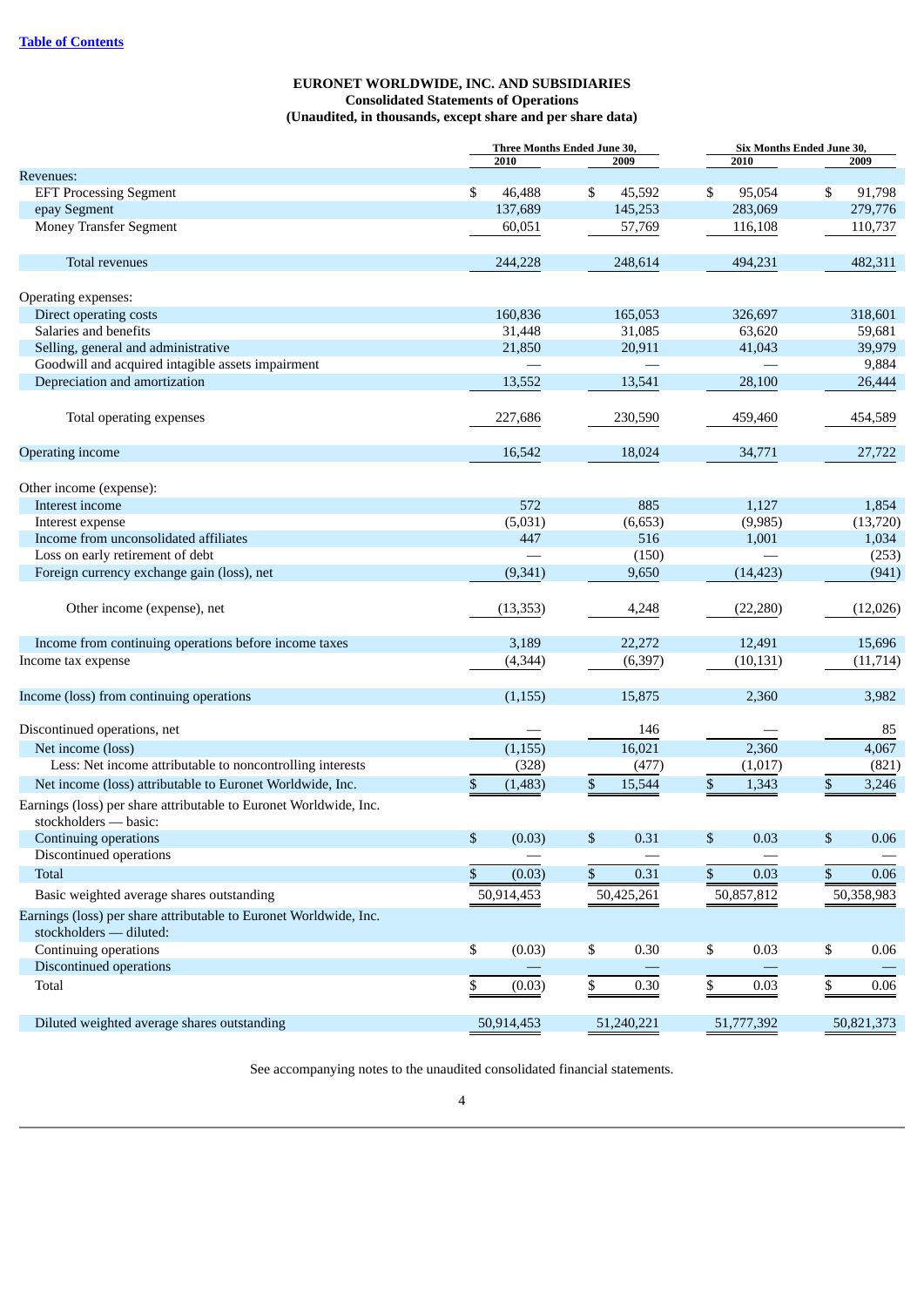# **EURONET WORLDWIDE, INC. AND SUBSIDIARIES Consolidated Statements of Comprehensive Income (Loss) (Unaudited, in thousands)**

|                   |                  | Three Months Ended June 30. |       | <b>Six Months Ended June 30.</b> |
|-------------------|------------------|-----------------------------|-------|----------------------------------|
|                   | 2010             | 2009                        | 2010  | 2009                             |
| Net income (loss) | $\sim$ $ -$<br>. | 16.021                      | 2,360 | 4,067                            |
|                   |                  |                             |       |                                  |

Other comprehensive income (loss), net of tax:

| (41, 652)    | 39,736    | (63, 631)    | 18,123   |
|--------------|-----------|--------------|----------|
|              | 353       |              | 830      |
|              | 803       |              | 1,030    |
|              |           |              |          |
| (42, 807)    | 56.913    | (61,271)     | 24,050   |
| 401          | (825)     | 115          | (925)    |
| \$ (42, 406) | \$ 56,088 | \$ (61, 156) | \$23,125 |
|              |           |              |          |

See accompanying notes to the unaudited consolidated financial statements.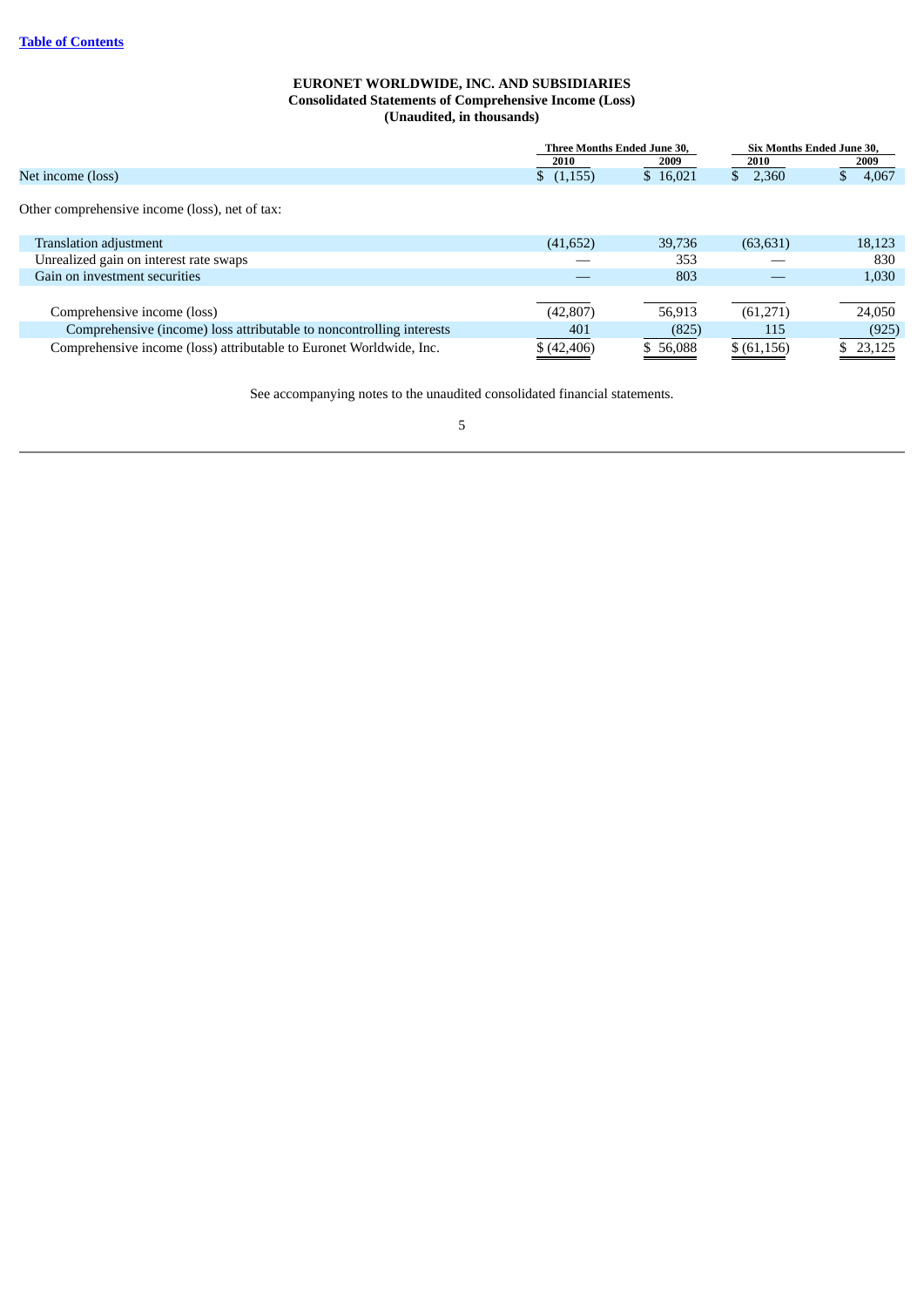# **EURONET WORLDWIDE, INC. AND SUBSIDIARIES Consolidated Statements of Cash Flows (Unaudited, in thousands)**

|                                                                                                              |                       | <b>Six Months Ended June 30.</b> |
|--------------------------------------------------------------------------------------------------------------|-----------------------|----------------------------------|
| Net income                                                                                                   | 2010<br>2,360<br>\$   | 2009<br>\$<br>4,067              |
|                                                                                                              |                       |                                  |
| Adjustments to reconcile net income to net cash provided by operating activities:                            |                       |                                  |
| Depreciation and amortization                                                                                | 28,100                | 26,444                           |
| Share-based compensation                                                                                     | 4,391                 | 3,825                            |
| Unrealized foreign exchange loss, net                                                                        | 14,625                | 1,000                            |
| Non-cash impairment of goodwill and acquired intangible assets                                               |                       | 9,884                            |
| Deferred income taxes                                                                                        | (2,089)               | (2,679)                          |
| Income from unconsolidated affiliates                                                                        | (1,001)               | (1,034)                          |
| Accretion of convertible debentures discount and amortization of debt issuance costs                         | 4,332                 | 5,855                            |
| Changes in working capital, net of amounts acquired:                                                         |                       |                                  |
| Income taxes payable, net                                                                                    | (2,839)               | 3,472                            |
| Restricted cash                                                                                              | (5,230)               | 32,460                           |
| Inventory — PINs and other                                                                                   | 14,531                | 8,857                            |
| Trade accounts receivable                                                                                    | 34,211                | 28,577                           |
| Prepaid expenses and other current assets                                                                    | (2,340)               | (2,684)                          |
| Trade accounts payable                                                                                       | (3,737)               | (37, 890)                        |
| Deferred revenue                                                                                             | (2,684)               | (1,896)                          |
|                                                                                                              |                       |                                  |
| Accrued expenses and other current liabilities                                                               | 3,764                 | (18,956)                         |
| Changes in noncurrent assets and liabilities                                                                 | 1,644                 | (9, 284)                         |
| Net cash provided by operating activities                                                                    | 88,038                | 50,018                           |
| Cash flows from investing activities:                                                                        |                       |                                  |
| Acquisitions, net of cash acquired                                                                           |                       | (10, 016)                        |
| Purchases of property and equipment                                                                          | (12, 427)             | (16, 783)                        |
| Purchases of other long-term assets                                                                          | (2,618)               | (1,360)                          |
| Other, net                                                                                                   | 473                   | (270)                            |
| Net cash used in investing activities                                                                        | (14, 572)             | (28, 429)                        |
| Cash flows from financing activities:                                                                        |                       |                                  |
| Proceeds from issuance of shares                                                                             | 1,311                 | 888                              |
| Borrowings from revolving credit agreements classified as non-current liabilities                            | 108,000               | 285,400                          |
| Repayments of revolving credit agreements classified as non-current liabilities                              | (147, 172)            | (297, 219)                       |
| Repayments of long-term debt obligations                                                                     | (2,227)               | (27,083)                         |
| Repayments of capital lease obligations                                                                      | (1,255)               | (3, 149)                         |
| Cash dividends paid to noncontrolling interests stockholders                                                 | (1,676)               | (2, 413)                         |
| Other, net                                                                                                   | 728                   | (812)                            |
|                                                                                                              |                       |                                  |
| Net cash used in financing activities                                                                        | (42,291)              | (44, 388)                        |
| Effect of exchange rate changes on cash and cash equivalents                                                 | (12, 116)             | 2,508                            |
| Increase (decrease) in cash and cash equivalents                                                             | 19,059                | (20, 291)                        |
| Cash and cash equivalents at beginning of period (includes cash of discontinued operations of \$552 in 2009) | 183,528               | 181,893                          |
| Cash and cash equivalents at end of period (includes cash of discontinued operations of \$1,086 in 2009)     | \$202,587             | \$161,602                        |
| Interest paid during the period<br>Income taxes paid during the period                                       | \$<br>5,643<br>15,191 | \$<br>7,162<br>11,805            |
|                                                                                                              |                       |                                  |

See accompanying notes to the unaudited consolidated financial statements.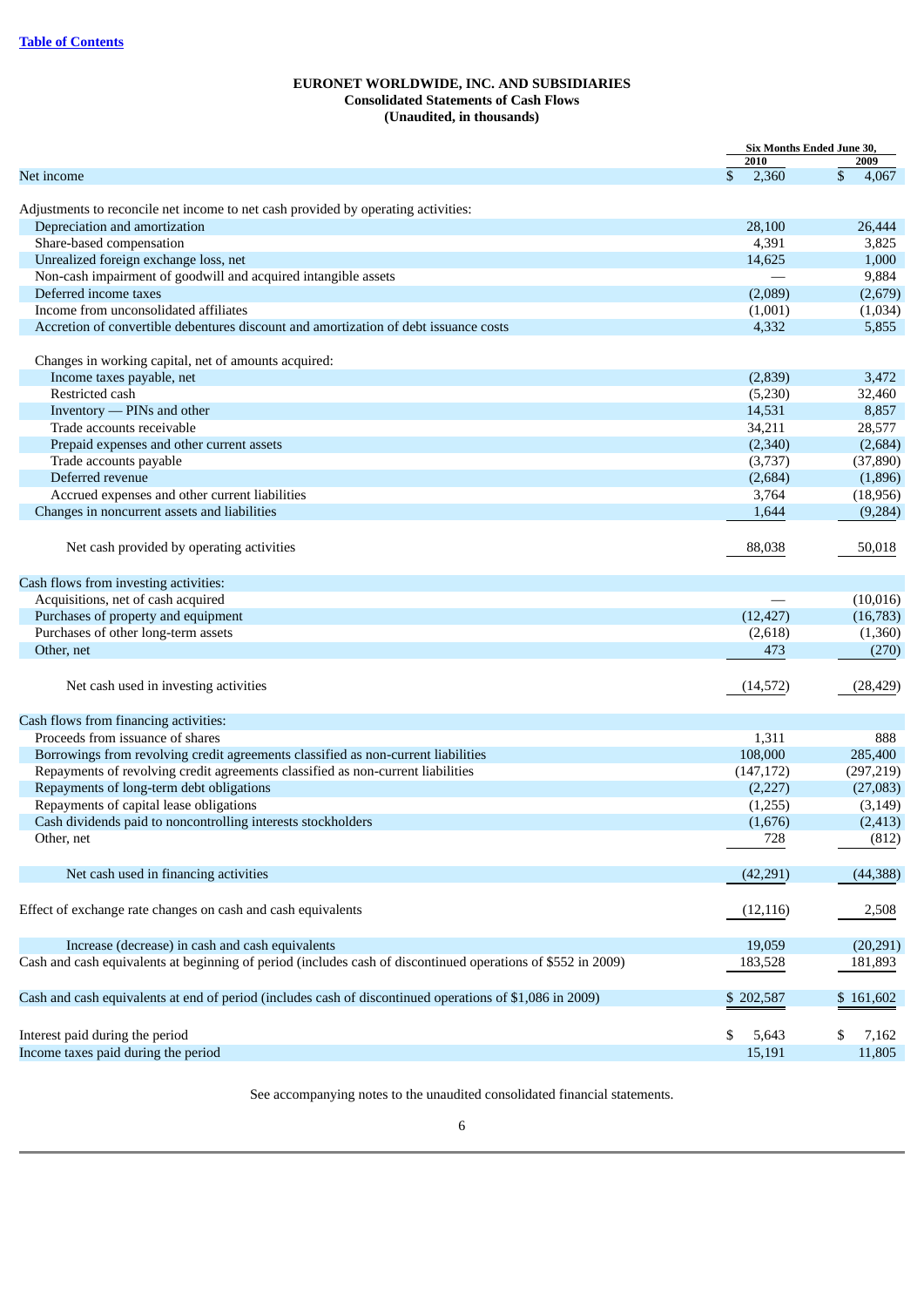# **EURONET WORLDWIDE, INC. AND SUBSIDIARIES NOTES TO THE UNAUDITED CONSOLIDATED FINANCIAL STATEMENTS**

# **(1) GENERAL**

#### *Organization*

Euronet Worldwide, Inc. and its subsidiaries (the "Company" or "Euronet") is an industry leader in processing secure electronic financial transactions in three principal business segments. Euronet's EFT Processing Segment provides end-to-end solutions relating to operations of automated teller machine ("ATM") and point-of-sale ("POS") networks, and debit and credit card processing in Europe, the Middle East and Asia Pacific. The epay Segment is one of the world's largest providers of "top-up" services for prepaid products, primarily prepaid mobile airtime, distributing these products in Europe, the Middle East, Asia Pacific and North America. The Money Transfer Segment is comprised primarily of the Company's RIA Envia, Inc. ("RIA") subsidiary and its operating subsidiaries, which is the third-largest global money transfer company based upon revenues and volumes. The Money Transfer Segment provides services through a sending network of agents and Company-owned stores primarily in North America and Europe, disbursing money transfers through a worldwide correspondent network. See Note 8, Segment Information, for additional information about the Company's business segments.

# *Basis of presentation*

The accompanying unaudited consolidated financial statements have been prepared from the records of the Company, in conformity with accounting principles generally accepted in the U.S. ("U.S. GAAP") and pursuant to the rules and regulations of the Securities and Exchange Commission ("SEC"). In the opinion of management, such unaudited consolidated financial statements contain all adjustments (consisting of normal interim closing procedures) necessary to present fairly the financial position of the Company as of June 30, 2010, and the results of its operations for the three- and six-month periods ended June 30, 2010 and 2009 and its cash flows for the six-month periods ended June 30, 2010 and 2009.

The unaudited consolidated financial statements should be read in conjunction with the audited consolidated financial statements of Euronet for the year ended December 31, 2009, including the notes thereto, set forth in the Company's 2009 Annual Report on Form 10-K.

The preparation of financial statements in conformity with U.S. GAAP requires management to make estimates and assumptions that affect the amounts reported in the unaudited consolidated financial statements and accompanying notes. Actual results could differ from those estimates. The results of operations for the three- and six-month periods ended June 30, 2010 are not necessarily indicative of the results to be expected for the full year ending December 31, 2010. Certain amounts in the prior year have been reclassified to conform to current period presentation.

# **(2) SUMMARY OF SIGNIFICANT ACCOUNTING POLICIES AND PRACTICES**

### *Multiple-deliverable revenue arrangements*

Effective January 1, 2010, the Company adopted the provisions of Financial Accounting Standards Board ("FASB") Accounting Standards Update ("ASU") 2009-13, Revenue Recognition (Topic 605): Multiple-Deliverable Revenue Arrangements — a consensus of the FASB Emerging Issues Task Force, ASU 2009-13 adds estimated selling price as acceptable evidence of fair value of undelivered products and services in revenue arrangements with multiple deliverables. Estimated selling price can be used if there is no vendor specific objective evidence or third-party evidence of fair value. Additionally, ASU 2009-13 eliminates the use of the residual method of allocating revenue and establishes the relative selling price method as the appropriate means to allocate revenue to each deliverable of an arrangement. The adoption of ASU 2009-13 did not materially affect the Company's unaudited consolidated financial statements.

# *Money transfer settlement obligations*

Money transfer settlement obligations are recorded in accrued expenses and other current liabilities on the Company's Unaudited Consolidated Balance Sheets and consist of amounts owed by Euronet to money transfer recipients. As of June 30, 2010, the Company's money transfer settlement obligations were \$28.1 million.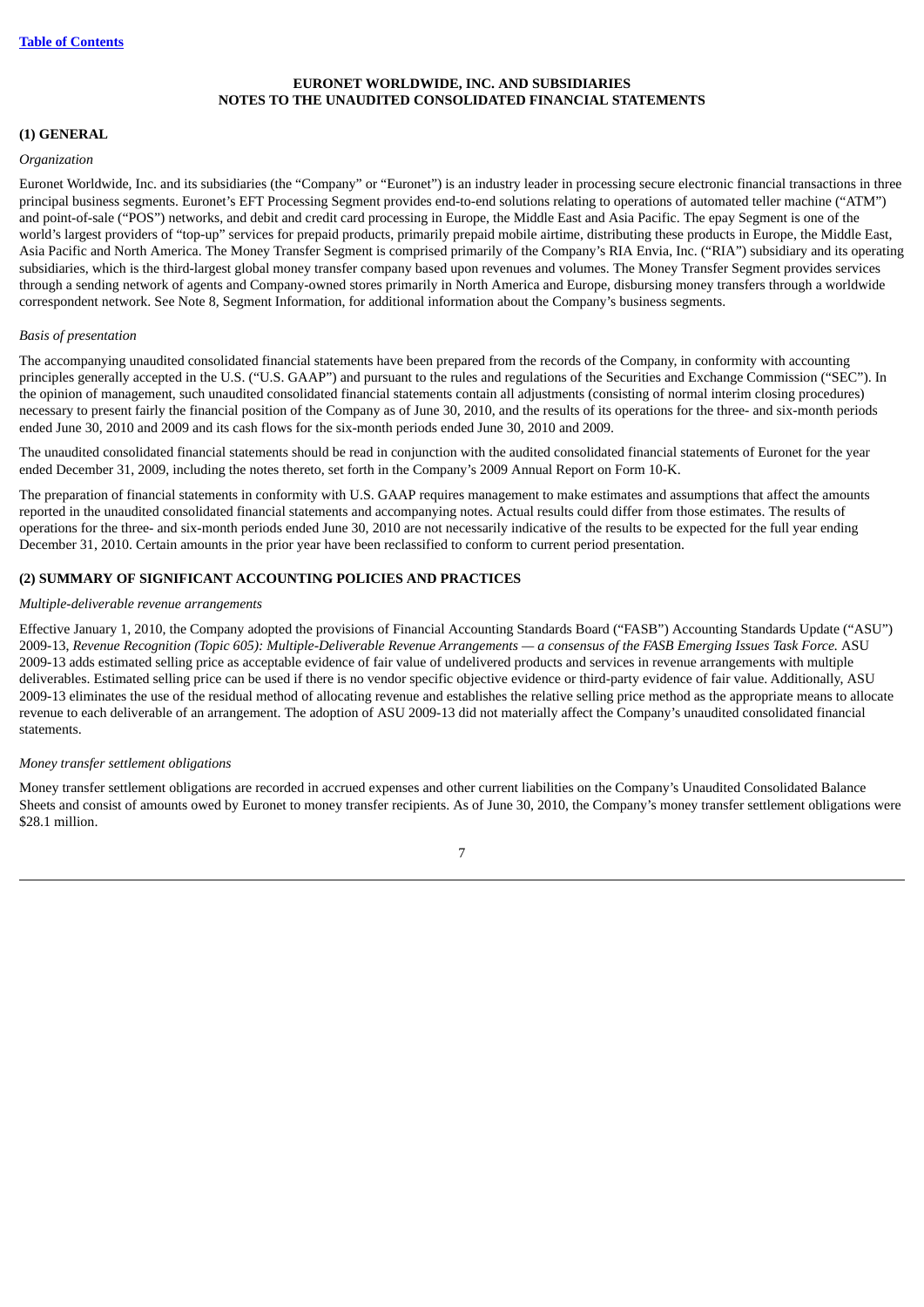# **(3) EARNINGS PER SHARE**

Basic earnings per share has been computed by dividing earnings available to common stockholders by the weighted average number of common shares outstanding during the respective period. Diluted earnings per share has been computed by dividing earnings available to common stockholders by the weighted average shares outstanding during the respective period, after adjusting for any potential dilution of the assumed conversion of the Company's convertible debentures, shares issuable in connection with acquisition obligations, restricted stock and options to purchase the Company's common stock. The following table provides the computation of diluted weighted average number of common shares outstanding:

|                                                                 | Three Months Ended June 30, |            | <b>Six Months Ended June 30.</b> |            |
|-----------------------------------------------------------------|-----------------------------|------------|----------------------------------|------------|
|                                                                 | 2010                        | 2009       |                                  | 2009       |
| Computation of diluted weighted average shares outstanding:     |                             |            |                                  |            |
| Basic weighted average shares outstanding                       | 50.914.453                  | 50.425.261 | 50.857.812                       | 50,358,983 |
| Incremental shares from assumed conversion of stock options and |                             |            |                                  |            |
| restricted stock                                                |                             | 814,960    | 919,580                          | 462,390    |
|                                                                 |                             |            |                                  |            |
| Diluted weighted average shares outstanding                     | 50,914,453                  | 51,240,221 | 51,777,392                       | 50,821,373 |

The table includes all stock options and restricted stock that are dilutive to Euronet's weighted average common shares outstanding during the period. For the three months ended June 30, 2010, the Company incurred a net loss; therefore, diluted loss per share is the same as basic loss per share for the period. The calculation of diluted earnings (loss) per share excludes stock options or shares of restricted stock that are anti-dilutive to the Company's weighted average common shares outstanding of approximately 4,963,000 and 2,252,000 for the three- and six-month periods ended June 30, 2010, respectively, and of approximately 1,989,000 and 3,868,000 for the three- and six-month periods ended June 30, 2009, respectively.

The Company has convertible debentures that, if converted, would have a potentially dilutive effect on the Company's stock. As required by Accounting Standards Codification ("ASC") Topic 260, *Earnings per Share,* if dilutive, the impact of the contingently issuable shares must be included in the calculation of diluted earnings per share under the "if-converted" method, regardless of whether the conditions upon which the debentures would be convertible into shares of the Company's common stock have been met. The Company's 3.50% debentures are convertible into 4.3 million shares of common stock only upon the occurrence of certain conditions. Under the if-converted method, the assumed conversion of the 3.50% debentures was anti-dilutive for the three- and sixmonth periods ended June 30, 2010 and 2009. The Company's remaining 1.625% convertible debentures outstanding were repurchased in January 2010 and the assumed conversion of the then-outstanding debentures was anti-dilutive for the six-month period ended June 30, 2010 and for the three- and six-month periods ended June 30, 2009.

#### **(4) DISCONTINUED OPERATIONS**

During the fourth quarter of 2009, the Company sold Euronet Essentis Limited ("Essentis"), a U.K. software entity, in order to focus its investments and resources on its transaction processing businesses. Accordingly, Essentis's results of operations are shown as discontinued operations in the Unaudited Consolidated Statements of Operations. Previously, Essentis's results were reported in the EFT Processing Segment. The segment results in Note 8, Segment Information, also reflect the classification of Essentis's results in discontinued operations. The following amounts related to Essentis have been segregated from continuing operations and reported as discontinued operations:

| (in thousands)             | <b>Three Months Ended</b><br><b>June 30, 2009</b> | <b>Six Months Ended</b><br><b>June 30, 2009</b> |
|----------------------------|---------------------------------------------------|-------------------------------------------------|
| <b>Revenues</b>            | \$1,835                                           | \$3,259                                         |
| Income before income taxes | \$212                                             | 119                                             |
| Net income                 | 146                                               | 85                                              |
|                            |                                                   |                                                 |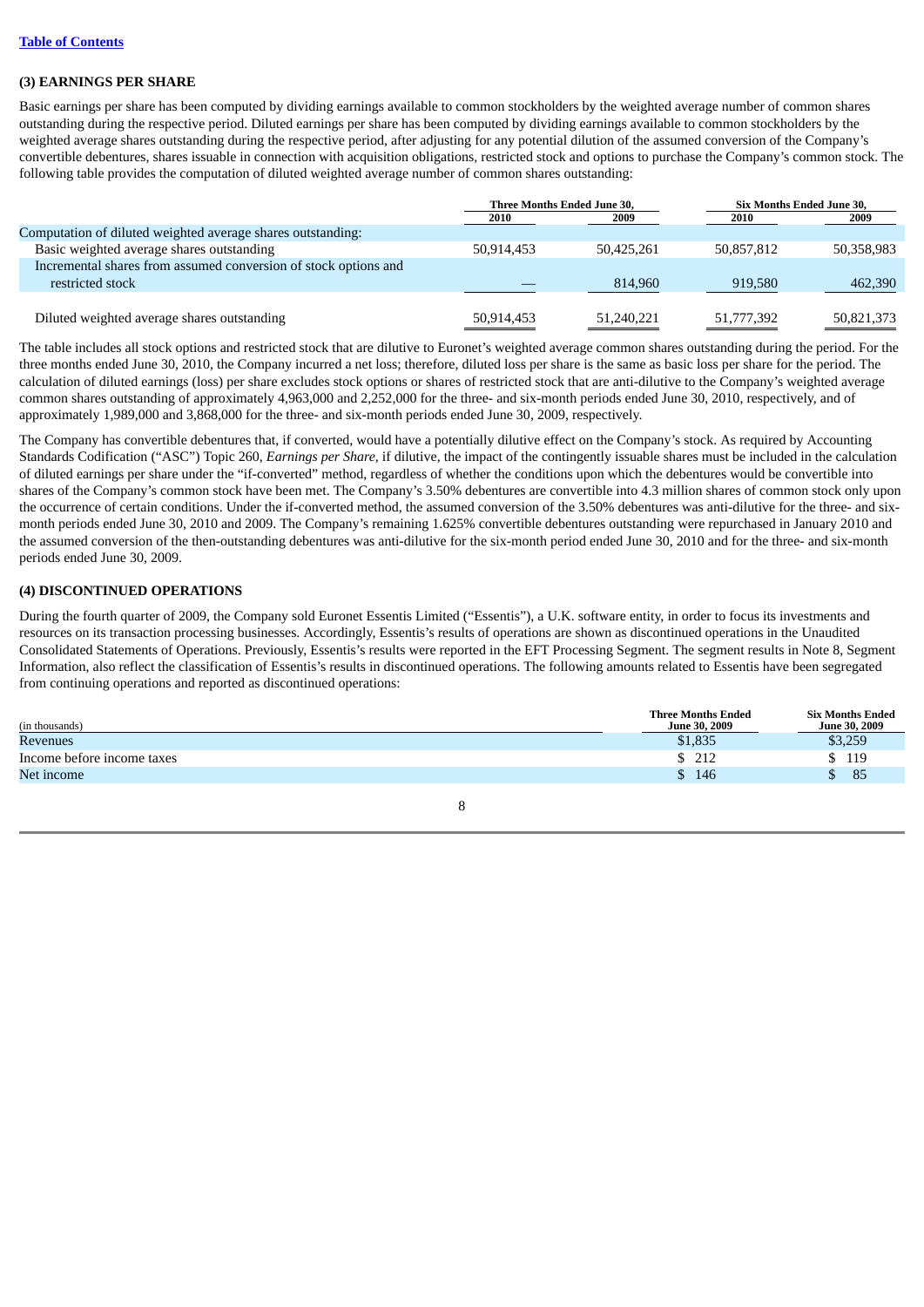# **(5) GOODWILL AND ACQUIRED INTANGIBLE ASSETS, NET**

A summary of acquired intangible assets and goodwill activity for the six-month period ended June 30, 2010 is presented below:

| (in thousands)                                               | <b>Acquired</b><br>Intangible<br><b>Assets</b> | Goodwill  | <b>Total</b><br>Intangible<br>Assets  |
|--------------------------------------------------------------|------------------------------------------------|-----------|---------------------------------------|
| Balance as of December 31, 2009                              | \$112,948                                      | \$504,650 | \$617,598                             |
| Decreases:                                                   |                                                |           |                                       |
| Amortization                                                 | (11,295)                                       |           | (11,295)                              |
| Other (primarily changes in foreign currency exchange rates) | (8,073)                                        | (46, 191) | (54,264)                              |
| Balance as of June 30, 2010                                  | \$93,580                                       | \$458,459 | \$552,039<br><b>STATE OF BUILDING</b> |

Estimated annual amortization expense on intangible assets with finite lives, before income taxes, as of June 30, 2010, is expected to total \$22.1 million for 2010, \$18.2 million for 2011, \$16.0 million for 2012, \$12.0 million for 2013, \$9.6 million for 2014 and \$4.5 million for 2015.

The Company's annual goodwill impairment test is performed during the fourth quarter. The Company's annual impairment test for the year ended December 31, 2008 resulted in the Company recording an estimated non-cash goodwill impairment charge of \$219.8 million in the fourth quarter of 2008 related to its RIA money transfer business and its Spanish prepaid business. The Company completed the impairment testing in the first quarter of 2009 and recorded an additional non-cash goodwill impairment charge of \$8.8 million and a \$1.1 million non-cash impairment charge related to a money transfer intangible asset in the first quarter of 2009. The annual impairment test completed in the fourth quarter of 2009 resulted in no impairment charges.

Determining the fair value of reporting units requires significant management judgment in estimating future cash flows and assessing potential market and economic conditions. It is reasonably possible that the Company's operations will not perform as expected, or that estimates or assumptions could change, which may result in the Company recording additional material non-cash impairment charges during the year in which these changes take place.

## **(6) DEBT OBLIGATIONS**

A summary of debt obligation activity for the six-month period ended June 30, 2010 is presented below:

| (in thousands)                             | <b>Revolving</b><br>Credit<br>Facilities | <b>Other Debt</b><br><b>Obligations</b> | Capital<br>Leases       | 1.625%<br>Convertible<br><b>Debentures</b><br><b>Due 2024</b> | 3.50%<br>Convertible<br><b>Debentures</b><br><b>Due 2025</b> | Term<br>Loan | Total     |
|--------------------------------------------|------------------------------------------|-----------------------------------------|-------------------------|---------------------------------------------------------------|--------------------------------------------------------------|--------------|-----------|
| Balance at December 31, 2009               | \$ 39,164                                | \$<br>92                                | 4,507<br>$\mathbb{S}^-$ | 1,227<br>$\mathbb{S}$                                         | \$153,927                                                    | \$129,000    | \$327,917 |
| Increases (decreases):                     |                                          |                                         |                         |                                                               |                                                              |              |           |
| Net borrowings (repayments)                | (39, 172)                                | 692                                     | (1,119)                 | (1,227)                                                       |                                                              | (1,000)      | (41, 826) |
| Accretion                                  |                                          |                                         |                         |                                                               | 3,461                                                        |              | 3,461     |
| Capital lease interest                     |                                          |                                         | 196                     |                                                               |                                                              |              | 196       |
| Foreign currency exchange<br>$(gain)$ loss | 8                                        | (115)                                   | (476)                   |                                                               |                                                              |              | (583)     |
| Balance at June 30, 2010                   |                                          | 669                                     | 3,108                   |                                                               | 157,388                                                      | 128,000      | 289,165   |
| Less — current maturities                  |                                          | (590)                                   | (1,835)                 |                                                               |                                                              | (1,900)      | (4,325)   |
| Long-term obligations at June 30,<br>2010  | \$                                       | \$<br>79                                | 1,273<br>\$.            |                                                               | \$157,388                                                    | \$126,100    | \$284,840 |

In January 2010, the Company elected to redeem the remaining \$1.2 million of outstanding 1.625% debentures at par. Contractual interest expense for the 1.625% convertible debentures was \$1 thousand for the six months ended June 30, 2010. Contractual interest expense was \$0.2 million and \$0.5 million and discount accretion was \$0.7 million and \$1.6 million for the three and six months ended June 30, 2009, respectively. The effective interest rate was 1.625% for the period the debentures were outstanding during 2010 and 7.1% for the three and six months ended June 30, 2009.

The 3.50% convertible debentures had principal amounts outstanding of \$175.0 million and unamortized discounts outstanding of \$17.6 million and \$21.1 million as of June 30, 2010 and December 31, 2009, respectively. The discount will be amortized through October 15, 2012. Contractual interest expense was \$1.5 million and \$3.1 million for the respective three- and six-month periods ended June 30, 2010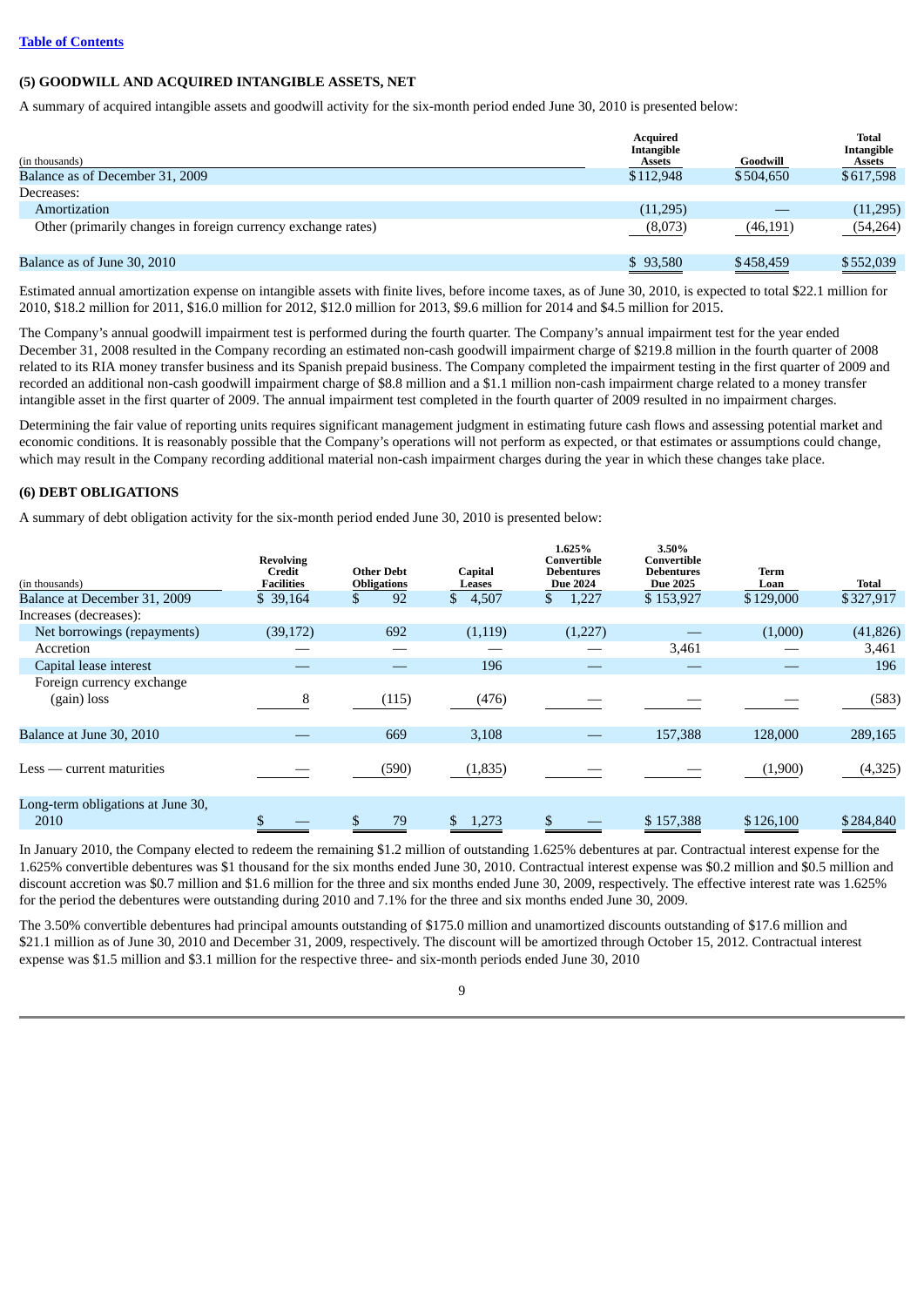and 2009. Discount accretion was \$1.7 million and \$3.5 million for the three and six months ended June 30, 2010, respectively, and \$1.6 million and \$3.2 million for the three and six months ended June 30, 2009, respectively. The effective interest rate was 8.4% for the three and six months ended June 30, 2010 and 2009.

# **(7) DERIVATIVE INSTRUMENTS AND HEDGING ACTIVITIES**

As of June 30, 2010, the Company had foreign currency forward contracts outstanding with a notional value of \$41.3 million, primarily in euros and U.S. dollars, which were not designated as hedges and had a weighted average remaining maturity of 4.1 days. Although the Company enters into foreign currency forward contracts to offset foreign currency exposure related to the notional value of money transfer transactions collected in currencies other than the U.S. dollar, they are not designated as hedges under ASC Topic 815. This is mainly due to the relatively short duration of the contracts, typically 1 to 14 days, and the frequency with which the Company enters into them.

The Company has an office lease in a foreign country that requires payment in a currency that is not the functional currency of either party to the lease or the Company's reporting currency. Therefore, the lease contains an embedded derivative per ASC Topic 815 and its fair value is recorded in the Unaudited Consolidated Balance Sheets.

During 2007, the Company entered into interest rate swap agreements for a total notional amount of \$50 million to manage interest rate exposure related to a portion of the term loan. The interest rate swap agreements were determined to be cash flow hedges and effectively converted \$50 million of the term loan to a fixed interest rate of 7.3% through the May 2009 maturity date of the swap agreements. The swap agreements required no payment by either party at their maturities.

Below are the tabular disclosures required for derivative instruments:

|                                                      |                                                      |                      | <b>Fair Values of Derivative</b> | <b>Instruments</b>       |       |
|------------------------------------------------------|------------------------------------------------------|----------------------|----------------------------------|--------------------------|-------|
| (in thousands)                                       | <b>Consolidated Balance</b><br><b>Sheet Location</b> | <b>June 30, 2010</b> |                                  | December 31,<br>2009     |       |
| Derivatives not designated as hedging instruments    |                                                      |                      |                                  | <b>Asset Derivatives</b> |       |
| under ASC Topic 815                                  |                                                      |                      |                                  |                          |       |
| Foreign currency derivative contracts - gross gains  | Cash and cash equivalents                            | \$                   | 113                              |                          | 138   |
| Foreign currency derivative contracts - gross losses | Cash and cash equivalents                            |                      | (74)                             |                          | (102) |
| Total                                                |                                                      |                      | 39                               |                          | 36    |
|                                                      |                                                      |                      | <b>Liability Derivatives</b>     |                          |       |
| Embedded derivative in foreign lease                 | Other long-term liabilities                          |                      | (198)                            |                          | (220) |
| <b>Total derivatives</b>                             |                                                      |                      | (159)                            |                          | (184) |
|                                                      | 10                                                   |                      |                                  |                          |       |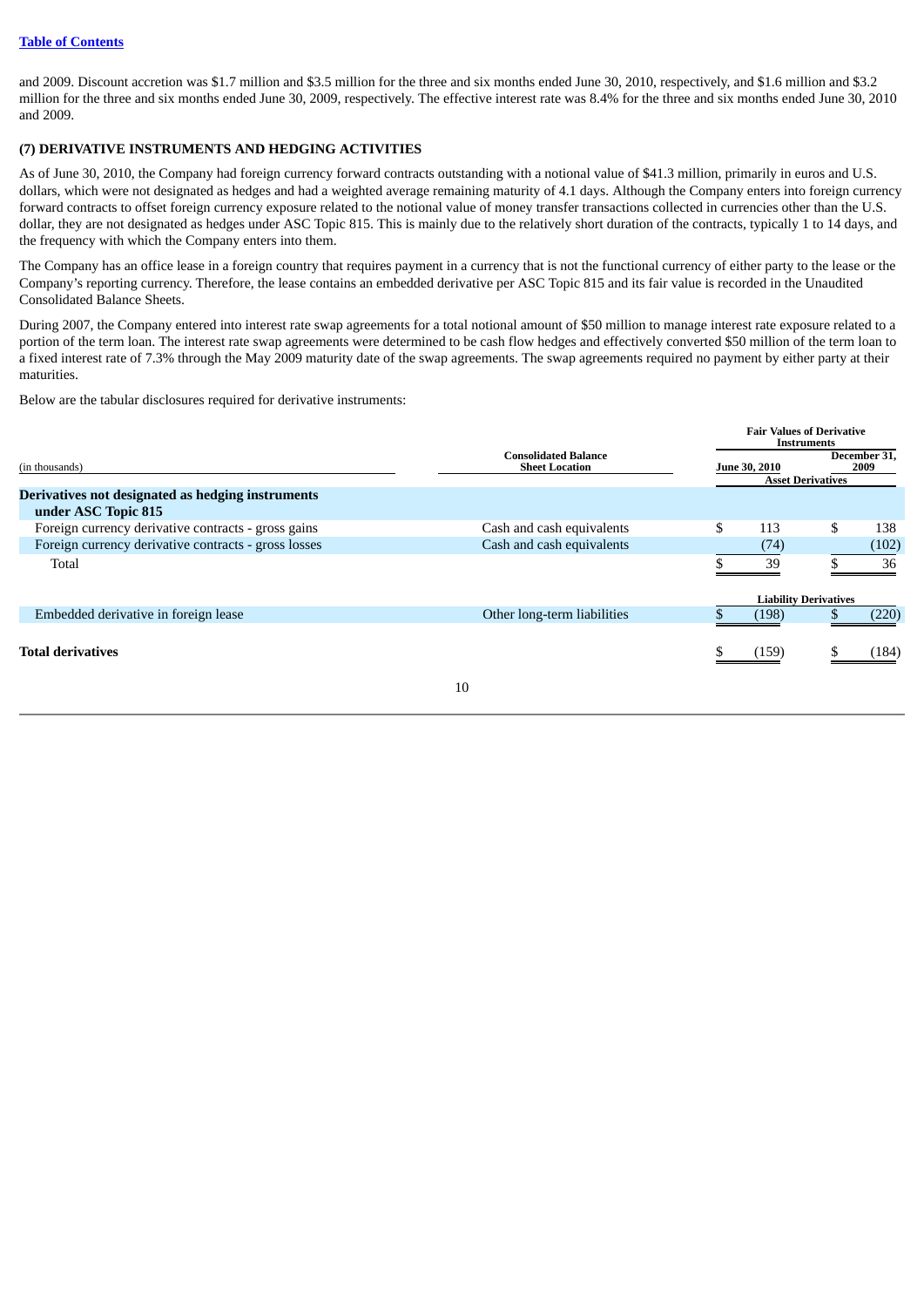| (in thousands)<br>Derivatives in ASC Topic 815 Cash Flow Hedging Relationships |                                                                                                | <b>Amount of Gain Recognized in</b><br><b>OCI</b> on Derivative (Effective<br>Portion)<br><b>Three Months Ended June 30,</b><br>2010<br>2009 |  |              |                                                                                                                          |           | <b>Amount of Gain Recognized in</b><br><b>OCI on Derivative (Effective</b><br><b>Portion</b> )<br>Six Months Ended June 30,<br>2010<br>2009 |             |    |            |
|--------------------------------------------------------------------------------|------------------------------------------------------------------------------------------------|----------------------------------------------------------------------------------------------------------------------------------------------|--|--------------|--------------------------------------------------------------------------------------------------------------------------|-----------|---------------------------------------------------------------------------------------------------------------------------------------------|-------------|----|------------|
| Interest rate swaps related to floating rate debt<br>(in thousands)            | <b>Location of Gain (Loss)</b><br><b>Recognized in Income on</b><br><b>Derivative</b>          | 353<br><b>Amount of Gain (Loss)</b><br><b>Recognized in Income on</b><br><b>Derivative</b><br>Three Months Ended June 30,<br>2009<br>2010    |  |              | <b>Amount of Gain (Loss)</b><br><b>Recognized in Income on</b><br><b>Derivative</b><br>Six Months Ended June 30,<br>2010 |           |                                                                                                                                             | 830<br>2009 |    |            |
| Derivatives not designated as hedging<br>instruments under ASC Topic 815       |                                                                                                |                                                                                                                                              |  |              |                                                                                                                          |           |                                                                                                                                             |             |    |            |
| Foreign currency derivative contracts<br>Embedded derivative in foreign lease  | Foreign currency exchange gain<br>(loss), net<br>Foreign currency exchange gain<br>(loss), net | \$                                                                                                                                           |  | (44)<br>(41) | \$                                                                                                                       | 42<br>276 |                                                                                                                                             | 99<br>22    | \$ | 5<br>(293) |
| Total                                                                          |                                                                                                |                                                                                                                                              |  | (85)         |                                                                                                                          | 318       |                                                                                                                                             |             |    | (288)      |

See Note 9, Fair Value Measurements, for the determination of the fair values of derivatives.

# **(8) SEGMENT INFORMATION**

Euronet's reportable operating segments have been determined in accordance with ASC Topic 280, *Segment Reporting.* The Company currently operates in the following three reportable operating segments:

- 1) Through the EFT Processing Segment, the Company processes transactions for a network of ATMs and POS terminals across Europe, the Middle East and Asia Pacific. The Company provides comprehensive electronic payment solutions consisting of ATM network participation, outsourced ATM and POS management solutions, credit and debit card outsourcing and electronic recharge services for prepaid mobile airtime. Through this segment, the Company also offers a suite of integrated electronic financial transaction ("EFT") software solutions for electronic payment and transaction delivery systems.
- 2) Through the epay Segment, the Company provides distribution of prepaid mobile airtime and other electronic payment products and collection services in Europe, the Middle East, Asia Pacific and North America.
- 3) Through the Money Transfer Segment, the Company provides global consumer-to-consumer money transfer and bill payment services through a sending network of agents and Company-owned stores primarily in North America and Europe, disbursing money transfers through a worldwide correspondent network. Bill payment services are offered primarily in the U.S.

In addition, in its administrative division, "Corporate Services, Eliminations and Other," the Company accounts for non-operating activity, share-based compensation expense, certain intersegment eliminations and the costs of providing corporate and other administrative services to the three segments. These services are not directly identifiable with the Company's reportable operating segments.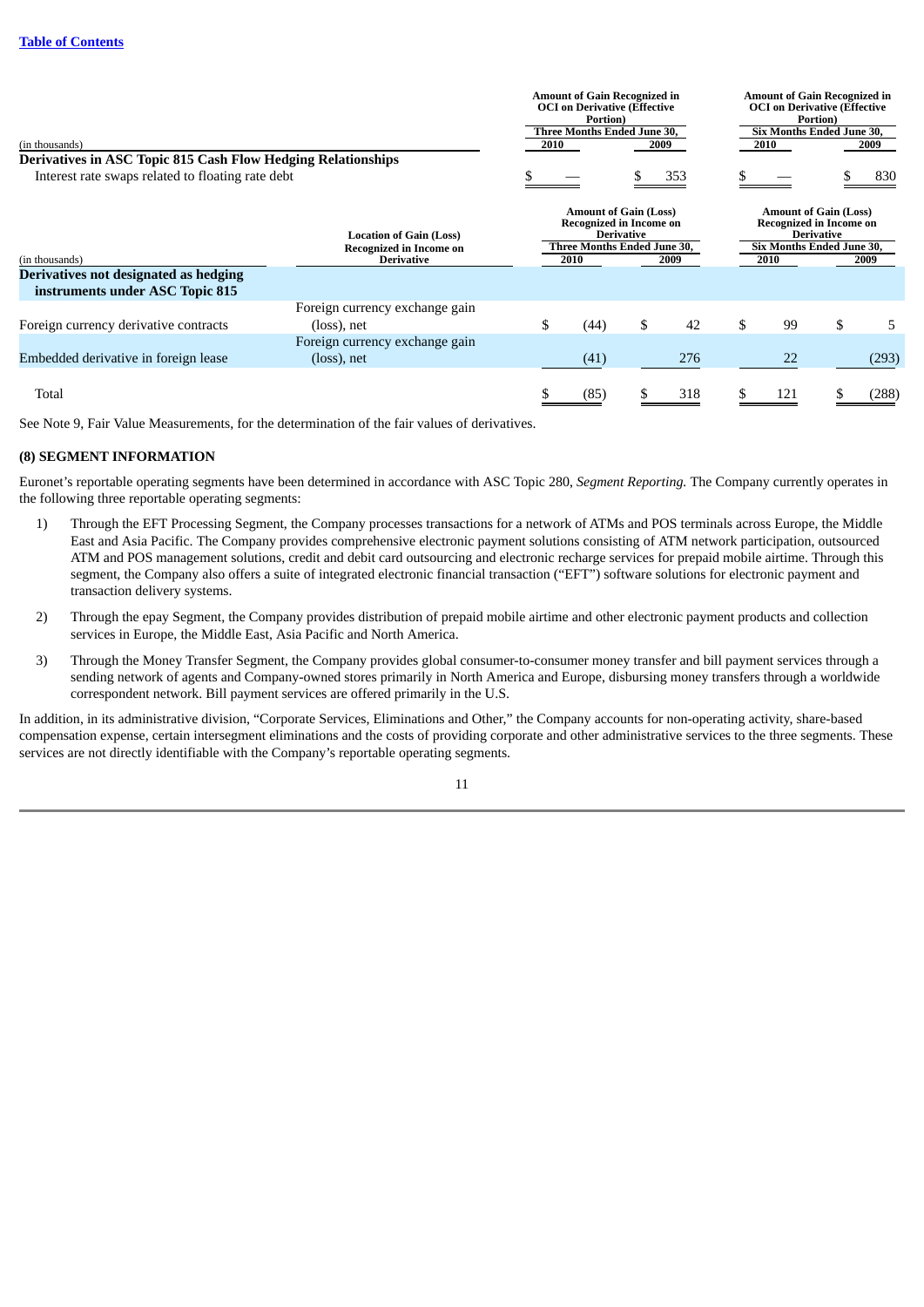# **Table of [Contents](#page-2-0)**

The following tables present the segment results of the Company's operations for the three- and six-month periods ended June 30, 2010 and 2009:

|                                     | For the Three Months Ended June 30, 2010 |           |                          |                                                            |               |  |  |  |  |  |
|-------------------------------------|------------------------------------------|-----------|--------------------------|------------------------------------------------------------|---------------|--|--|--|--|--|
| (in thousands)                      | EFT<br>Processing                        | epay      | <b>Money</b><br>Transfer | Corporate<br>Services,<br><b>Eliminations</b><br>and Other | Consolidated  |  |  |  |  |  |
| Total revenues                      | \$46,488                                 | \$137,689 | \$60,051                 |                                                            | 244,228<br>\$ |  |  |  |  |  |
| Operating expenses:                 |                                          |           |                          |                                                            |               |  |  |  |  |  |
| Direct operating costs              | 22,790                                   | 109,754   | 28,292                   |                                                            | 160,836       |  |  |  |  |  |
| Salaries and benefits               | 6,863                                    | 7,154     | 13,886                   | 3,545                                                      | 31,448        |  |  |  |  |  |
| Selling, general and administrative | 4.116                                    | 7.429     | 8.666                    | 1,639                                                      | 21,850        |  |  |  |  |  |
| Depreciation and amortization       | 4,486                                    | 3,822     | 4,967                    | 277                                                        | 13,552        |  |  |  |  |  |
|                                     |                                          |           |                          |                                                            |               |  |  |  |  |  |
| Total operating expenses            | 38,255                                   | 128,159   | 55,811                   | 5,461                                                      | 227,686       |  |  |  |  |  |
| Operating income (loss)             | 8,233                                    | 9,530     | 4,240                    | (5,461)                                                    | 16,542        |  |  |  |  |  |

|                                     |                          |                       | For the Three Months Ended June 30, 2009 |                                                            |               |
|-------------------------------------|--------------------------|-----------------------|------------------------------------------|------------------------------------------------------------|---------------|
| (in thousands)                      | <b>EFT</b><br>Processing | epay                  | Money<br>Transfer                        | Corporate<br>Services,<br><b>Eliminations</b><br>and Other | Consolidated  |
| <b>Total revenues</b>               | \$45,592                 | $\overline{$145,253}$ | \$57,769                                 | \$                                                         | 248,614<br>\$ |
| Operating expenses:                 |                          |                       |                                          |                                                            |               |
| Direct operating costs              | 19,656                   | 117,342               | 28,055                                   |                                                            | 165,053       |
| Salaries and benefits               | 7,443                    | 6,793                 | 13,103                                   | 3,746                                                      | 31,085        |
| Selling, general and administrative | 4,157                    | 5,409                 | 8,847                                    | 2,498                                                      | 20,911        |
| Depreciation and amortization       | 4,537                    | 3,598                 | 5,083                                    | 323                                                        | 13,541        |
|                                     |                          |                       |                                          |                                                            |               |
| Total operating expenses            | 35,793                   | 133,142               | 55,088                                   | 6,567                                                      | 230,590       |
|                                     |                          |                       |                                          |                                                            |               |
| Operating income (loss)             | 9,799<br>\$              | \$12,111              | 2,681<br>\$                              | \$<br>(6, 567)                                             | 18,024<br>\$  |
|                                     |                          |                       |                                          |                                                            |               |
|                                     |                          |                       | For the Six Months Ended June 30, 2010   |                                                            |               |
| (in thousands)                      | <b>EFT</b><br>Processing | epay                  | Money<br><b>Transfer</b>                 | Corporate<br>Services,<br><b>Eliminations</b><br>and Other | Consolidated  |
| <b>Total revenues</b>               | \$95,054                 | \$283,069             | \$116,108                                | \$                                                         | \$<br>494,231 |
| Operating expenses:                 |                          |                       |                                          |                                                            |               |
| Direct operating costs              | 46,718                   | 225,353               | 54,626                                   |                                                            | 326,697       |
| Salaries and benefits               | 13,104                   | 15,479                | 28,083                                   | 6,954                                                      | 63,620        |
| Selling, general and administrative | 7,870                    | 12,660                | 17,610                                   | 2,903                                                      | 41,043        |
| Depreciation and amortization       | 9,410                    | 7,977                 | 10,057                                   | 656                                                        | 28,100        |
|                                     |                          |                       |                                          |                                                            |               |
| Total operating expenses            | 77,102                   | 261,469               | 110,376                                  | 10,513                                                     | 459,460       |

Operating income (loss) <br>
8 17,952 <br>
8 21,600 <br>
8 5,732 <br>
8 (10,513) <br>
8 34,771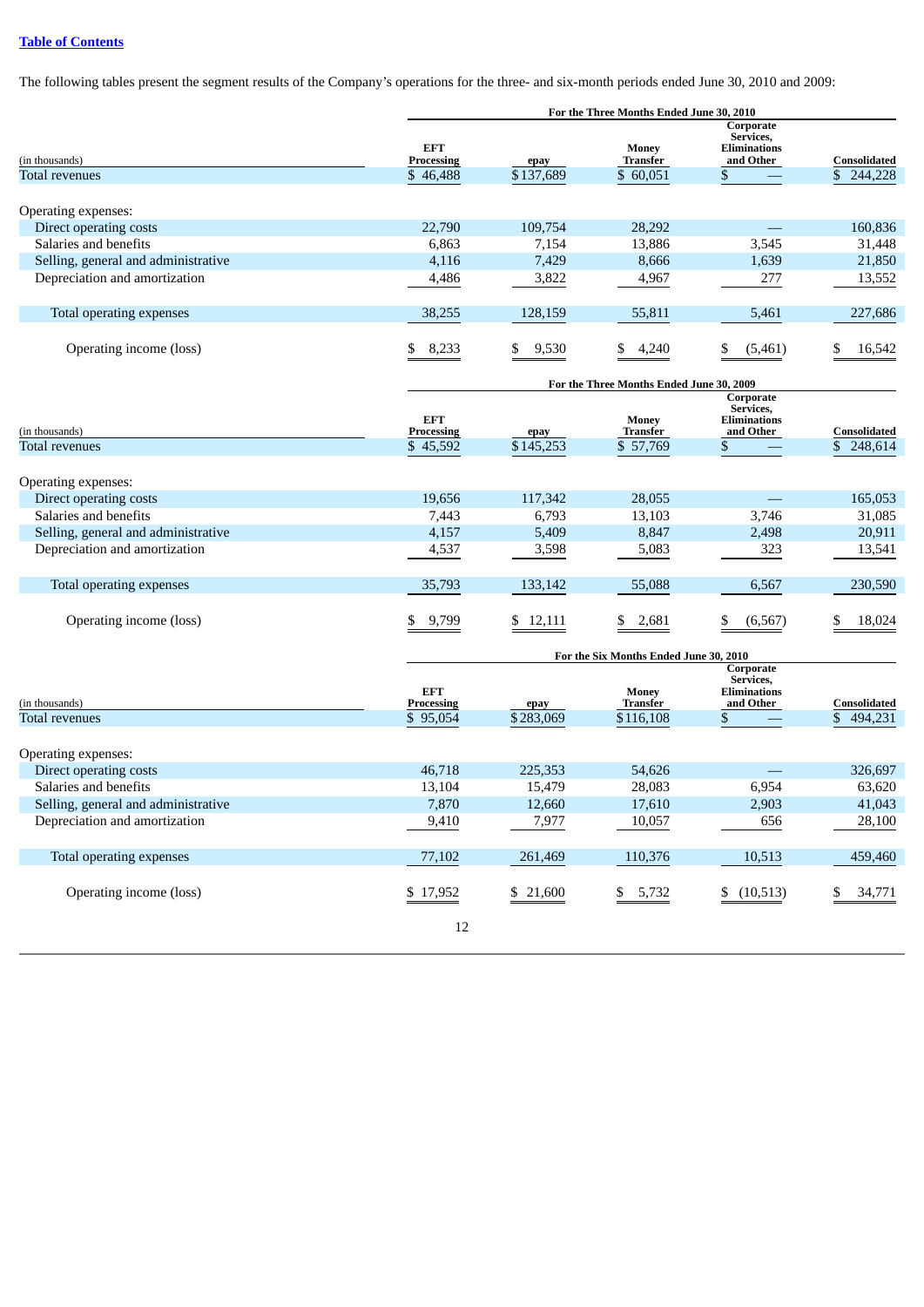|                                                    |                          | For the Six Months Ended June 30, 2009 |                   |                                                            |              |  |  |  |  |  |  |
|----------------------------------------------------|--------------------------|----------------------------------------|-------------------|------------------------------------------------------------|--------------|--|--|--|--|--|--|
| (in thousands)                                     | <b>EFT</b><br>Processing | epay                                   | Money<br>Transfer | Corporate<br>Services.<br><b>Eliminations</b><br>and Other | Consolidated |  |  |  |  |  |  |
| Total revenues                                     | \$91,798                 | \$279,776                              | \$110,737         |                                                            | 482,311      |  |  |  |  |  |  |
| Operating expenses:                                |                          |                                        |                   |                                                            |              |  |  |  |  |  |  |
| Direct operating costs                             | 38,611                   | 226,377                                | 53,613            |                                                            | 318,601      |  |  |  |  |  |  |
| Salaries and benefits                              | 14,455                   | 13,217                                 | 24,923            | 7,086                                                      | 59,681       |  |  |  |  |  |  |
| Selling, general and administrative                | 8,304                    | 9,951                                  | 17,662            | 4,062                                                      | 39,979       |  |  |  |  |  |  |
| Goodwill and acquired intangible assets impairment |                          |                                        | 9,884             |                                                            | 9,884        |  |  |  |  |  |  |
| Depreciation and amortization                      | 8,719                    | 7,244                                  | 9,845             | 636                                                        | 26,444       |  |  |  |  |  |  |
| Total operating expenses                           | 70,089                   | 256,789                                | 115,927           | 11,784                                                     | 454,589      |  |  |  |  |  |  |
| Operating income (loss)                            | \$21,709                 | \$22,987                               | (5,190)<br>\$     | (11,784)<br>S.                                             | 27,722       |  |  |  |  |  |  |

# **(9) FAIR VALUE MEASUREMENTS**

The carrying amounts of cash and cash equivalents, trade accounts receivable, trade accounts payable and short-term debt obligations approximate fair values due to their short maturities. The carrying values of the Company's term loan due 2014 and revolving credit agreements approximate fair values because interest is based on London Inter-Bank Offered Rate ("LIBOR") that resets at various intervals of less than one year. The following table provides the estimated fair values of the Company's other financial instruments, based on quoted market prices or significant other observable inputs.

|                                                           | As of                |                   |                          |                   |  |  |  |  |  |
|-----------------------------------------------------------|----------------------|-------------------|--------------------------|-------------------|--|--|--|--|--|
|                                                           | <b>June 30, 2010</b> |                   | <b>December 31, 2009</b> |                   |  |  |  |  |  |
| (in thousands)                                            | Carrving<br>Value    | <b>Fair Value</b> | Carrving<br>Value        | <b>Fair Value</b> |  |  |  |  |  |
| 3.50% convertible debentures, unsecured, due 2025         | (157, 388)           | (160, 125)        | (153, 927)               | (162, 313)        |  |  |  |  |  |
| Foreign currency derivative contracts                     | 39                   | 39                | 36                       | 36                |  |  |  |  |  |
| Embedded derivative in foreign lease                      | (198)                | (198)             | (220)                    | (220)             |  |  |  |  |  |
| 1.625% convertible senior debentures, unsecured, due 2024 |                      |                   | (1,227)                  | (1,224)           |  |  |  |  |  |

The Company's assets and liabilities recorded at fair value on a recurring basis using significant other observable inputs are the foreign currency derivative contracts and the embedded derivative in foreign lease. The Company values foreign currency derivative contracts using foreign currency exchange quotations for similar assets and liabilities. The embedded derivative in foreign lease is valued using present value techniques and foreign currency exchange quotations.

Certain assets are measured at fair value on a non-recurring basis. During the first quarter of 2009, the Company finalized the assessment of the fair value of the goodwill related to its RIA money transfer business and its Spanish prepaid business and recorded an impairment charge of \$8.8 million as discussed in Note 5, Goodwill and Acquired Intangible Assets, Net. The fair values were determined using significant unobservable inputs. The \$258.8 million fair value of goodwill was determined by calculating its implied fair value as the excess of the fair value of the respective entity over the fair value of its net assets. Additionally, during the first quarter of 2009, management determined that an acquired intangible asset associated with a previous acquisition in the Money Transfer Segment had no value and, accordingly, the Company wrote off the remaining net book value of the intangible asset of \$1.1 million.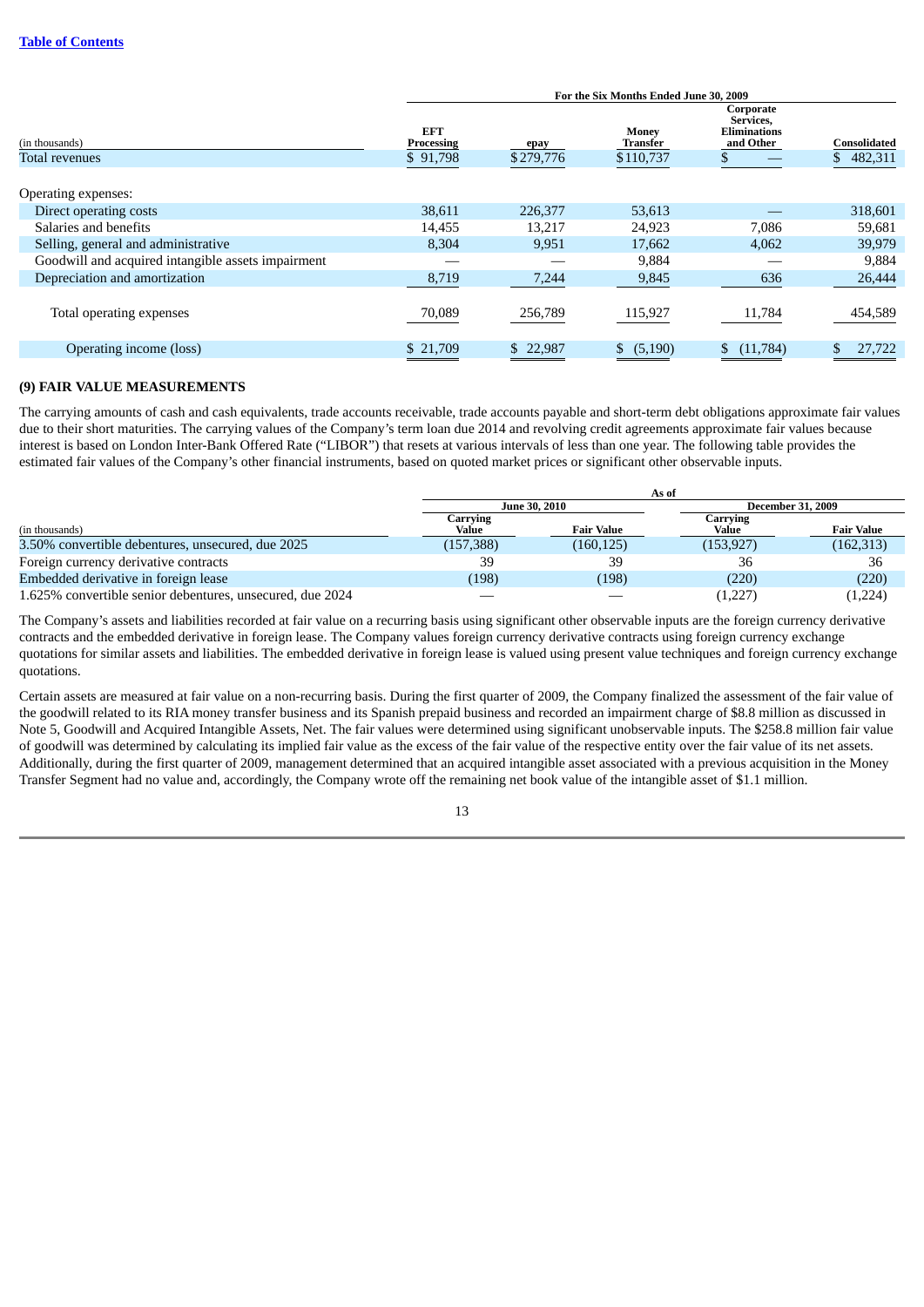# **(10) GUARANTEES**

As of June 30, 2010, the Company had \$53.9 million of stand-by letters of credit/bank guarantees issued on its behalf, of which \$10.1 million are collateralized by cash deposits held by the respective issuing banks.

Under certain circumstances, Euronet grants guarantees in support of obligations of subsidiaries. As of June 30, 2010, the Company granted off balance sheet guarantees for cash in various ATM networks amounting to \$18.3 million over the terms of the cash supply agreements and performance guarantees amounting to approximately \$27.0 million over the terms of the agreements with the customers.

From time to time, Euronet enters into agreements with unaffiliated parties that contain indemnification provisions, the terms of which may vary depending on the negotiated terms of each respective agreement. The amount of such potential obligations is generally not stated in the agreements. Our liability under such indemnification provisions may be mitigated by relevant insurance coverage and may be subject to time and materiality limitations, monetary caps and other conditions and defenses. Such indemnification obligations include the following:

- **•** In connection with contracts with financial institutions in the EFT Processing Segment, the Company is responsible for damage to ATMs and theft of ATM network cash that, generally, is not recorded on the Company's Consolidated Balance Sheets. As of June 30, 2010, the balance of ATM network cash for which the Company was responsible was approximately \$230 million. The Company maintains insurance policies to mitigate this exposure;
- **•** In connection with the license of proprietary systems to customers, Euronet provides certain warranties and infringement indemnities to the licensee, which generally warrant that such systems do not infringe on intellectual property owned by third parties and that the systems will perform in accordance with their specifications;
- **•** Euronet has entered into purchase and service agreements with vendors and consulting agreements with providers of consulting services, pursuant to which the Company has agreed to indemnify certain of such vendors and consultants, respectively, against third-party claims arising from the Company's use of the vendor's product or the services of the vendor or consultant;
- **•** In connection with acquisitions and dispositions of subsidiaries, operating units and business assets, the Company has entered into agreements containing indemnification provisions, which can be generally described as follows: (i) in connection with acquisitions made by Euronet, the Company has agreed to indemnify the seller against third party claims made against the seller relating to the subject subsidiary, operating unit or asset and arising after the closing of the transaction, and (ii) in connection with dispositions made by Euronet, Euronet has agreed to indemnify the buyer against damages incurred by the buyer due to the buyer's reliance on representations and warranties relating to the subject subsidiary, operating unit or business assets in the disposition agreement if such representations or warranties were untrue when made;
- **•** Euronet has entered into agreements with certain third parties, including banks that provide fiduciary and other services to Euronet or to the Company's benefit plans. Under such agreements, the Company has agreed to indemnify such service providers for third party claims relating to the carrying out of their respective duties under such agreements; and
- **•** The Company has obtained surety bonds in compliance with money transfer licensing requirements of the applicable governmental authorities.

The Company is also required to meet minimum capitalization and cash requirements of various regulatory authorities in the jurisdictions in which the Company has money transfer operations. To date, the Company is not aware of any significant claims made by the indemnified parties or third parties to guarantee agreements with the Company and, accordingly, no liabilities were recorded as of June 30, 2010 or December 31, 2009.

# **(11) INCOME TAXES**

The Company's effective tax rates for continuing operations were 136.2% and 28.7% for the three-month periods ended June 30, 2010 and 2009, respectively, and were 81.1% and 74.6% for the six-month periods ended June 30, 2010 and 2009, respectively. The effective tax rates were significantly influenced by the foreign currency exchange gains and losses in the respective periods and by the goodwill and acquired intangible assets impairment charge in the first quarter of 2009. Excluding foreign currency exchange results and the impairment charge from pre-tax income, as well as the related tax effects for these items, the Company's effective tax rates were 36.2% and 46.8% for the three months ended June 30, 2010 and 2009, respectively, and 39.0% and 44.1% for the six months ended June 30, 2010 and 2009, respectively.

The increase in the effective tax rate, as adjusted, for the second quarter of 2010 compared to the applicable statutory rate of 35% is primarily related to the Company's U.S. tax position. For the three- and six-month periods ended June 30, 2010, the Company has recorded a valuation allowance against its U.S. federal tax net operating losses as it is more likely than not that a tax benefit will not be realized. Accordingly, the federal income tax benefit associated with pre-tax book losses generated by the Company's U.S. entities has

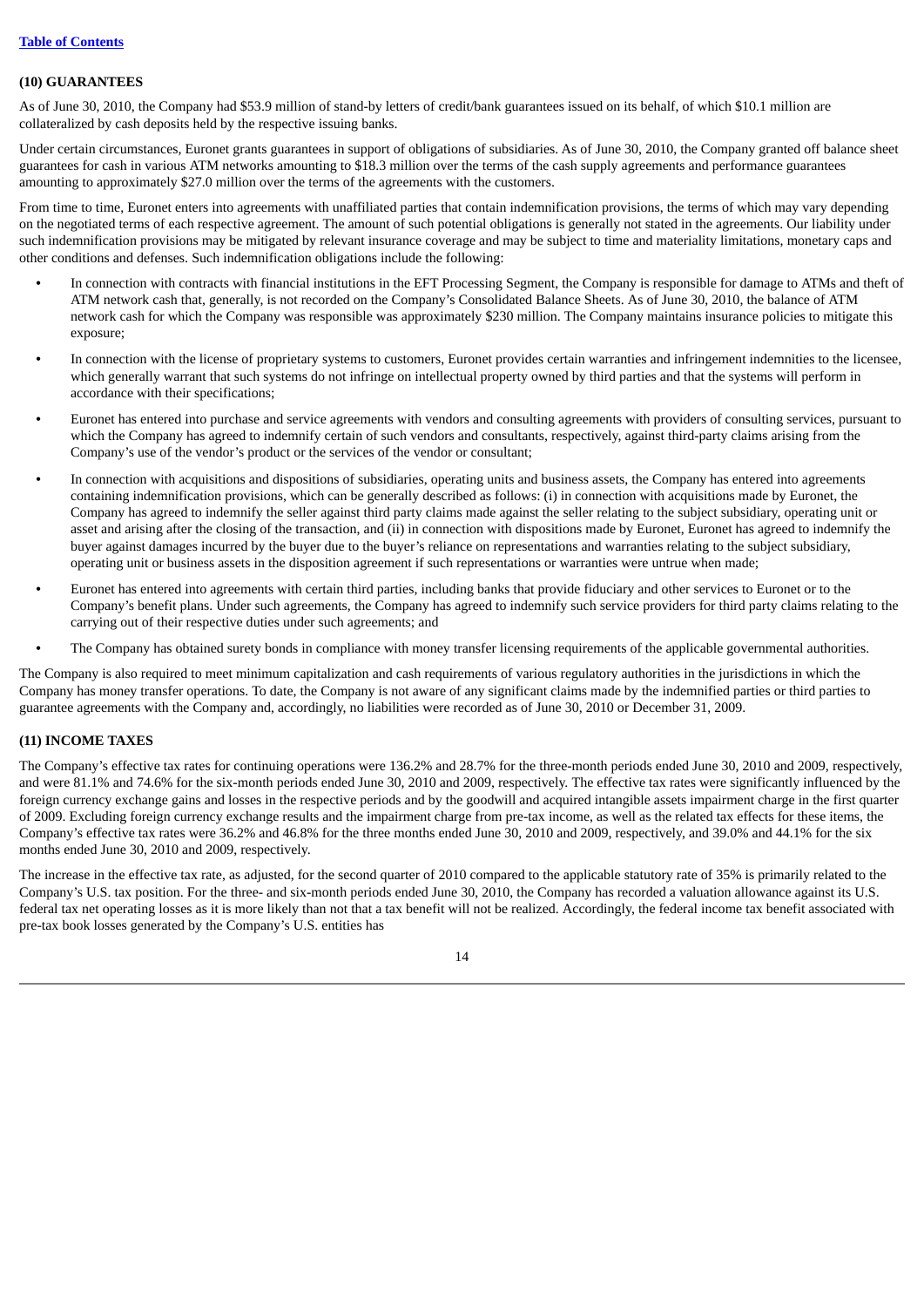not been recognized in these periods. For the second quarter of 2010, this increase was partly offset by a \$1.0 million adjustment to the reserve related to deferred tax assets generated from prior U.S. net operating losses. Additionally, the effective tax rate for the first half of 2010 is lower due to a \$0.8 million adjustment related to a foreign tax law change.

# **(12) CONTINGENCIES**

In the second quarter of 2009, the Antitrust Division of the United States Department of Justice (the "DOJ") served Continental Exchange Solutions, Inc. d/b/a RIA Financial Services ("CES"), an indirect, wholly-owned subsidiary of the Company, with a grand jury subpoena requesting documents from CES and its affiliates in connection with an investigation into possible price collusion related to money transmission services to the Dominican Republic ("D.R.") during the period from January 1, 2004 to the date of the subpoena. The Company acquired all of the stock of RIA Envia, Inc., the parent of CES, in April 2007. CES foreign exchange transactions between the U.S and the D.R. generated approximately 0.3% of the Company's 2009 consolidated revenues. The Company and CES are fully cooperating with the DOJ in its investigation.

The Company believes that, during the period covered by the DOJ investigation, CES generally derived part of its charge for exchanging U.S. dollars into D.R. pesos from a reference rate recommended by ADEREDI, a trade association in the D.R. composed of a CES subsidiary and other D.R. money transfer firms. The Company further believes, however, that CES set its own service fee on the D.R. transactions and its overall transaction price to customers. Customers were also free during this time period to use CES and other firms to transmit dollars into the D.R., without conversion into D.R. pesos, and the Company believes such transmissions occurred with increasing frequency over the course of this time period.

At this time, the Company is unable to predict the outcome of the DOJ investigation, or, if charges were to be brought against CES, the possible range of loss, if any, associated with the resolution of any such charges. Nor can the Company predict any potential effect on the Company's business, results of operations or financial condition arising from such charges or potential collateral consequences, which could include fines, penalties, limitations on or revocation of CES's license to engage in the money transfer business in one or more states, and civil liability. In addition, the Company has incurred and may continue to incur significant fees and expenses in connection with the DOJ investigation and related matters.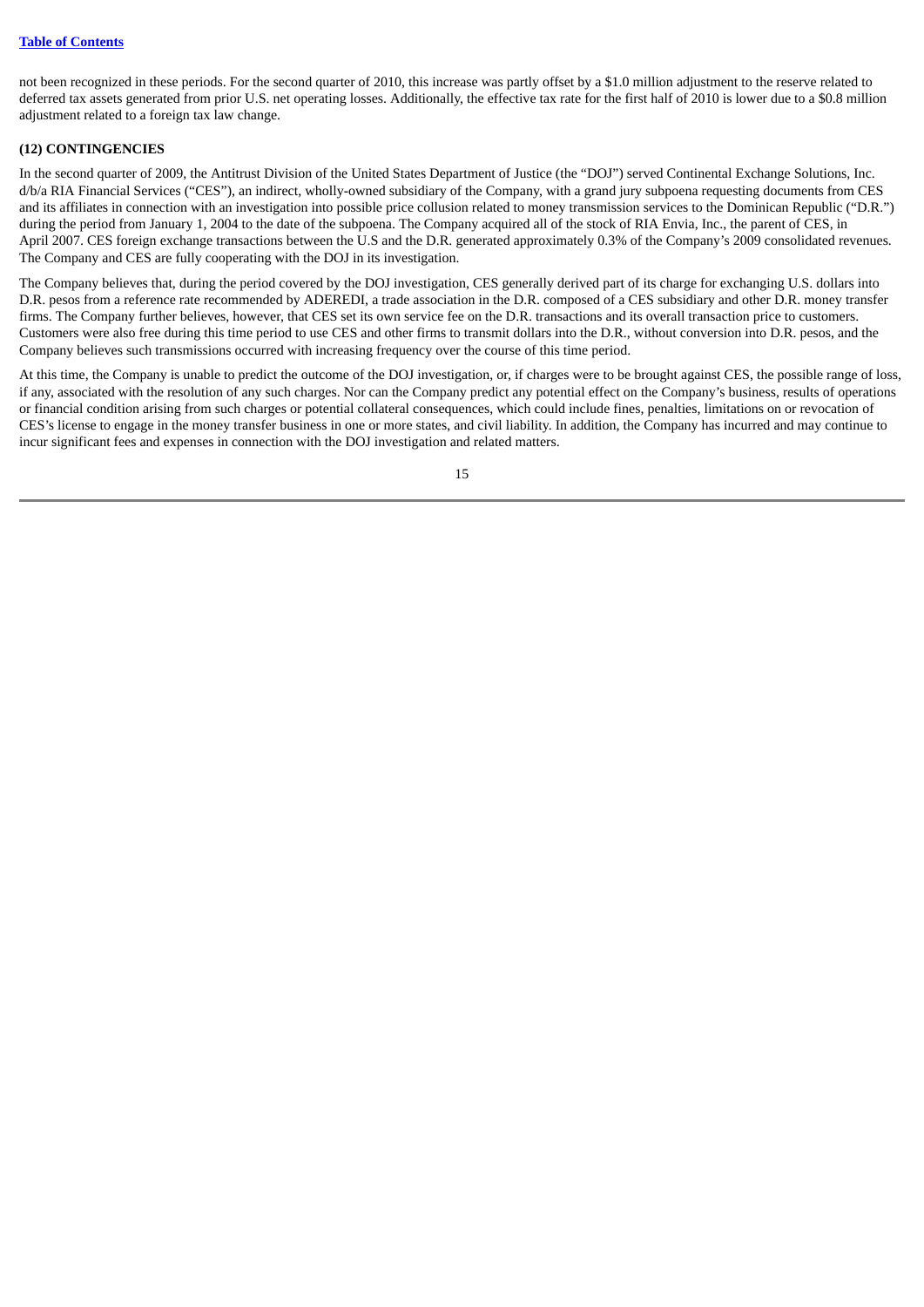#### <span id="page-16-0"></span>**ITEM 2. MANAGEMENT'S DISCUSSION AND ANALYSIS OF FINANCIAL CONDITION AND RESULTS OF OPERATIONS**

#### **OVERVIEW**

#### **COMPANY OVERVIEW, GEOGRAPHIC LOCATIONS AND PRINCIPAL PRODUCTS AND SERVICES**

Euronet Worldwide, Inc. ("Euronet" the "Company," "we" or "us") is a leading electronic payments provider. We offer payment and transaction processing and distribution solutions to financial institutions, retailers, service providers and individual consumers. Our primary product offerings include comprehensive automated teller machine ("ATM"), point-of-sale ("POS") and card outsourcing services; electronic distribution of prepaid mobile airtime and other prepaid products; and global consumer money transfer services. As of June 30, 2010, we operate in the following three principal business segments:

- **•** The EFT Processing Segment, which processes transactions for a network of 10,408 ATMs and approximately 57,000 POS terminals across Europe, the Middle East and Asia Pacific. We provide comprehensive electronic payment solutions consisting of ATM network participation, outsourced ATM and POS management solutions, credit and debit card outsourcing and electronic recharge services for prepaid mobile airtime. Through this segment, we also offer a suite of integrated electronic financial transaction ("EFT") software solutions for electronic payment and transaction delivery systems.
- **•** The epay Segment, which provides distribution of prepaid mobile airtime and other electronic payment products and collection services for various prepaid products, cards and services. Including terminals operated by unconsolidated subsidiaries, we operate a network of approximately 515,000 POS terminals providing electronic processing of prepaid mobile airtime top-up services in Europe, the Middle East, Asia Pacific and North America.
- **•** The Money Transfer Segment, which provides global consumer-to-consumer money transfer and bill payment services through a sending network of agents and Company-owned stores primarily in North America and Europe, disbursing money transfers through a worldwide correspondent network. The Money Transfer Segment originates and terminates transactions through a network of approximately 104,400 locations, which include sending agents and Company-owned stores, and an extensive correspondent network in 120 countries. Bill payment services are offered primarily in the U.S.

We have six processing centers in Europe, two in Asia Pacific and two in North America. We have 25 principal offices in Europe, seven in North America, six in Asia Pacific and one in the Middle East. Our executive offices are located in Leawood, Kansas, USA. With approximately 76% of our revenues denominated in currencies other than the U.S. dollar, any significant changes in currency exchange rates will likely have a significant impact on our results of operations.

# **SOURCES OF REVENUES AND CASH FLOW**

Euronet earns revenues and income based on ATM management fees, transaction fees and commissions, professional services, software licensing fees and software maintenance agreements. Each business segment's sources of revenue are described below.

*EFT Processing Segment* – Revenues in the EFT Processing Segment, which represented approximately 19% of total consolidated revenues for the first half of 2010, are derived from fees charged for transactions made by cardholders on our proprietary network of ATMs, as well as fixed management fees and transaction fees we charge to banks for operating ATMs and processing debit and credit cards under outsourcing agreements. Through our proprietary network, we generally charge fees for four types of ATM transactions: i) cash withdrawals, ii) balance inquiries, iii) transactions not completed because the relevant card issuer did not give authorization, and iv) prepaid telecommunication recharges. Revenues in this segment are also derived from license fees, professional services and maintenance fees for software and sales of related hardware. Software license fees are the fees we charge to license our proprietary application software to customers. Professional service fees consist of charges for customization, installation and consulting services to customers. Software maintenance revenues represent the ongoing fees charged for maintenance and support for customers' software products. Hardware sales are derived from the sale of computer equipment necessary for the respective software solution.

*epay Segment* – Revenues in the epay Segment, which represented approximately 57% of total consolidated revenues for the first half of 2010, are primarily derived from commissions or processing fees received from telecommunications service providers for the sale and distribution of prepaid mobile airtime. We also generate revenues from commissions earned from the distribution of other electronic payment products. Due to certain provisions in our mobile phone operator agreements, the operators have the ability to reduce the overall commission paid on each top-up transaction. However, by virtue of our agreements with retailers (distributors where POS terminals are located) in certain markets, not all of these reductions are absorbed by us because we are able to pass a significant portion of the reductions to retailers. Accordingly, under certain retailer agreements, the effect is to reduce revenues and reduce our direct operating costs resulting in only a small impact on gross profit and operating income. In some markets, reductions in commissions can significantly impact our results as it may not be possible, either contractually or commercially in the concerned market, to pass a reduction in commissions to the retailers. In Australia, certain retailers negotiate directly with the mobile phone operators for their own commission rates, which also limits our ability to pass through reductions in commissions. Agreements with mobile operators are important to the success of our business. These agreements permit us to distribute prepaid mobile airtime to the mobile operators' customers. Other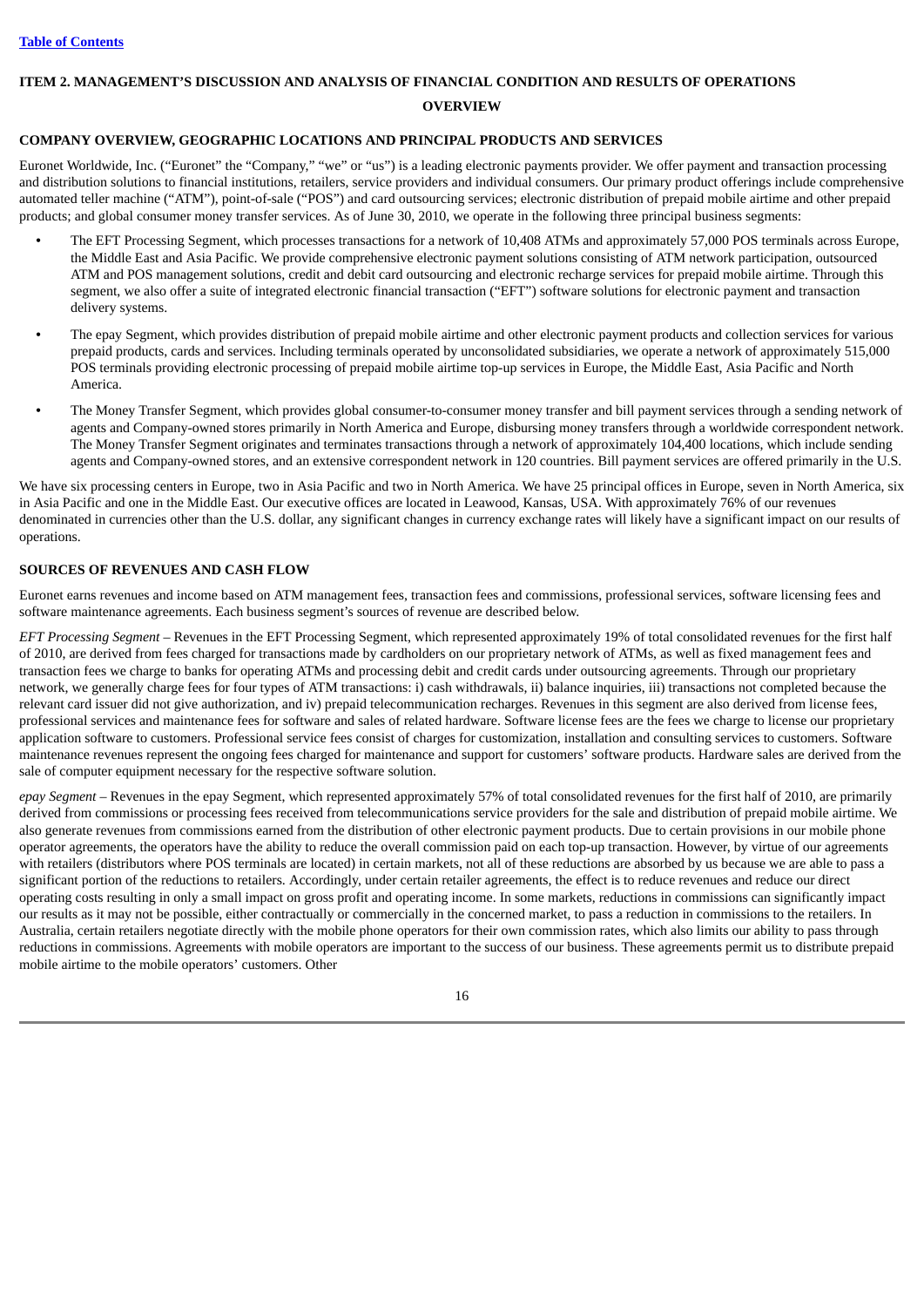products offered by this segment include prepaid long distance calling card plans, prepaid Internet plans, prepaid debit cards, prepaid gift cards, prepaid vouchers, transport payments, lottery payments, bill payment, money transfer and prepaid content such as music and games.

*Money Transfer Segment* – Revenues in the Money Transfer Segment, which represented approximately 24% of total consolidated revenues for the first half of 2010, are primarily derived from charging a transaction fee and retaining the difference between the price of foreign currency purchased at wholesale exchange rates and sold to consumers at retail exchange rates. We have an origination network in place comprised of agents and Company-owned stores primarily in North America and Europe and a worldwide network of correspondent agents, consisting primarily of financial institutions in the transfer destination countries. Origination and correspondent agents each earn fees for cash collection and distribution services. These fees are recognized as direct operating costs at the time of sale.

# **OPPORTUNITIES AND CHALLENGES**

*EFT Processing Segment* - The continued expansion and development of our EFT Processing Segment business will depend on various factors including, but not necessarily limited to, the following:

- **•** the impact of competition by banks and other ATM operators and service providers in our current target markets;
- **•** the demand for our ATM outsourcing services in our current target markets;
- **•** the ability to develop products or services to drive increases in transactions;
- **•** the expansion of our various business lines in markets where we operate and in new markets;
- **•** the entrance into additional card acceptance and ATM management agreements with banks;
- **•** the ability to obtain required licenses in markets we intend to enter or expand services;
- **•** the availability of financing for expansion;
- **•** the ability to efficiently install ATMs contracted under newly awarded outsourcing agreements;
- **•** the ability to renew existing contracts at profitable rates;
- **•** the ability to maintain pricing and interchange fees at current levels;
- **•** the ability to expand and sign additional customers for the cross-border merchant processing and acquiring business; and
- **•** the continued development and implementation of our software products and their ability to interact with other leading products.

*epay Segment* – The continued expansion and development of the epay Segment business will depend on various factors, including, but not necessarily limited to, the following:

- **•** the ability to negotiate new agreements in additional markets with mobile phone operators, agent financial institutions and retailers;
- **•** the ability to use existing expertise and relationships with mobile operators and retailers to our advantage;
- **•** the continued use of third-party providers such as ourselves to supply electronic processing solutions for prepaid content;
- **•** the development of mobile phone networks in the markets in which we do business and the increase in the number of mobile phone users;
- **•** the overall pace of growth in the prepaid mobile phone market;
- **•** our market share of the retail distribution capacity;
- **•** the level of commission that is paid to the various intermediaries in the prepaid distribution chain;
- **•** our ability to fully recover monies collected by retailers;
- **•** our ability to add new and differentiated prepaid products in addition to those offered by mobile operators;
- **•** the ability to take advantage of cross-selling opportunities with our Money Transfer Segment, including providing money transfer services through our prepaid locations; and
- **•** the availability of financing for further expansion.

*Money Transfer Segment –* The expansion and development of our money transfer business will depend on various factors, including, but not necessarily limited to, the following:

- **•** the continued growth in worker migration and employment opportunities;
- **•** the mitigation of economic and political factors that have had an adverse impact on money transfer volumes, such as changes in the economic sectors in which immigrants work and the developments in immigration policies in the U.S.;
- **•** the continuation of the trend of increased use of electronic money transfer and bill payment services among immigrant workers and the unbanked population in our markets;
- **•** the ability to maintain our agent and correspondent networks;
- **•** the ability to offer our products and services or develop new products and services at competitive prices to drive increases in transactions;
- **•** the expansion of our services in markets where we operate and in new markets;
- **•** the ability to strengthen our brands;
- **•** our ability to fund working capital requirements;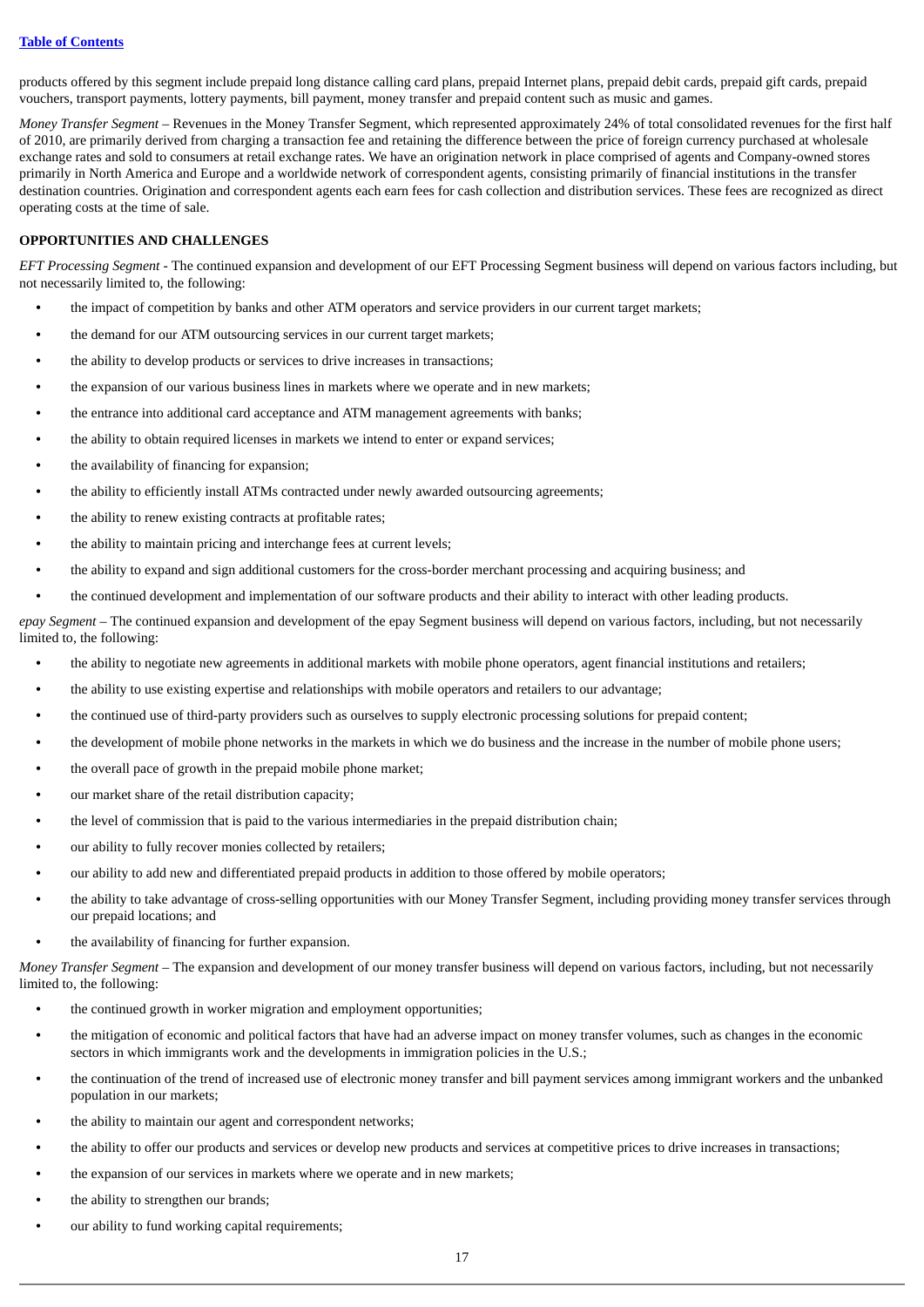- **•** our ability to recover from agents funds collected from customers and our ability to recover advances made to correspondents;
- our ability to maintain compliance with the regulatory requirements of the jurisdictions in which we operate or plan to operate;
- **•** the ability to take advantage of cross-selling opportunities with our epay Segment, including providing prepaid services through RIA's stores and agents worldwide;
- **•** the ability to leverage our banking and merchant/retailer relationships to expand money transfer corridors to Europe, Asia and Africa, including high growth corridors to Central and Eastern European countries;
- **•** the availability of financing for further expansion;
- **•** our ability to continue to successfully integrate RIA with our other operations; and
- **•** our ability to successfully expand our agent network in Europe using our Payment Services Directive license.

*Corporate Services, Eliminations and Other* - In addition to operating in our principal business segments described above, our "Corporate Services, Elimination and Other" category includes non-operating activity, certain inter-segment eliminations and the cost of providing corporate and other administrative services to the business segments, including share-based compensation expense. These services are not directly identifiable with our business segments.

# **SEGMENT SUMMARY RESULTS OF OPERATIONS**

Revenues and operating income by segment for the three- and six-month periods ended June 30, 2010 and 2009 are summarized in the tables below:

|                               |           |                               | Year-over-Year Change |            |           |                              |                              |          |  |
|-------------------------------|-----------|-------------------------------|-----------------------|------------|-----------|------------------------------|------------------------------|----------|--|
|                               |           | <b>Revenues for the Three</b> |                       | Increase   |           | <b>Revenues for the Six</b>  | <b>Year-over-Year Change</b> |          |  |
|                               |           | <b>Months Ended June 30.</b>  | (Decrease)            | (Decrease) |           | <b>Months Ended June 30.</b> | Increase                     | Increase |  |
| (dollar amounts in thousands) | 2010      | 2009                          | Amount                | Percent    | 2010      | 2009                         | Amount                       | Percent  |  |
| <b>EFT Processing</b>         | \$46,488  | \$45,592                      | 896                   | $2\%$      | \$95.054  | \$91,798                     | 3,256                        | 4%       |  |
| epay                          | 137,689   | 145,253                       | (7, 564)              | (5)%       | 283,069   | 279,776                      | 3,293                        | 1%       |  |
| Money Transfer                | 60,051    | 57,769                        | 2,282                 | 4%         | 116,108   | 110,737                      | 5,371                        | 5%       |  |
|                               |           |                               |                       |            |           |                              |                              |          |  |
| Total                         | \$244,228 | \$248,614                     | \$(4,386)             | (2)%       | \$494,231 | \$482,311                    | \$11,920                     | 2%       |  |

|                               | <b>Operating Income (Loss)</b><br>for the Three Months<br><b>Ended June 30.</b> |             |               | Year-over-Year Change<br><b>Operating Income (Loss)</b><br>for the Six Months Ended<br>Increase<br>Increase<br><b>June 30,</b><br>(Decrease)<br>(Decrease) |           |           | <b>Year-over-Year Change</b><br>Increase<br>(Decrease) | Increase<br>(Decrease) |
|-------------------------------|---------------------------------------------------------------------------------|-------------|---------------|------------------------------------------------------------------------------------------------------------------------------------------------------------|-----------|-----------|--------------------------------------------------------|------------------------|
| (dollar amounts in thousands) | 2010                                                                            | 2009        | Amount        | Percent                                                                                                                                                    | 2010      | 2009      | Amount                                                 | Percent                |
| <b>EFT</b> Processing         | 8,233                                                                           | 9,799<br>\$ | (1,566)<br>S. | (16)%                                                                                                                                                      | \$17,952  | \$21,709  | (3,757)<br>\$                                          | (17)%                  |
| epay                          | 9,530                                                                           | 12,111      | (2,581)       | (21)%                                                                                                                                                      | 21,600    | 22.987    | (1, 387)                                               | (6)%                   |
| <b>Money Transfer</b>         | 4,240                                                                           | 2,681       | 1,559         | 58%                                                                                                                                                        | 5,732     | (5, 190)  | 10,922                                                 | n/m                    |
| Total                         | 22,003                                                                          | 24,591      | (2,588)       | (11)%                                                                                                                                                      | 45,284    | 39,506    | 5,778                                                  | 15%                    |
| Corporate services            | (5,461)                                                                         | (6, 567)    | 1,106         | (17)%                                                                                                                                                      | (10,513)  | (11,784)  | 1,271                                                  | (11)%                  |
| Total                         | \$16,542                                                                        | \$18,024    | (1,482)       | $(8)\%$                                                                                                                                                    | \$ 34,771 | \$ 27,722 | 7,049                                                  | 25%                    |

n/m - Not meaningful.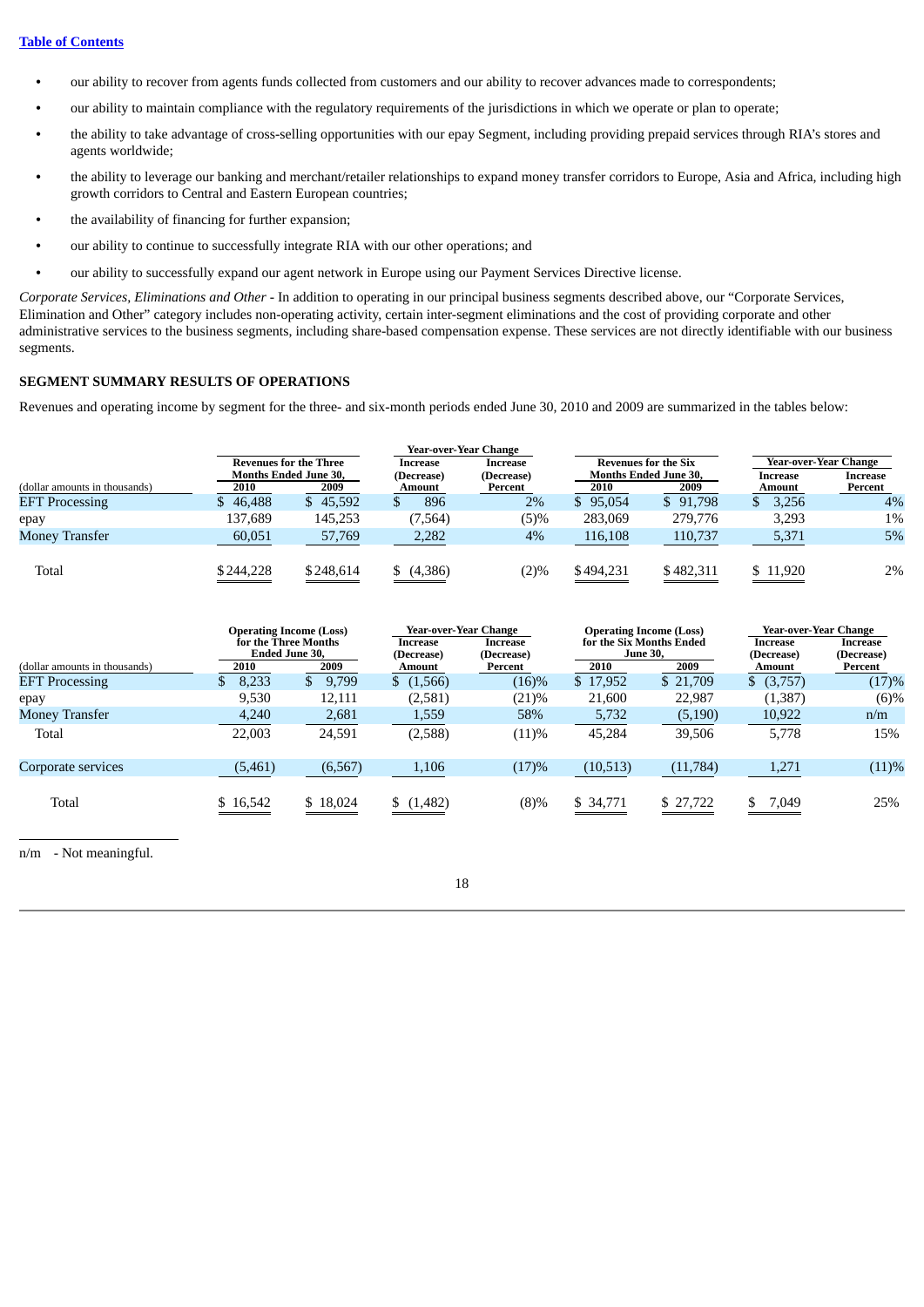# **Table of [Contents](#page-2-0)**

### *Impact of changes in foreign currency exchange rates*

Compared to most of the currencies of the foreign countries in which we operate, the U.S. dollar was weaker during the first half of 2010 than it was in the first half of 2009. Because our revenues and local expenses are recorded in the functional currencies of our operating entities, amounts we earned for the first half of 2010 are positively impacted by the weaker U.S. dollar. For the second quarter of 2010, the U.S. dollar was weaker than some currencies of the foreign countries in which we operate and was stronger than others compared to the second quarter of 2009. Considering the results by country and the associated functional currency, we estimate that our operating income for the first half of 2010 benefitted by approximately 8% when compared to the first half of 2009 as a result of changes in foreign currency exchange rates. The impact of changes in foreign currency exchange rates on our consolidated operating income was negligible for the second quarter of 2010 compared to the second quarter of 2009. If significant, in our discussion we will refer to the impact of fluctuation in foreign currency exchange rates in our comparison of operating segment results for the three- and six-month periods ended June 30, 2010 and 2009. To provide further perspective on the impact of foreign currency exchange rates, the following table shows the changes in values relative to the U.S. dollar from the second quarter and first half of 2009 to the second quarter and first half of 2010 of the currencies of the countries in which we have our most significant operations:

|                   | <b>Average Translation Rate</b> |                           | Increase   |                         | <b>Average Translation Rate</b> |          |
|-------------------|---------------------------------|---------------------------|------------|-------------------------|---------------------------------|----------|
|                   | <b>Three Months Ended</b>       | <b>Three Months Ended</b> | (Decrease) | <b>Six Months Ended</b> | <b>Six Months Ended</b>         | Increase |
| Currencv          | <b>June 30, 2010</b>            | <b>June 30, 2009</b>      | Percent    | <b>June 30, 2010</b>    | June 30, 2009                   | Percent  |
| Australian dollar | \$0.8834                        | \$0.7615                  | 16%        | \$0.8932                | \$0.7133                        | 25%      |
| British pound     | \$1.4916                        | \$1.5521                  | (4)%       | \$1,5257                | \$1.4953                        | 2%       |
| euro              | \$1,2739                        | \$1.3633                  | (7)%       | \$1,3286                | \$1,3346                        |          |
| Hungarian forint  | \$0.0047                        | \$0.0048                  | $(2)\%$    | \$0.0049                | \$0.0046                        | 7%       |
| Indian rupee      | \$0.0220                        | \$0.0206                  | 7%         | \$0.0219                | \$0.0204                        | 7%       |
| Polish zloty      | \$0.3182                        | \$0.3073                  | 4%         | \$0.3327                | \$0.2992                        | 11%      |

# **COMPARISON OF OPERATING RESULTS FOR THE THREE- AND SIX-MONTH PERIODS ENDED JUNE 30, 2010 AND 2009**

# **EFT PROCESSING SEGMENT**

The following table presents the results of operations for the three- and six-month periods ended June 30, 2010 and 2009 for our EFT Processing Segment:

|                                     |          |                                       |                        | Year-over-Year Change         |          |                                            |                        | Year-over-Year Change  |
|-------------------------------------|----------|---------------------------------------|------------------------|-------------------------------|----------|--------------------------------------------|------------------------|------------------------|
|                                     |          | <b>Three Months Ended</b><br>June 30, | Increase<br>(Decrease) | <b>Increase</b><br>(Decrease) |          | <b>Six Months Ended</b><br><b>June 30,</b> | Increase<br>(Decrease) | Increase<br>(Decrease) |
| (dollar amounts in thousands)       | 2010     | 2009                                  | Amount                 | Percent                       | 2010     | 2009                                       | Amount                 | Percent                |
| Total revenues                      | \$46,488 | \$45,592                              | 896                    | 2%                            | \$95,054 | \$91,798                                   | 3,256<br>\$            | 4%                     |
| Operating expenses:                 |          |                                       |                        |                               |          |                                            |                        |                        |
| Direct operating costs              | 22,790   | 19,656                                | 3,134                  | 16%                           | 46,718   | 38,611                                     | 8,107                  | 21%                    |
| Salaries and benefits               | 6,863    | 7,443                                 | (580)                  | $(8)\%$                       | 13,104   | 14,455                                     | (1, 351)               | (9)%                   |
| Selling, general and administrative | 4,116    | 4,157                                 | (41)                   | (1)%                          | 7,870    | 8,304                                      | (434)                  | (5)%                   |
| Depreciation and amortization       | 4,486    | 4,537                                 | (51)                   | (1)%                          | 9,410    | 8,719                                      | 691                    | 8%                     |
| Total operating expenses            | 38,255   | 35,793                                | 2,462                  | 7%                            | 77,102   | 70,089                                     | 7,013                  | 10%                    |
| Operating income                    | \$8,233  | \$9,799                               | \$(1,566)              | (16)%                         | \$17,952 | \$21,709                                   | \$ (3,757)             | (17)%                  |
| Transactions processed (millions)   | 197.3    | 174.3                                 | 23.0                   | 13%                           | 384.7    | 327.6                                      | 57.1                   | 17%                    |
| ATMs as of June 30                  | 10.408   | 9,336                                 | 1.072                  | 11%                           | 10,408   | 9,336                                      | 1,072                  | 11%                    |
| Average ATMs                        | 10,370   | 9,280                                 | 1,090                  | 12%                           | 10,288   | 9,339                                      | 949                    | 10%                    |
|                                     |          |                                       |                        |                               |          |                                            |                        |                        |

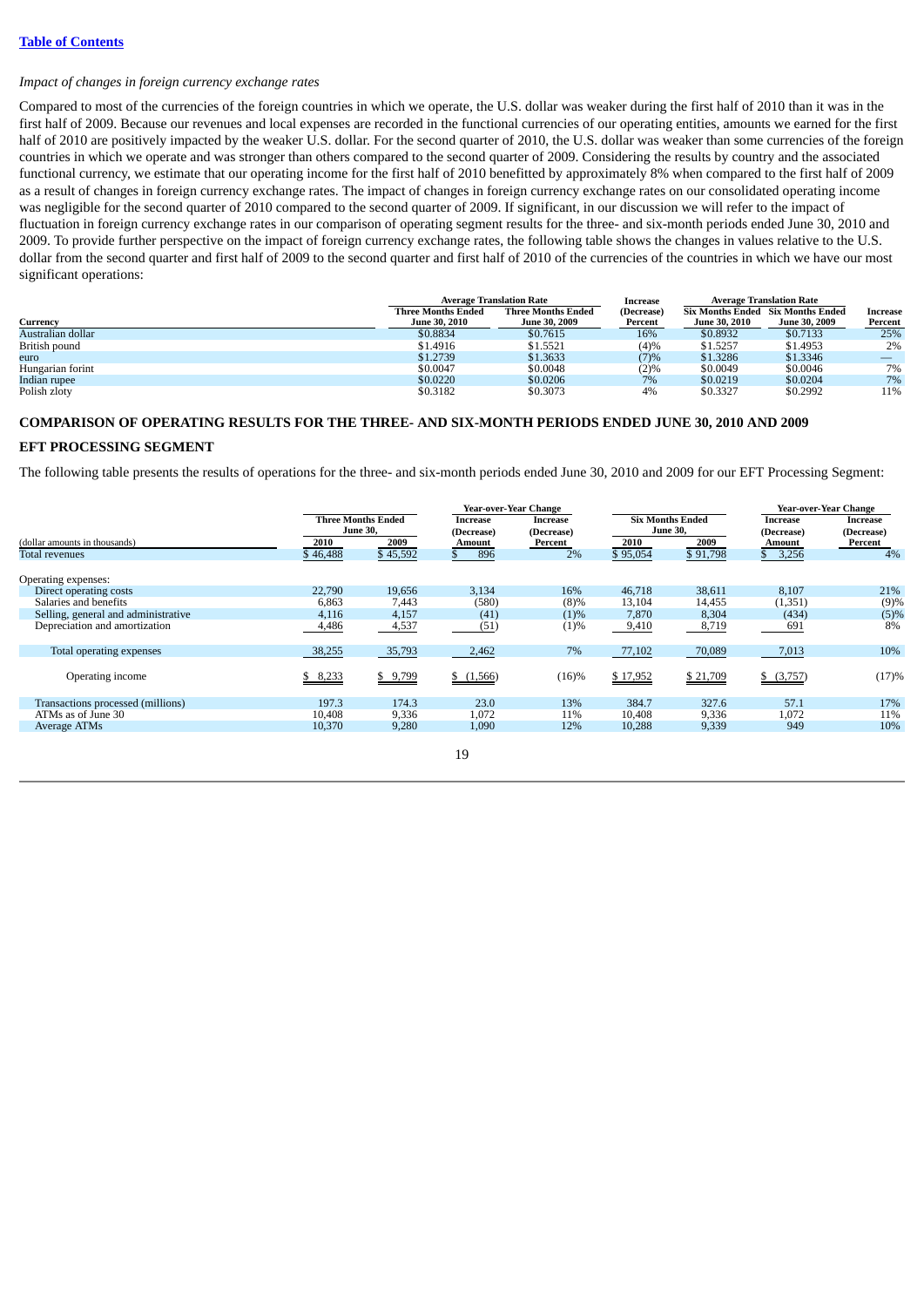#### *Revenues*

Our revenues for the first half of 2010 increased when compared to the first half of 2009 primarily due to the increased transaction fees in Germany, growth in transaction volumes on Cashnet – Euronet's shared ATM network in India, and the impact of the weaker U.S. dollar. Because our revenues are recorded in the functional currencies of our operating entities, amounts we earn in foreign currencies are positively impacted by the weaker U.S. dollar. These increases were partly offset by contract termination fees totaling \$4.4 million during the first quarter of 2009, reductions in interchange fee revenues in Poland beginning in the second quarter of 2010 and by a decrease in revenues from our software business, mainly due to the sale of a significant license during the first quarter of 2009 to an entity in which Euronet has a 10% stake.

Average monthly revenue per ATM was \$1,494 for the second quarter and \$1,540 for the first half of 2010, compared to \$1,638 for the second quarter and first half of 2009. The decrease in the second quarter of 2010 from the same period in 2009 is primarily due to the reduction in Visa Europe and MasterCard interchange fee revenues in Poland that took effect in the second quarter of 2010. The decrease in the first half of 2010 from the same period in 2009 was also impacted by the non-recurring contract termination fees discussed above. Revenue per transaction was \$0.24 for the second quarter and \$0.25 for the first half of 2010, compared to \$0.26 for the second quarter and \$0.28 for the first half of 2009. These decreases are primarily the result of the reduction in interchange fee revenues and the non-recurring contract termination fees discussed above, as well as the growth of Cashnet transactions which generate lower revenues per transaction than those on owned or outsourced ATMs. Partly offsetting these decreases are the increase in transaction fees in Germany and the impact of the weaker U.S. dollar. We were able to increase transaction fees in Germany beginning in mid-2009, but we are uncertain if we will be able to maintain the current rates.

#### *Direct operating costs*

Direct operating costs consist primarily of site rental fees, cash delivery costs, cash supply costs, maintenance, insurance, telecommunications and the cost of data center operations-related personnel, as well as the processing centers' facility related costs and other processing center related expenses. The increase in direct operating costs for the first half of 2010, compared to the first half of 2009, is attributed to the increase in the number of ATMs under operation and the impact of the weaker U.S. dollar.

#### *Gross profit*

Gross profit, which is calculated as revenues less direct operating costs, decreased to \$23.7 million for the second quarter and \$48.3 million for the first half of 2010 from \$25.9 million for the second quarter and \$53.2 million for the first half of 2009. These decreases are mainly attributable to the reduced interchange fees in Poland and the first quarter 2009 contract termination fee revenues discussed above. Partly offsetting these decreases are the increased transaction fees in Germany, growth in Cashnet transaction volumes and the impact of the weaker U.S. dollar. Gross profit as a percentage of revenues ("gross margin") was 51% for the second quarter and first half of 2010 compared to 57% for the second quarter and 58% for the first half of 2009. The decrease in the second quarter gross margin is primarily due to the previously mentioned interchange fee revenue reductions while the decrease in the first half gross margin is also impacted by the \$4.4 million contract termination fees discussed above.

#### *Salaries and benefits*

The decrease in salaries and benefits for the first half of 2010 compared to the first half of 2009 is primarily due to lower bonus expense related to reduced operating income, partly offset by the impact of the weaker U.S. dollar discussed above. As a percentage of revenues, these costs decreased to 14% of revenues for the first half of 2010 compared to 16% for the first half of 2009.

#### *Selling, general and administrative*

The decrease in selling, general and administrative expenses for the first half of 2010 compared to the first half of 2009 is due to general cost control measures, partly offset by the impact of the weaker U.S. dollar discussed above. As a percentage of revenues, selling, general and administrative expenses decreased slightly to 8% for the first half of 2010 compared to 9% for the first half of 2009.

#### *Depreciation and amortization*

The increase in depreciation and amortization expense for the first half of 2010 compared to the first half of 2009 is due primarily to the growth in the number of ATMs and the impact of the weaker U.S. dollar described above. As a percentage of revenues, depreciation and amortization expense was 10% for the first half of 2010 compared to 9% for the first half of 2009.

## *Operating income*

The decrease in operating income for the first half of 2010 compared to the first half of 2009 is primarily due to the reduced interchange fee revenues and the first quarter 2009 contract termination fees, partly offset by the increased transaction fees in Germany, growth in Cashnet volumes and the impact of the weaker U.S. dollar. Operating income as a percentage of revenues ("operating margin") for the first half of 2010 was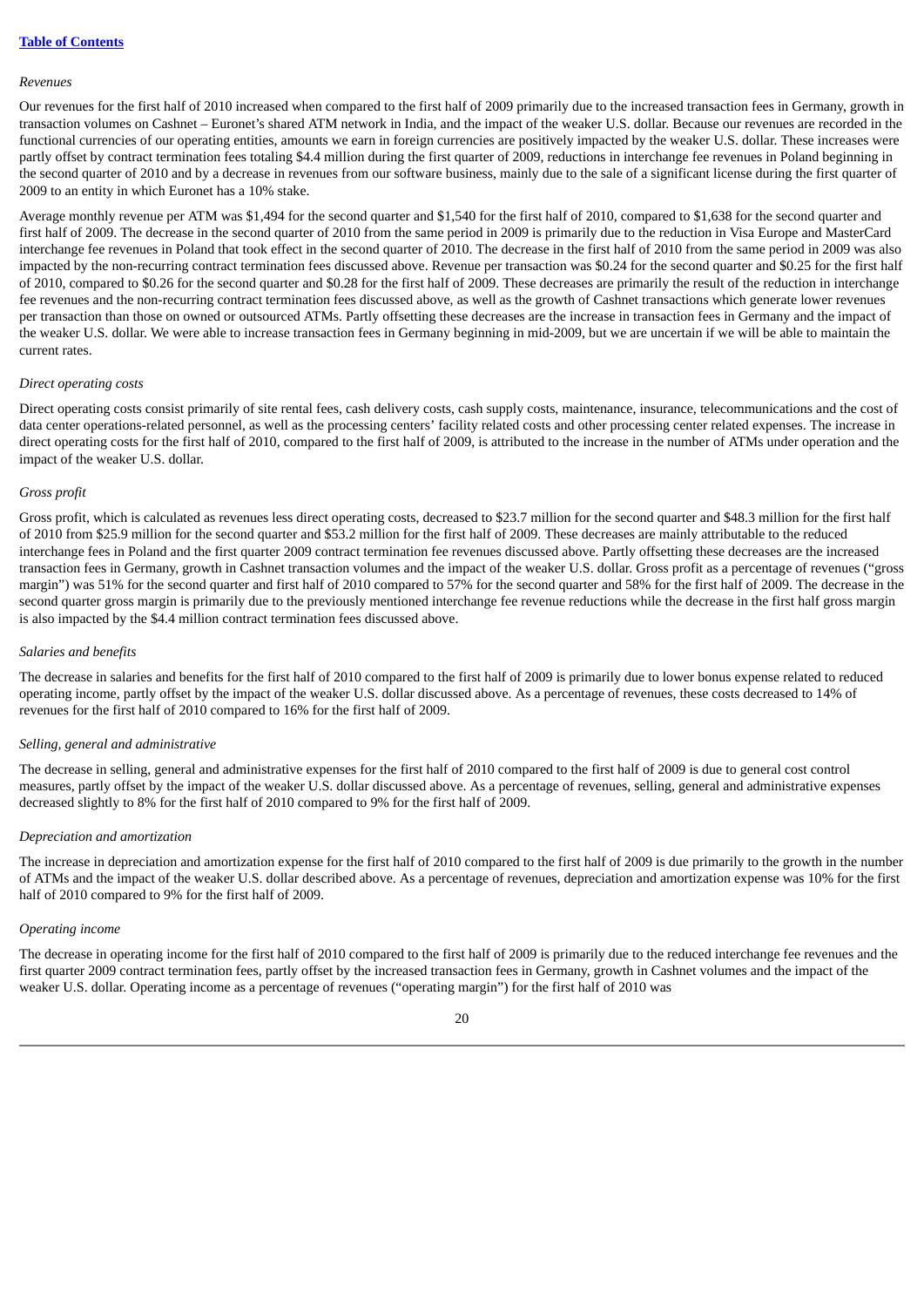19% compared to 24% for the first half of 2009. Operating income per transaction was \$0.05 for the first half of 2010 compared to \$0.07 for the first half of 2009.

# **EPAY SEGMENT**

The following table presents the results of operations for the three- and six-month periods ended June 30, 2010 and 2009 for our epay Segment:

|                                     |         | <b>Three Months Ended</b><br><b>June 30,</b> | Year-over-Year Change<br>Increase<br>(Decrease) | Increase<br>(Decrease) |         | <b>Six Months Ended</b><br><b>June 30,</b> | <b>Year-over-Year Change</b><br>Increase<br>(Decrease) | <b>Increase</b><br>(Decrease) |
|-------------------------------------|---------|----------------------------------------------|-------------------------------------------------|------------------------|---------|--------------------------------------------|--------------------------------------------------------|-------------------------------|
| (dollar amounts in thousands)       | 2010    | 2009                                         | Amount                                          | Percent                | 2010    | 2009                                       | Amount                                                 | Percent                       |
| Total revenues                      | 137,689 | 145,253                                      | (7, 564)                                        | (5)%                   | 283,069 | 279,776                                    | 3,293                                                  | 1%                            |
| Operating expenses:                 |         |                                              |                                                 |                        |         |                                            |                                                        |                               |
| Direct operating costs              | 109,754 | 117,342                                      | (7,588)                                         | $(6)\%$                | 225,353 | 226,377                                    | (1,024)                                                |                               |
| Salaries and benefits               | 7,154   | 6.793                                        | 361                                             | 5%                     | 15.479  | 13,217                                     | 2,262                                                  | 17%                           |
| Selling, general and administrative | 7,429   | 5,409                                        | 2,020                                           | 37%                    | 12.660  | 9,951                                      | 2,709                                                  | 27%                           |
| Depreciation and amortization       | 3,822   | 3,598                                        | 224                                             | 6%                     | 7,977   | 7,244                                      | 733                                                    | 10%                           |
| Total operating expenses            | 128,159 | 133,142                                      | (4,983)                                         | (4)%                   | 261,469 | 256,789                                    | 4,680                                                  | 2%                            |
| Operating income                    | 9,530   | 12,111                                       | (2, 581)                                        | (21)%                  | 21,600  | 22,987                                     | (1,387)                                                | $(6)\%$                       |
| Transactions processed (millions)   | 204.4   | 194.2                                        | 10.2                                            | 5%                     | 404.2   | 378.5                                      | 25.7                                                   | 7%                            |

#### *Revenues*

The increase in revenues for the first half of 2010 compared to the first half of 2009 was primarily due to the impact of the weaker U.S. dollar in the first half of 2010 compared to the same period in 2009 relative to most of the currencies of the countries in which we operate, particularly the Australian dollar. Revenues also improved due to the increase, primarily in Germany, in total transactions processed. These increases were partly offset by mobile operator commission rate decreases in certain markets, declines in transactions processed in the U.K., Australia and Spain due to economic pressures, and changes in the mix of transactions to lower revenue transactions. The epay Segment offers different levels of service with associated differences in revenues and costs per transaction. In the second quarter of 2010, transactions processed increased, but a shift in the mix of transactions contributed to lower revenues. However, due to higher profit margins for these transactions, our gross profits remained constant. Additionally, the impact of the weaker U.S. dollar was less pronounced in the second quarter of 2010 than the first; therefore, the second quarter 2010 revenues benefitted less from the changes in foreign currency exchange rates and decreased compared to the second quarter 2009 revenues.

In certain more mature markets, such as the U.K., New Zealand and Spain, revenues have remained flat or declined because conversion from scratch cards to electronic top-up is substantially complete and certain mobile operators and retailers are driving competitive reductions in pricing and margins. We expect most of our future revenue growth in this segment to be derived from: (i) additional products sold over the base of prepaid processing terminals, (ii) developing markets or markets in which there is organic growth in the prepaid sector overall, (iii) continued conversion from scratch cards to electronic top-up in less mature markets, and (iv) acquisitions, if available.

Revenues per transaction were \$0.67 for the second quarter and \$0.70 for the first half of 2010 compared to \$0.75 for the second quarter and \$0.74 for the first half of 2009. The decreases in revenues per transaction are due mainly to the decrease in mobile operator commission rates and changes in the mix of transactions, particularly growth in India where revenues per transaction are considerably lower than average.

# *Direct operating costs*

Direct operating costs in the epay Segment include the commissions we pay to retail merchants for the distribution and sale of prepaid mobile airtime and other prepaid products, as well as expenses required to operate POS terminals. The decrease in direct operating costs is generally attributable to the decrease in mobile operator commission revenues discussed above being largely passed on to retail merchants resulting in lower commission costs, and changes in the mix of transactions to more lower-cost transactions. This decrease was partly offset by the increase in transactions processed and the impact of the weaker U.S. dollar. The decrease in direct operating costs for the first half of 2010 was less than the decrease for the second quarter of 2010 because the impact of the weaker U.S. dollar was less pronounced in the second quarter of 2010 than in the first half of 2010.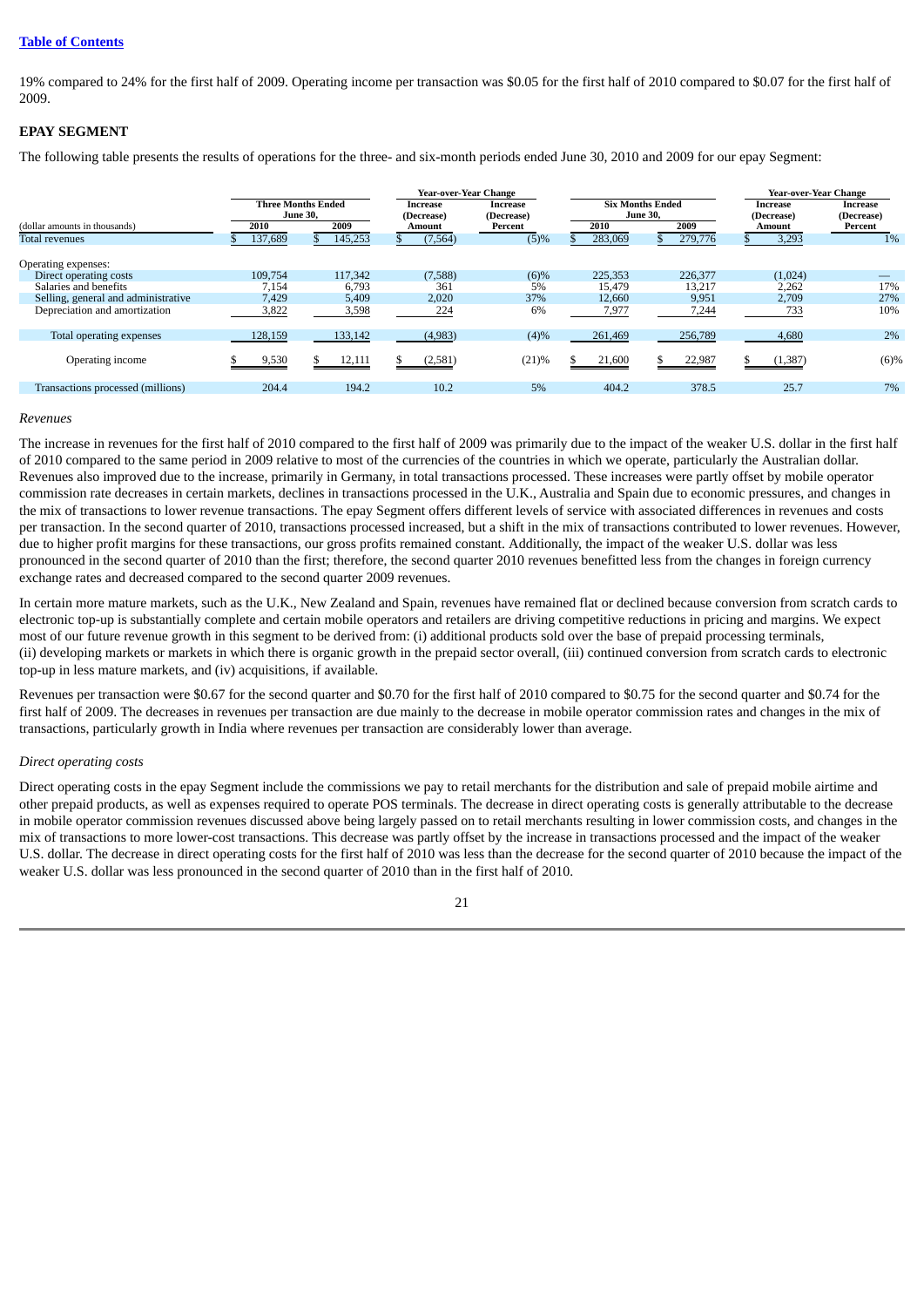#### *Gross profit*

Gross profit, which represents revenues less direct costs, was \$27.9 million for the second quarter and \$57.7 million for the first half of 2010 compared to \$27.9 million for the second quarter and \$53.4 million for the first half of 2009. The primary cause of the increase in gross profit for the first half of 2010 compared to the first half of 2009 is the impact of the weaker U.S. dollar, increased transaction volume in Germany and favorable product mix changes in the U.S., partly offset by the impact of mobile operator commission rate decreases, primarily in Australia, and transaction volume declines in the U.K. and Spain. Gross margin increased slightly to 20% for the second quarter and first half of 2010 compared to 19% for the same periods in 2009. Gross profit per transaction remained flat at \$0.14 for the second quarter and first half of 2010 and 2009.

#### *Salaries and benefits*

The increase in salaries and benefits for the first half of 2010 compared to the first half of 2009 is primarily due to additional overhead to support development in new and growing markets, certain severance costs and the impact of the weaker U.S. dollar. As a percentage of revenues, salaries and benefits increased to 5.5% for the first half of 2010 from 4.7% for the first half of 2009.

#### *Selling, general and administrative*

The increase in selling, general and administrative expenses for the first half of 2010 compared to the first half of 2009 is mainly due to the additional overhead to support development in new and growing markets, the impact of the weaker U.S. dollar, professional fees related to due diligence, recruiting and legal matters, and certain rebranding and marketing expenses incurred in the first half of 2010. As a percentage of revenues, these expenses increased to 4.5% for the first half of 2010 compared to 3.6% for the first half of 2009.

#### *Depreciation and amortization*

Depreciation and amortization expense primarily represents amortization of acquired intangible assets and the depreciation of POS terminals we install in retail stores. Depreciation and amortization expense increased for the first half of 2010 compared to the first half of 2009 mainly due to the growth in installed POS terminals in new and growing markets, primarily Italy, and the impact of the weaker U.S. dollar. As a percentage of revenues, these expenses increased slightly to 2.8% for the first half of 2010 from 2.6% for the first half of 2009.

#### *Operating income*

Operating margin was 6.9% for the second quarter and 7.6% for the first half of 2010 compared to 8.3% for the second quarter and 8.2% for the first half of 2009. Operating income per transaction was \$0.05 for the second quarter and first half of 2010 compared to \$0.06 for the second quarter and first half of 2009. The decreases in operating income, operating margin and operating income per transaction for the first half of 2010 compared to the first half of 2009 are mainly due to the increase in operating expenses discussed above, partly offset by the impact of the weaker U.S. dollar.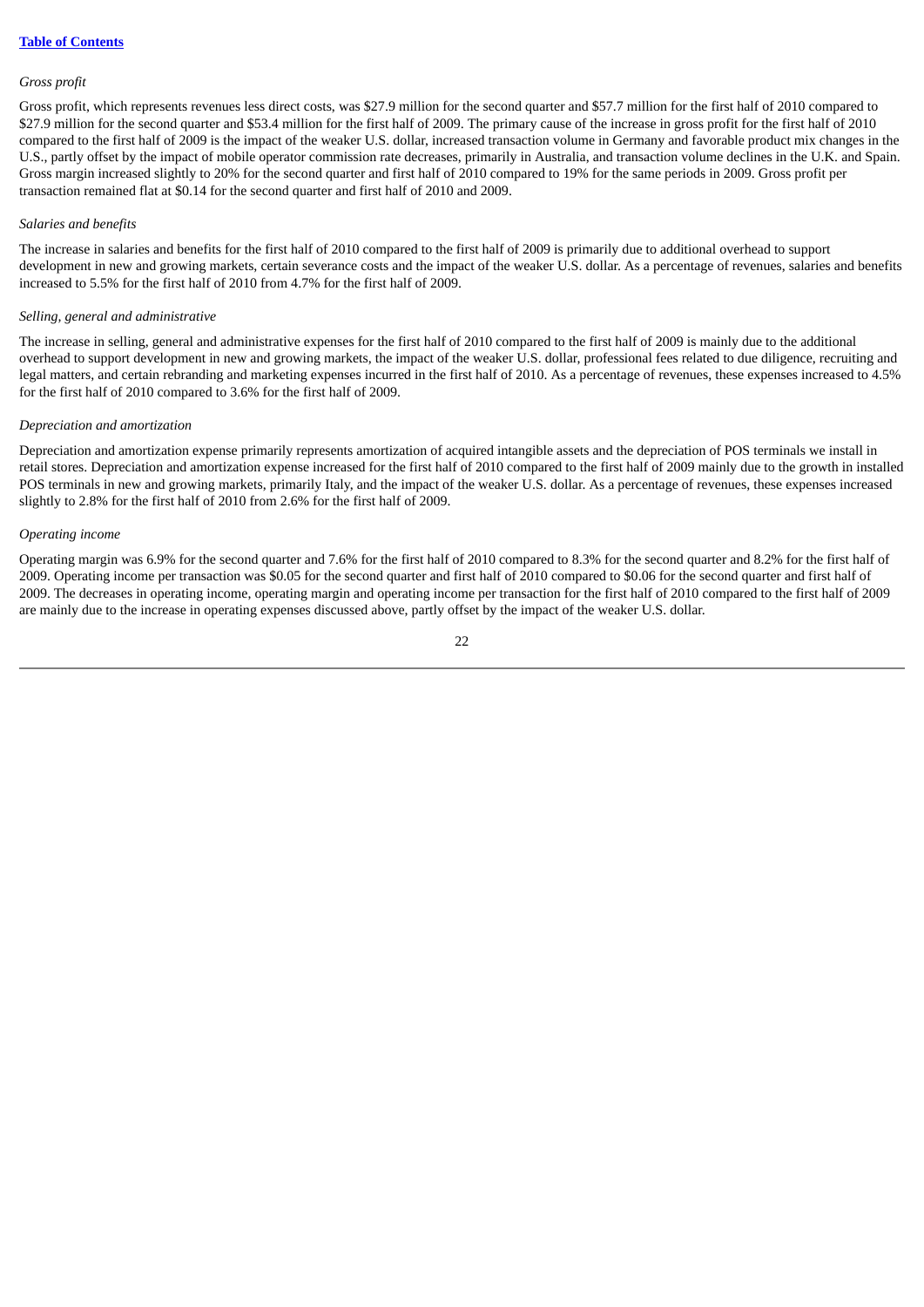# **MONEY TRANSFER SEGMENT**

The following tables present the results of operations for the three- and six-month periods ended June 30, 2010 and 2009 for the Money Transfer Segment:

|                                                       |        |                                              |        | <b>Year-over-Year Change</b> |         |                                            |                               | Year-over-Year Change         |
|-------------------------------------------------------|--------|----------------------------------------------|--------|------------------------------|---------|--------------------------------------------|-------------------------------|-------------------------------|
|                                                       |        | <b>Three Months Ended</b><br><b>June 30,</b> |        | Increase<br>(Decrease)       |         | <b>Six Months Ended</b><br><b>June 30,</b> | <b>Increase</b><br>(Decrease) | <b>Increase</b><br>(Decrease) |
| (dollar amounts in thousands)                         | 2010   | 2009                                         | Amount | Percent                      | 2010    | 2009                                       | Amount                        | Percent                       |
| <b>Total revenues</b>                                 | 60,051 | 57,769                                       | 2,282  | 4%                           | 116,108 | 110,737                                    | 5,371                         | 5%                            |
| Operating expenses:                                   |        |                                              |        |                              |         |                                            |                               |                               |
| Direct operating costs                                | 28,292 | 28,055                                       | 237    | 1%                           | 54,626  | 53,613                                     | 1,013                         | 2%                            |
| Salaries and benefits                                 | 13,886 | 13,103                                       | 783    | 6%                           | 28,083  | 24,923                                     | 3,160                         | 13%                           |
| Selling, general and administrative                   | 8,666  | 8,847                                        | (181)  | (2)%                         | 17,610  | 17,662                                     | (52)                          |                               |
| Goodwill and acquired intangible assets<br>impairment |        |                                              |        | n/m                          |         | 9,884                                      | (9,884)                       | n/m                           |
| Depreciation and amortization                         | 4,967  | 5,083                                        | (116)  | (2)%                         | 10,057  | 9,845                                      | 212                           | 2%                            |
| Total operating expenses                              | 55,811 | 55,088                                       | 723    | 1%                           | 110,376 | 115,927                                    | (5, 551)                      | (5)%                          |
| Operating income (loss)                               | 4,240  | 2,681                                        | 1,559  | 58%                          | 5,732   | (5,190)                                    | 10,922                        | n/m                           |
| Transactions processed (millions)                     | 4.7    | 4.5                                          | 0.2    | 4%                           | 9.0     | 8.5                                        | 0.5                           | 6%                            |

#### n/m - Not meaningful.

#### *Revenues*

Revenues from the Money Transfer Segment include a transaction fee for each transaction, as well as the difference between the price of foreign currency purchased at wholesale exchange rates and sold to customers at retail exchange rates. The increase in revenues for the first half of 2010 compared to revenues for the first half of 2009 is primarily due to the increase in the number of transactions processed. For the first half of 2010, money transfers to Mexico, which represented 22% of total money transfers, decreased by 12% while transfers to all other countries increased 12% when compared to the first half of 2009. The increase in transfers to countries other than Mexico is due to the expansion of our agent and correspondent payout networks in non-U.S. markets. The decline in transfers to Mexico was largely the result of downturns in certain labor markets and other economic factors impacting the U.S. market, as well as immigration developments in the U.S. These issues have also resulted in certain competitors lowering transaction fees and foreign currency exchange spreads in certain markets where we do business in an attempt to limit the impact on money transfer volumes. We have generally maintained our pricing structure in response to these developments. We cannot predict how long these issues will continue to impact the U.S. market or whether other markets will experience similar issues and we cannot predict whether we will change our pricing strategy over the short or long term in order to protect or increase market share.

Revenues per transaction decreased to \$12.78 for the second quarter and \$12.90 for the first half of 2010 from \$12.84 for the second quarter and \$13.03 for the first half of 2009. The growth rate of revenues slightly lagged the transaction growth rate for the first half of 2010 largely as a result of lower average amount transferred per transaction. This decrease was partly offset by the continued shift in transaction mix to non-U.S. locations which generally have higher-than-average revenues per transaction. For the six months ended June 30, 2010, 62% of our money transfers were initiated in the U.S. and 38% in non-U.S. markets compared to 66% initiated in the U.S. and 34% in non-U.S. markets for the six months ended June 30, 2009. We expect that the U.S. will continue to represent our highest volume market; however, future growth is expected to be derived from the addition of new products and the expansion of our agent and correspondent payout networks in new and existing markets, primarily outside the U.S.

#### *Direct operating costs*

Direct operating costs in the Money Transfer Segment primarily represent commissions paid to agents that originate money transfers on our behalf and distribution agents that disburse funds to the customers' destination beneficiary, together with less significant costs, such as telecommunication costs and bank fees to collect money from originating agents. The increase in direct operating costs in the first half of 2010 compared to the same period in 2009 is primarily due to the growth in transactions processed.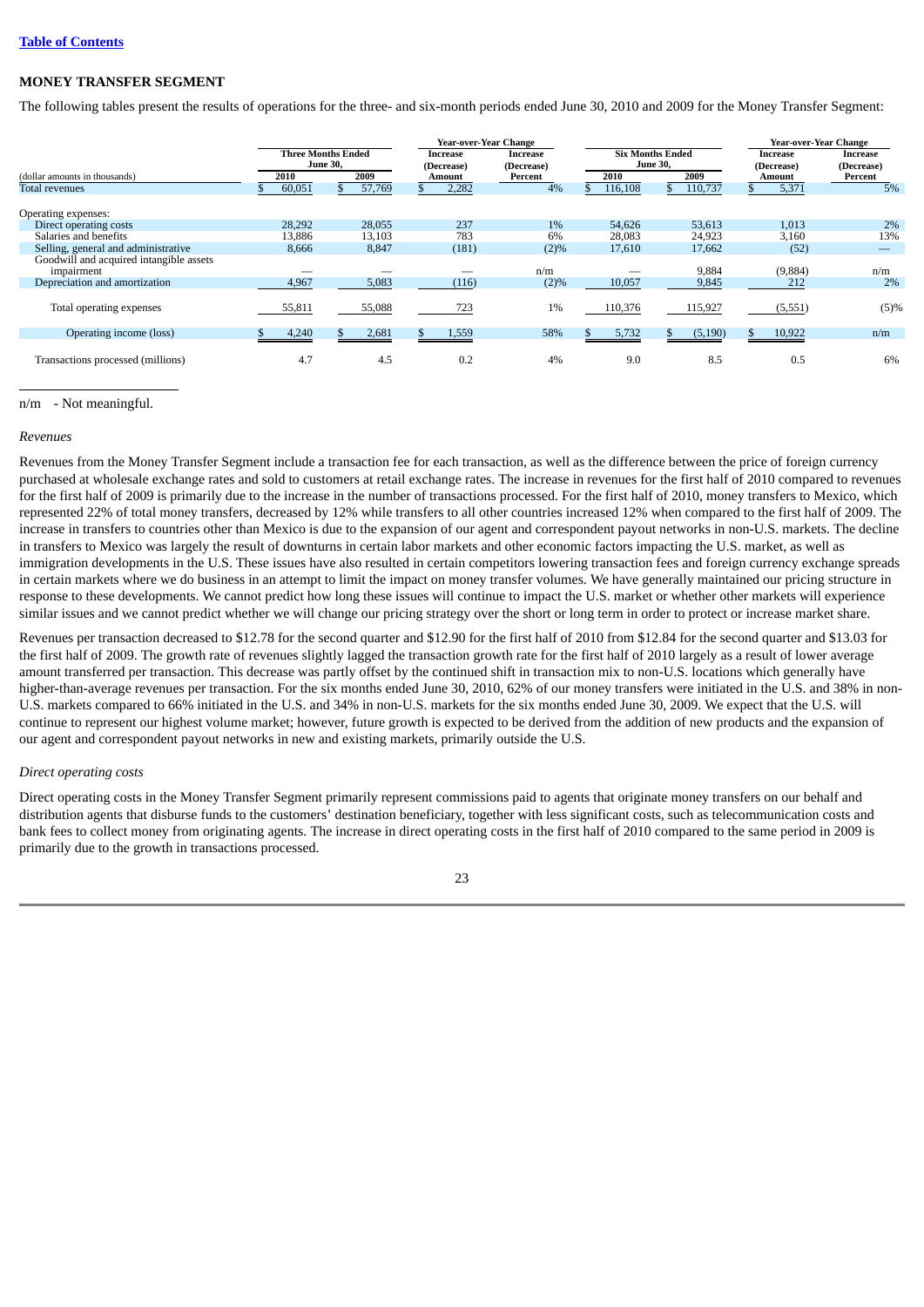#### *Gross profit*

Gross profit, which represents revenues less direct costs, was \$31.8 million for the second quarter and \$61.5 million for the first half of 2010 compared to gross profit of \$29.7 million for the second quarter and \$57.1 million for the first half of 2009. The improvements are primarily due to the growth in money transfer transactions, the shift in transaction mix to transfers from non-U.S. sources and the addition of new products. Gross margin was 53% for the second quarter and first half of 2010 compared to 51% for the second quarter and 52% for the first half of 2009. This improvement primarily reflects the shift in transaction mix to transfers from non-U.S. sources, partly offset by lower revenues per transaction.

#### *Salaries and benefits*

The increase in salaries and benefits for the first half of 2010 compared to the same period in 2009 is due to the increased expenditures we incurred to support expansion of our operations, primarily internationally. As a percentage of revenues, salaries and benefits increased to 24% for the first half of 2010 from 23% for the same period in 2009.

#### *Selling, general and administrative*

Selling, general and administrative expenses for the first half of 2010 were nearly unchanged compared to the first half of 2009, primarily as the result of our ability to leverage fixed operating costs while expanding the business. As a percentage of revenues, selling, general and administrative expenses decreased to 15% for the first half of 2010 from 16% for the same period in 2009.

#### *Goodwill and acquired intangible assets impairment*

In the fourth quarter of 2008, we recorded a non-cash impairment charge of \$169.4 million related to certain goodwill and intangible assets of the RIA money transfer business. This charge was an estimate based on the assessment performed up to the filing date of our 2008 Annual Report on Form 10-K. We completed the assessment in the first quarter of 2009 and recorded an additional \$9.9 million non-cash impairment charge in the first quarter of 2009.

#### *Depreciation and amortization*

Depreciation and amortization primarily represents amortization of acquired intangible assets and also includes depreciation of money transfer terminals, computers and software, leasehold improvements and office equipment. For the second quarter and first half of 2010, depreciation and amortization has remained relatively flat compared to the same periods in 2009, reflecting a shift in achieving expansion more through agents which requires less capital expenditures than expansion from adding company stores. As a percentage of revenues, depreciation and amortization remained flat at 9% for the first half of 2010 and 2009.

#### *Operating income (loss)*

Excluding the goodwill and acquired intangible assets impairment charge, operating income for the first half of 2010 increased \$1.0 million compared to the first half of 2009. This increase reflects the growth in transactions processed, the shift in transactions to non-U.S. markets, the addition of new products and the leveraging of fixed costs, partly offset by increased salaries and benefits expenses to expand internationally. Operating margin, excluding the goodwill and acquired intangible assets impairment charge, increased to 5% for the first half of 2010 from 4% for the same period in 2009.

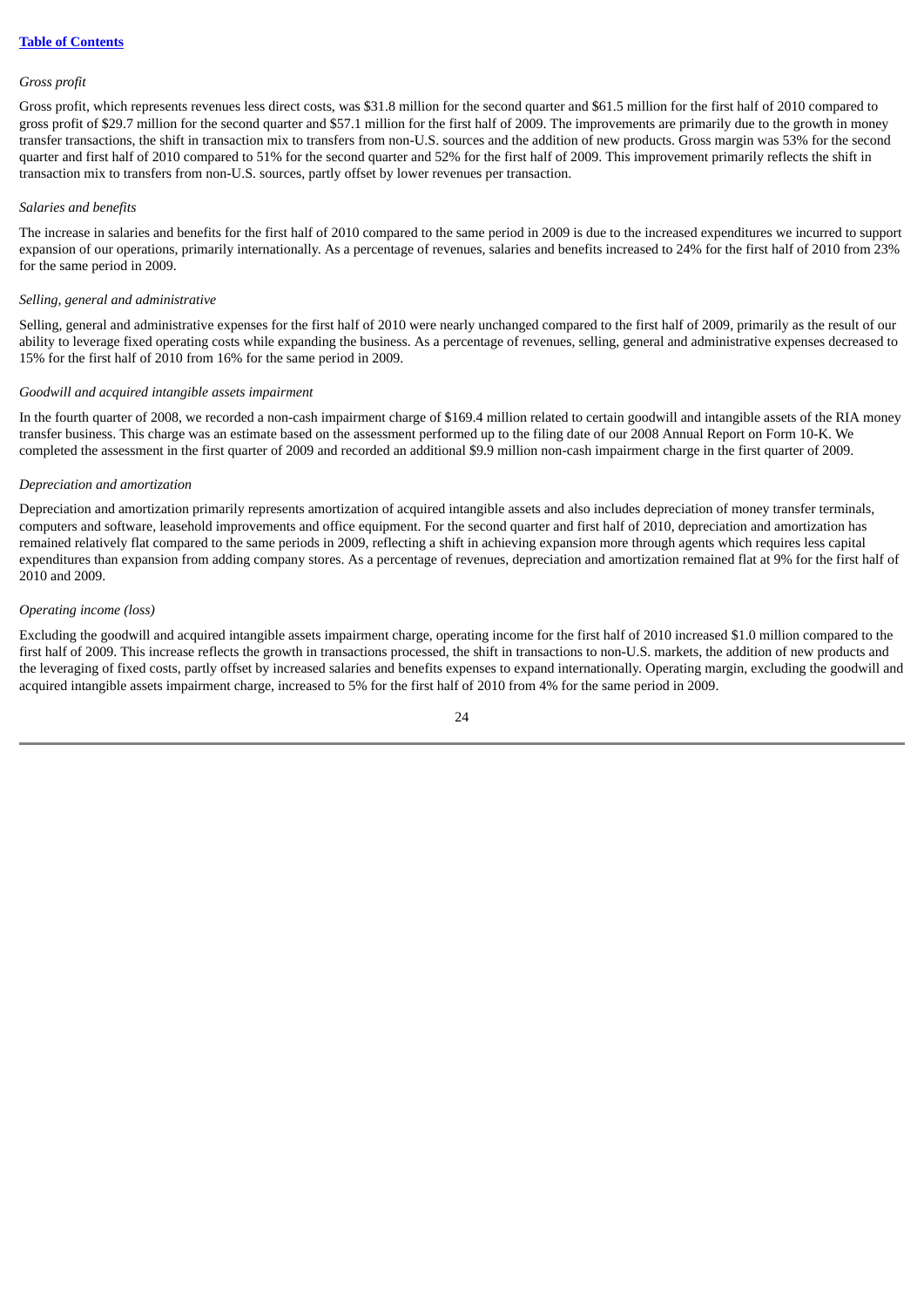# **CORPORATE SERVICES**

The following table presents the operating expenses for the three- and six-month periods ended June 30, 2010 and 2009 for Corporate Services:

|                               |       |                           |                              |                 |          |                         | <b>Year-over-Year Change</b> |            |
|-------------------------------|-------|---------------------------|------------------------------|-----------------|----------|-------------------------|------------------------------|------------|
|                               |       | <b>Three Months Ended</b> | <b>Year-over-Year Change</b> |                 |          | <b>Six Months Ended</b> | Increase                     | Increase   |
|                               |       | <b>June 30,</b>           | Decrease                     | <b>Decrease</b> |          | <b>June 30,</b>         | (Decrease)                   | (Decrease) |
| (dollar amounts in thousands) | 2010  | 2009                      | Amount                       | Percent         | 2010     | 2009                    | Amount                       | Percent    |
| Salaries and benefits         | 3,545 | 3.746                     | (201)                        | (5)%            | 6,954    | 7,086<br>S.             | (132)                        | (2)%       |
| Selling, general and          |       |                           |                              |                 |          |                         |                              |            |
| administrative                | 1,639 | 2,498                     | (859)                        | (34)%           | 2,903    | 4.062                   | (1, 159)                     | (29)%      |
| Depreciation and amortization | 277   | 323                       | (46)                         | (14)%           | 656      | 636                     | 20                           | 3%         |
|                               |       |                           |                              |                 |          |                         |                              |            |
| Total operating expenses      | 5,461 | 6,567                     | (1,106)                      | (17)%           | \$10,513 | \$11,784                | (1,271)                      | (11)%      |
|                               |       |                           |                              |                 |          |                         |                              |            |

#### *Corporate operating expenses*

Operating expenses for Corporate Services decreased for the first half of 2010 compared to the first half of 2009. The decrease in salaries and benefits is primarily the result of lower incentive compensation accruals, largely offset by higher salaries and share-based compensation. The increase in share-based compensation is due to the reversal of expense related to certain performance-based awards during the first half of 2009. The decrease in selling, general and administrative expenses is due mainly to lower legal and acquisition-related professional fees.

# **OTHER INCOME (EXPENSE)**

|                               | <b>Three Months Ended</b><br>June 30, |              | <b>Six Months Ended</b> |         |                 |            |                       |         |
|-------------------------------|---------------------------------------|--------------|-------------------------|---------|-----------------|------------|-----------------------|---------|
|                               |                                       |              | Year-over-Year Change   |         | <b>June 30,</b> |            | Year-over-Year Change |         |
| (dollar amounts in thousands) | 2010                                  | 2009         | Amount                  | Percent | 2010            | 2009       | Amount                | Percent |
| Interest income               | 572                                   | 885          | (313)                   | (35)%   | 1,127           | 1,854      | (727)<br>æ            | (39)%   |
| Interest expense              | (5,031)                               | (6, 653)     | 1,622                   | (24)%   | (9,985)         | (13,720)   | 3,735                 | (27)%   |
| Income from unconsolidated    |                                       |              |                         |         |                 |            |                       |         |
| affiliates                    | 447                                   | 516          | (69)                    | (13)%   | 1,001           | 1,034      | (33)                  | (3)%    |
| Loss on early retirement of   |                                       |              |                         |         |                 |            |                       |         |
| debt                          |                                       | (150)        | 150                     | (100)%  |                 | (253)      | 253                   | (100)%  |
| Foreign currency exchange     |                                       |              |                         |         |                 |            |                       |         |
| gain (loss), net              | (9, 341)                              | 9,650        | (18, 991)               | n/m     | (14, 423)       | (941)      | (13, 482)             | n/m     |
|                               |                                       |              |                         |         |                 |            |                       |         |
| Other income (expense), net   | \$(13,353)                            | 4,248<br>\$. | \$(17,601)              | n/m     | \$(22,280)      | \$(12,026) | \$(10,254)            | n/m     |

n/m - Not meaningful.

#### *Interest income*

The decrease in interest income for the second quarter and first half of 2010 from the second quarter and first half of 2009 is primarily due to a decline in short-term interest rates and a decrease in average cash balances on hand during the respective periods.

#### *Interest expense*

The decrease in interest expense for the second quarter and first half of 2010 from the second quarter and first half of 2009 is primarily related to the reductions in debt from scheduled and early repayments on our term loan and repurchases of convertible debentures and reductions in amounts outstanding under the revolving credit facility. The decrease in interest expense is also due to lower interest rates on our floating-rate debt obligations in the second quarter and first half of 2010 compared to the same periods in 2009.

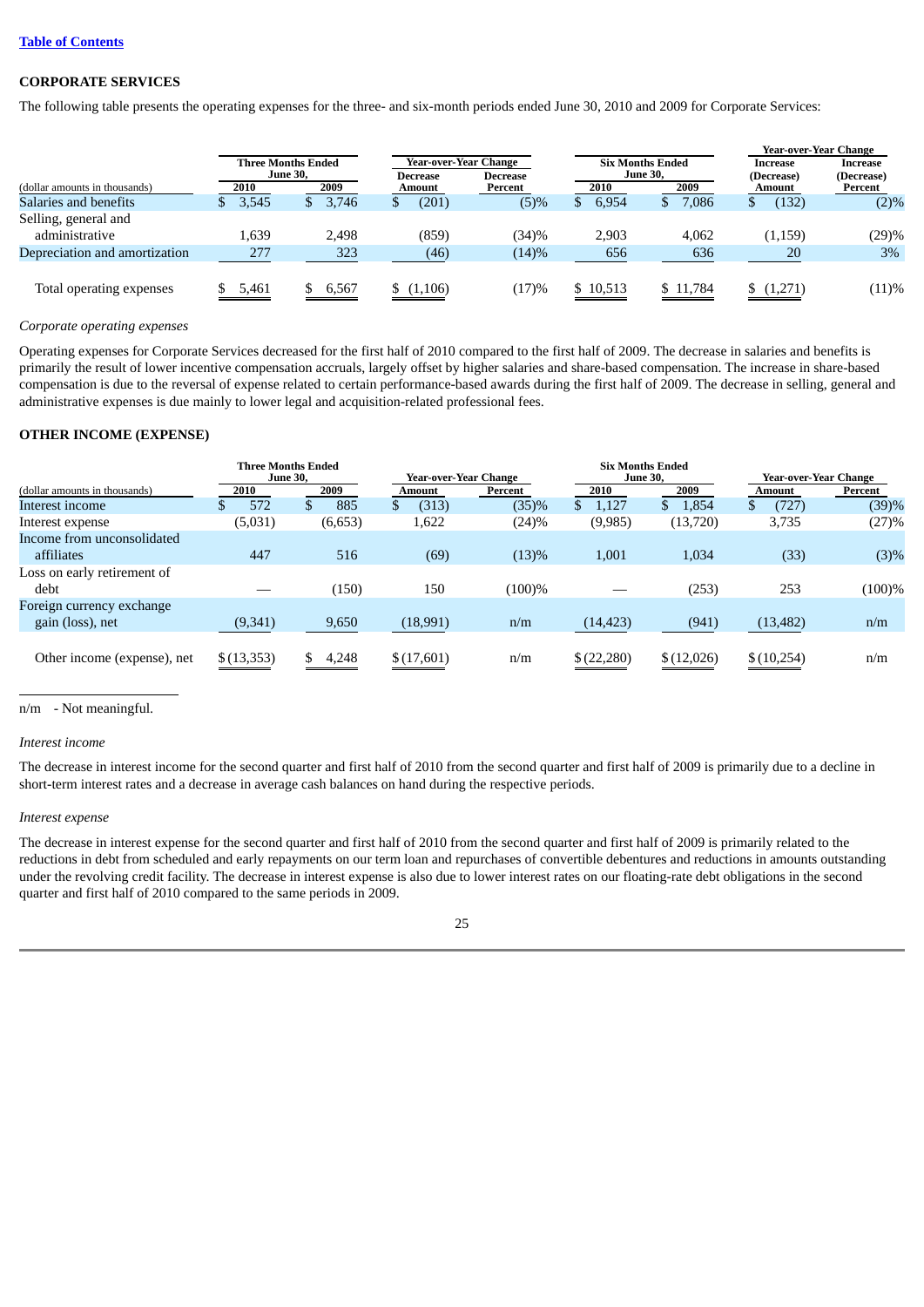# *Income from unconsolidated affiliates*

Income from unconsolidated affiliates represents the equity in income of our 40% equity investment in epay Malaysia and our 49% investment in Euronet Middle East. The decrease in income is mainly the result of lower profitability of Euronet Middle East largely offset by improved profitability of epay Malaysia.

# *Loss on early retirement of debt*

In the first half of 2009, we repurchased in privately negotiated transactions \$25.8 million in principal amount of the 1.625% convertible debentures due 2024. Loss on early retirement of debt of \$0.3 million for the first half of 2009 represents the difference in the amounts paid for the convertible debentures over their carrying amounts, as well as the pro-rata write-off of deferred financing costs associated with the portion of the term loan that was prepaid during the first half of 2009.

# *Foreign currency exchange gain (loss), net*

Assets and liabilities denominated in currencies other than the local currency of each of our subsidiaries give rise to foreign currency exchange gains and losses. Exchange gains and losses that result from re-measurement of these assets and liabilities are recorded in determining net income. The majority of our foreign currency gains or losses are due to the re-measurement of intercompany loans that are in a currency other than the functional currency of one of the parties to the loan. For example, we make intercompany loans based in euros from our corporate division, which is comprised of U.S. dollar functional currency entities, to certain European entities that use the euro as the functional currency. As the U.S. dollar strengthens against the euro, foreign currency losses are generated on our corporate entities because the number of euros to be received in settlement of the loans decreases in U.S. dollar terms. Conversely, in this example, in periods where the U.S. dollar weakens, our corporate entities will record foreign currency gains.

We recorded net foreign currency exchange losses of \$9.3 million and \$14.4 million in the second quarter and first half of 2010, respectively, compared to a net foreign currency gain of \$9.7 million in the second quarter of 2009 and a \$0.9 million loss in the first half of 2009. These realized and unrealized foreign currency exchange gains and losses reflect the respective weakening and strengthening of the U.S. dollar against most of the currencies of the countries in which we operate during the respective periods.

# **INCOME TAX EXPENSE**

Our effective tax rates as reported and as adjusted are calculated below:

|                                                                                                    | Three Months Ended June 30, |                       |           | <b>Six Months Ended June 30,</b> |  |  |
|----------------------------------------------------------------------------------------------------|-----------------------------|-----------------------|-----------|----------------------------------|--|--|
| (dollar amounts in thousands)                                                                      | 2010                        | 2009                  | 2010      | 2009                             |  |  |
| Income from continuing operations before income taxes                                              | \$3,189                     | \$22,272              | \$12,491  | \$15,696                         |  |  |
| Income tax expense                                                                                 | 4,344                       | 6,397                 | 10,131    | 11,714                           |  |  |
| Income (loss) from continuing operations                                                           | (1,155)                     | \$15,875              | \$2,360   | 3,982<br>S.                      |  |  |
| Effective income tax rate                                                                          | 136.2%                      | 28.7%                 | 81.1%     | 74.6%                            |  |  |
| Income from continuing operations before income taxes                                              | 3,189<br>\$.                | \$22,272              | \$12,491  | \$15,696                         |  |  |
| Adjust: Foreign currency exchange gain (loss), net                                                 | (9,341)                     | 9,650                 | (14, 423) | (941)                            |  |  |
| Adjust: Goodwill and acquired intangible assets impairment                                         |                             |                       |           | (9,884)                          |  |  |
| Income from continuing operations before income taxes, as adjusted                                 | \$12,530                    | \$12,622              | \$ 26,914 | \$ 26,521                        |  |  |
| Income tax expense                                                                                 | 4,344<br>\$.                | 6,397<br>$\mathbb{S}$ | \$10,131  | \$11,714                         |  |  |
| Adjust: Income tax expense (benefit) attributable to foreign currency exchange<br>gain (loss), net | (193)                       | 485                   | (376)     | 14                               |  |  |
| Income tax expense, as adjusted                                                                    | 4,537<br>S.                 | \$5,912               | \$10,507  | \$11,700                         |  |  |
| Effective income tax rate, as adjusted                                                             | 36.2%                       | 46.8%                 | 39.0%     | 44.1%                            |  |  |

Our effective tax rates for continuing operations were 136.2% and 28.7% for the three-month periods ended June 30, 2010 and 2009, respectively, and were 81.1% and 74.6% for the six-month periods ended June 30, 2010 and 2009, respectively. The effective tax rates were significantly influenced by the foreign currency exchange gains and losses in the respective periods and by the goodwill and acquired intangible assets impairment charge in the first quarter of 2009. Excluding foreign currency exchange results and the impairment charge from pre-tax income, as well as the related tax effects for these items, our effective tax rates were 36.2% and 46.8% for the three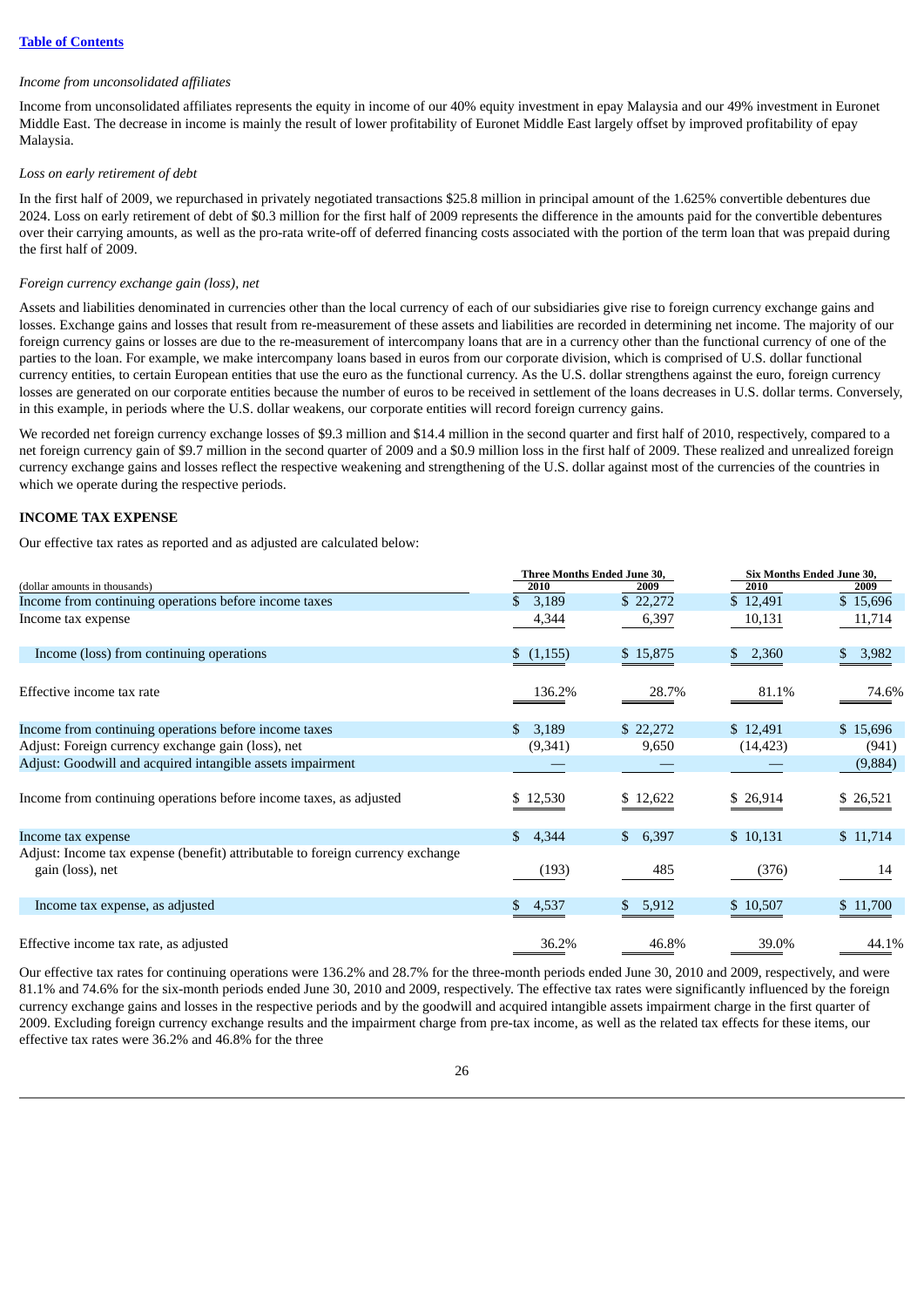months ended June 30, 2010 and 2009, respectively, and 39.0% and 44.1% for the six months ended June 30, 2010 and 2009, respectively.

The increase in the effective tax rate, as adjusted, for the second quarter of 2010 compared to the applicable statutory rate of 35% is primarily related to our U.S. tax position. For the three- and six-month periods ended June 30, 2010, we have recorded a valuation allowance against our U.S. federal tax net operating losses as it is more likely than not that a tax benefit will not be realized. Accordingly, the federal income tax benefit associated with pre-tax book losses generated by our U.S. entities has not been recognized in these periods. For the second quarter of 2010, this increase was partly offset by a \$1.0 million adjustment to the reserve related to deferred tax assets generated from prior U.S. net operating losses. Additionally, the effective tax rate for the first half of 2010 is lower due to a \$0.8 million adjustment related to a foreign tax law change.

Income from continuing operations before income taxes, as adjusted, income tax expense, as adjusted and effective income tax rate, as adjusted are non-GAAP financial measures that management believes are useful for understanding why our effective tax rates are significantly different than would be expected.

## **OTHER**

#### *Discontinued operations, net*

During the fourth quarter of 2009, we sold Essentis in order to focus our investments and resources on our transaction processing businesses. Accordingly, Essentis's results of operations are shown as discontinued operations in the Unaudited Consolidated Statements of Operations for the three and six months ended June 30, 2009.

#### *Net income attributable to noncontrolling interests*

Net income attributable to noncontrolling interests was \$0.3 million for the second quarter and \$1.0 million for the first half of 2010 compared to \$0.5 million for the second quarter and \$0.8 million for the first half of 2009. Noncontrolling interests represents the elimination of net income or loss attributable to the minority shareholders' portion of our consolidated subsidiaries that are not wholly-owned. Our subsidiaries which are not wholly-owned are summarized in the table below:

| Subsidiary    | Percent<br>Owned | <b>Segment - Country</b> |
|---------------|------------------|--------------------------|
| Movilcarga    | 80%              | $epay$ - Spain           |
| e-pay SRL     | 51%              | $epay$ – Italy           |
| <b>ATX</b>    | 51%              | $epay - various$         |
| Euronet China | 75%              | $EFT$ - China            |

#### **NET INCOME (LOSS) ATTRIBUTABLE TO EURONET WORLDWIDE, INC.**

Net loss attributable to Euronet Worldwide, Inc. was \$1.5 million for the second quarter of 2010 and net income attributable to Euronet Worldwide, Inc. was \$1.3 million for the first half of 2010 compared to net income of \$15.5 million for the second quarter and \$3.2 million for the first half of 2009. As more fully discussed above, the decrease of \$1.9 million for the first half of 2010 as compared to the same period in 2009 was primarily the result of the \$13.5 million increase in foreign currency exchange losses, partly offset by the \$7.0 increase in operating income which is largely the result of the \$9.9 million goodwill and acquired intangible assets impairment charge in the first half of 2009. Additionally, net interest expense decreased \$3.0 million and income tax expense decreased \$1.6 million in the first half of 2010.

# **LIQUIDITY AND CAPITAL RESOURCES**

#### *Working capital*

As of June 30, 2010, we had working capital, which is calculated as the difference between total current assets and total current liabilities, of \$149.3 million, compared to working capital of \$167.0 million as of December 31, 2009. Our ratio of current assets to current liabilities was 1.33 as of June 30, 2010, compared to 1.34 as of December 31, 2009. The decrease in working capital was primarily due to the use of cash to reduce revolving credit facility borrowings.

We require substantial working capital to finance operations. The Money Transfer Segment funds the correspondent distribution network before receiving the benefit of amounts collected from customers by agents. Working capital needs increase due to weekends and international banking holidays. As a result, we may report more or less working capital for the Money Transfer Segment based solely upon the day on which the fiscal period ends. As of June 30, 2010, working capital in the Money Transfer Segment was \$60.5 million. We expect that working capital needs will increase as we expand this business. The epay Segment produces positive working capital, but

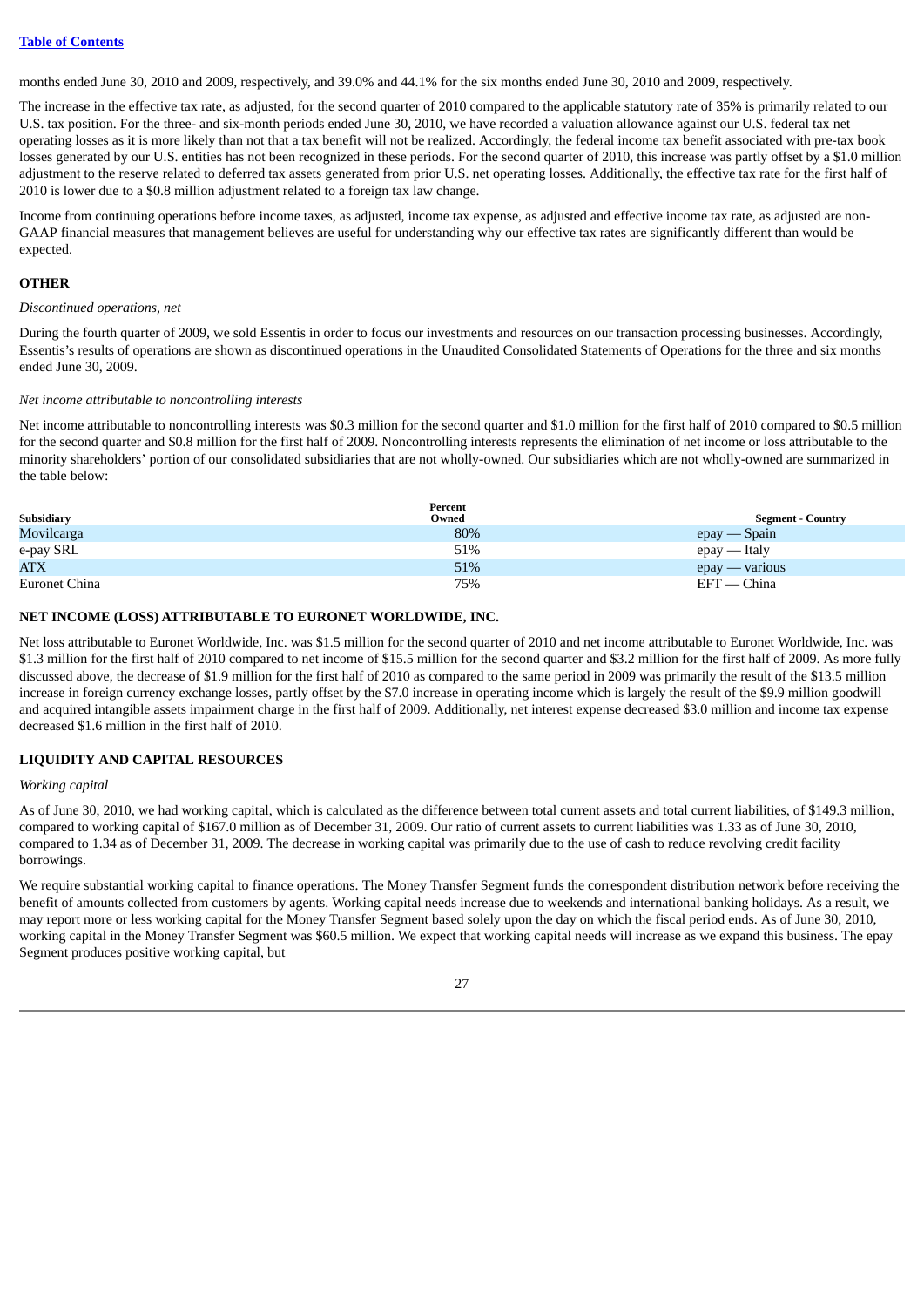## **Table of [Contents](#page-2-0)**

much of it is restricted in connection with the administration of its customer collection and vendor remittance activities. The EFT Processing Segment does not require substantial working capital.

# *Operating cash flow*

Cash flows provided by operating activities were \$88.0 million for the first half of 2010 compared to \$50.0 million for the first half of 2009. The increase is primarily due to fluctuations in working capital primarily associated with the timing of the settlement processes with mobile operators in the epay Segment and with correspondents in the Money Transfer Segment, in addition to payments made in the first half of 2009 to secure an exclusive, long-term distribution agreement with a vendor in Australia.

#### *Investing activity cash flow*

Cash flows used in investing activities were \$14.6 million for the first half of 2010, compared to \$28.4 million for the first half of 2009. Our investing activities included \$12.4 million and \$16.8 million for purchases of property and equipment in the first half of 2010 and 2009, respectively. Additionally, the first half of 2009 included \$10.0 million in cash used for acquisitions. Finally, cash used for software development and other investing activities totaled \$2.1 million in the first half of 2010 and \$1.6 million in the first half of 2009.

### *Financing activity cash flow*

Cash flows used in financing activities were \$42.3 million during the first half of 2010 compared to \$44.4 million during the first half of 2009. Our financing activities for the first half of 2010 consisted primarily of net repayments of debt obligations of \$42.7 million compared to \$42.1 million for the first half of 2009. To support the short-term cash needs of our Money Transfer Segment, we generally borrow amounts under the revolving credit facility several times each month to fund the correspondent network in advance of collecting remittance amounts from the agency network. These borrowings are repaid over a very short period of time, generally within a few days. Primarily as a result of this, during the first half of 2010 we had a total of \$108.0 million in borrowings and \$147.2 million in repayments under our revolving credit facility. During the first half of 2010, we paid \$2.2 million for repayments and early retirements of debt obligations and \$1.3 million for capital lease obligations. Additionally, we paid \$1.7 million and \$2.4 million of dividends to noncontrolling interests stockholders in the first half of 2010 and 2009, respectively.

Expected future financing and investing cash requirements primarily depend on our acquisition activity and the related financing needs.

### *Other sources of capital*

Credit Facility – In connection with completing the April 2007 acquisition of RIA, we entered into a \$290 million secured credit facility consisting of a \$190 million seven-year term loan, which was fully drawn at closing, and a \$100 million five-year revolving credit facility (together, the "Credit Facility"). The term loan bears interest at LIBOR plus 200 basis points or prime plus 100 basis points and requires that we repay \$1.9 million of the balance each year, with the remaining balance payable at the end of the seven-year term. We have prepaid amounts on this loan and we estimate that we will be able to repay the remaining \$128.0 term loan prior to its maturity date through cash flows available from operations, provided our operating cash flows are not required for future business developments. Up front financing costs of \$4.8 million were deferred and are being amortized over the terms of the respective loans.

The revolving credit facility bears interest at LIBOR or prime plus a margin that adjusts each quarter based upon our Consolidated EBITDA ratio as defined in the Credit Facility agreement. We intend to use the revolving credit facility primarily to fund working capital requirements, which are expected to increase as we expand the Money Transfer business. Based on our current projected working capital requirements, we anticipate that our revolving credit facility will be sufficient to fund our working capital needs.

We may be required to repay our obligations under the Credit Facility six months before any potential repurchase dates, the first being October 15, 2012, under our \$175 million 3.50% Convertible Debentures Due 2025, unless we are able to demonstrate that either: (i) we could borrow unsubordinated funded debt equal to the principal amount of the convertible debentures while remaining in compliance with the financial covenants in the Credit Facility or (ii) we will have sufficient liquidity to meet repayment requirements (as determined by the administrative agent and the lenders). These and other material terms and conditions applicable to the Credit Facility are described in the agreement governing the Credit Facility.

The term loan may be expanded by up to an additional \$150 million and the revolving credit facility can be expanded by up to an additional \$25 million, subject to satisfaction of certain conditions including pro forma debt covenant compliance.

As of June 30, 2010, we had borrowings of \$128.0 million outstanding under the term loan. We had no borrowings and \$35.9 million of stand-by letters of credit outstanding under the revolving credit facility. The remaining \$64.1 million under the revolving credit facility was available for borrowing. Borrowings under the revolving credit facility are being used to fund short-term working capital requirements in the U.S. and India. As of June 30, 2010, our weighted average interest rate was 2.3% under the term loan, excluding amortization of deferred financing costs.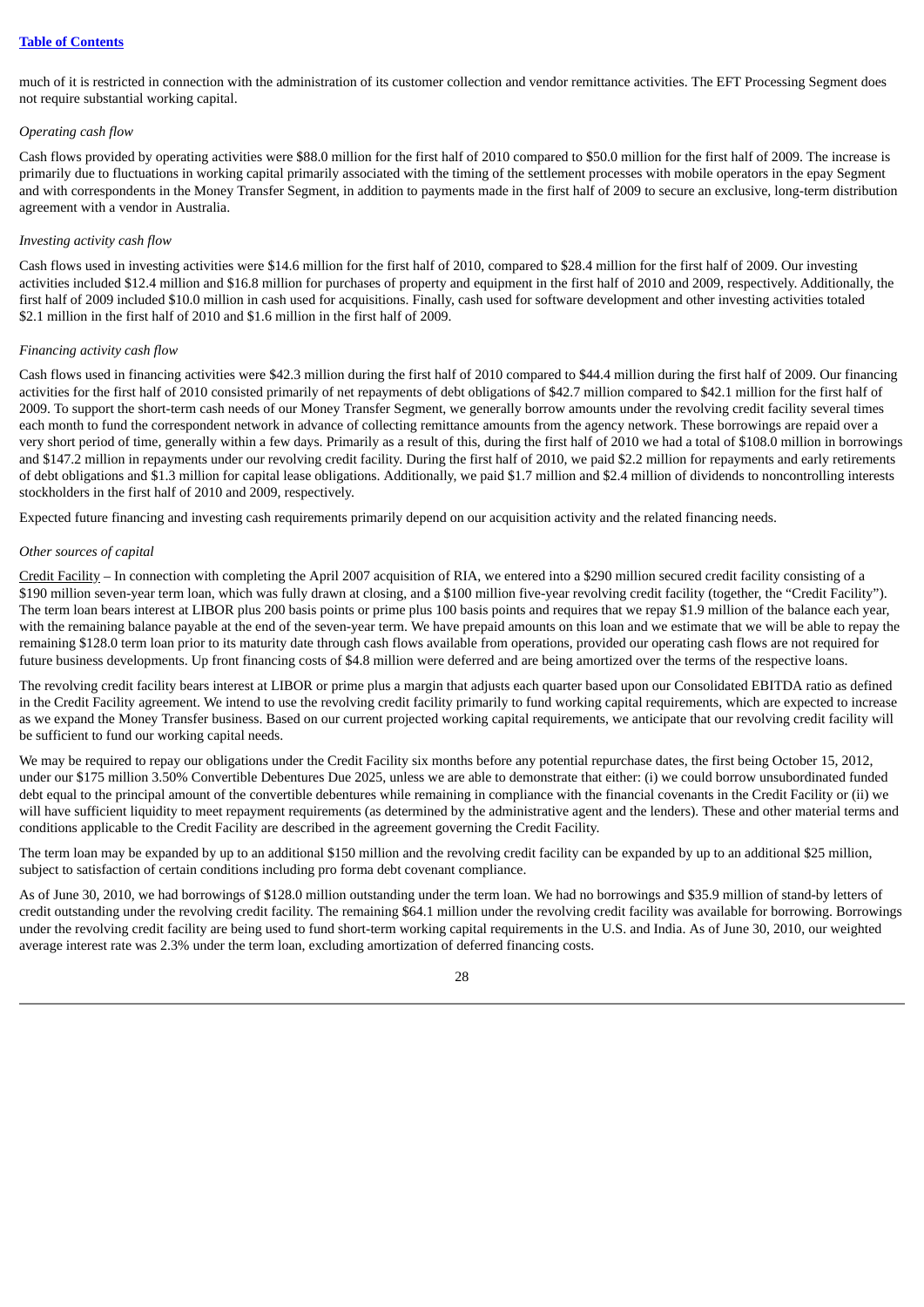Short-term debt obligations – Short-term debt obligations at June 30, 2010 were primarily comprised of the \$1.9 million annual repayment requirement under the term loan. Certain of our subsidiaries also have available credit lines and overdraft facilities to supplement short-term working capital requirements, when necessary, and there were \$0.6 million outstanding under these facilities as of June 30, 2010.

We believe that the short-term debt obligations can be funded through cash generated from operations, together with cash on hand or borrowings under our revolving credit facility.

Convertible debt– We have \$175 million in principal amount of 3.50% Convertible Debentures Due 2025 that are convertible into 4.3 million shares of Euronet common stock at a conversion price of \$40.48 per share upon the occurrence of certain events (relating to the closing prices of Euronet common stock exceeding certain thresholds for specified periods). The debentures may not be redeemed by us until October 20, 2012, but are redeemable at par at any time thereafter. Holders of the debentures have the option to require us to purchase their debentures at par on October 15, 2012, 2015 and 2020, or upon a change in control of the Company. On the maturity date, these debentures can be settled in cash or Euronet common stock, at our option, at predetermined conversion rates.

Should holders of the 3.50% convertible debentures require us to repurchase their debentures on the dates outlined above, we cannot guarantee that we will have sufficient cash on hand or have acceptable financing options available to us to fund these required repurchases. An inability to be able to finance these potential repayments could have an adverse impact on our operations. These terms and other material terms and conditions applicable to the convertible debentures are set forth in the indenture agreement governing the debentures.

### *Other uses of capital*

Payment obligations related to acquisitions – We have potential contingent obligations to the former owner of the net assets of Movilcarga. Based upon presently available information, we do not believe any additional payments will be required. The seller disputed this conclusion and initiated arbitration as provided for in the purchase agreement. A global public accounting firm was engaged as an independent expert to review the results of the computation, but procedures for such review have never been commenced, principally because the seller is in a bankruptcy proceeding. Any additional payments, if ultimately determined to be owed the seller, will be recorded as additional goodwill and could be made in either cash or a combination of cash and Euronet common stock at our option.

In connection with the acquisition of Brodos Romania, we agreed to contingent consideration arrangements based on the achievement of certain performance criteria. If the criteria are achieved, we would have to pay a total of \$2.5 million in cash or 75,489 shares of Euronet common stock, at the option of the seller. However, Brodos Romania failed to achieve the performance criteria by January 2010 for the first \$1.25 million and based on its current performance, it is unlikely to achieve the performance criteria during 2010 for the remaining amounts.

Capital expenditures and needs– Total capital expenditures for the first half of 2010 were \$12.8 million. These capital expenditures were primarily for the purchase of ATMs to meet contractual requirements in Poland, India and China, the purchase and installation of ATMs in key under-penetrated markets, the purchase of POS terminals for the epay and Money Transfer Segments, and office, data center and company store computer equipment and software, including capital expenditures for the purchase and development of the necessary processing systems and capabilities to expand the cross-border merchant processing and acquiring business. Total capital expenditures for 2010 are currently estimated to be approximately \$30 million to \$40 million.

In the epay Segment, approximately 107,000 of the approximately 515,000 POS devices that we operate are Company-owned, with the remaining terminals being operated as integrated cash register devices of our major retail customers or owned by the retailers. As our epay Segment expands, we will continue to add terminals in certain independent retail locations at a price of approximately \$300 per terminal. We expect the proportion of owned terminals to total terminals operated to remain relatively constant.

At current and projected cash flow levels, we anticipate that cash generated from operations, together with cash on hand and amounts available under our revolving credit facility and other existing and potential future financing will be sufficient to meet our debt, leasing, contingent acquisition and capital expenditure obligations. If our capital resources are not sufficient to meet these obligations, we will seek to refinance our debt and/or issue additional equity under terms acceptable to us. However, we can offer no assurances that we will be able to obtain favorable terms for the refinancing of any of our debt or other obligations or for the issuance of additional equity.

#### *Other trends and uncertainties*

ATM outsourcing agreements - Our contracts in the EFT Processing Segment tend to cover large numbers of ATMs, so significant increases and decreases in our pool of managed ATMs may result from entry into or termination of these management contracts. Banks have historically been very deliberate in negotiating these agreements and have evaluated a wide range of matters when deciding to choose an outsource vendor. Generally, the process of negotiating a new agreement is subject to extensive management analysis and approvals and the process typically takes six to twelve months or longer. Increasing consolidation in the banking industry could make this process less predictable.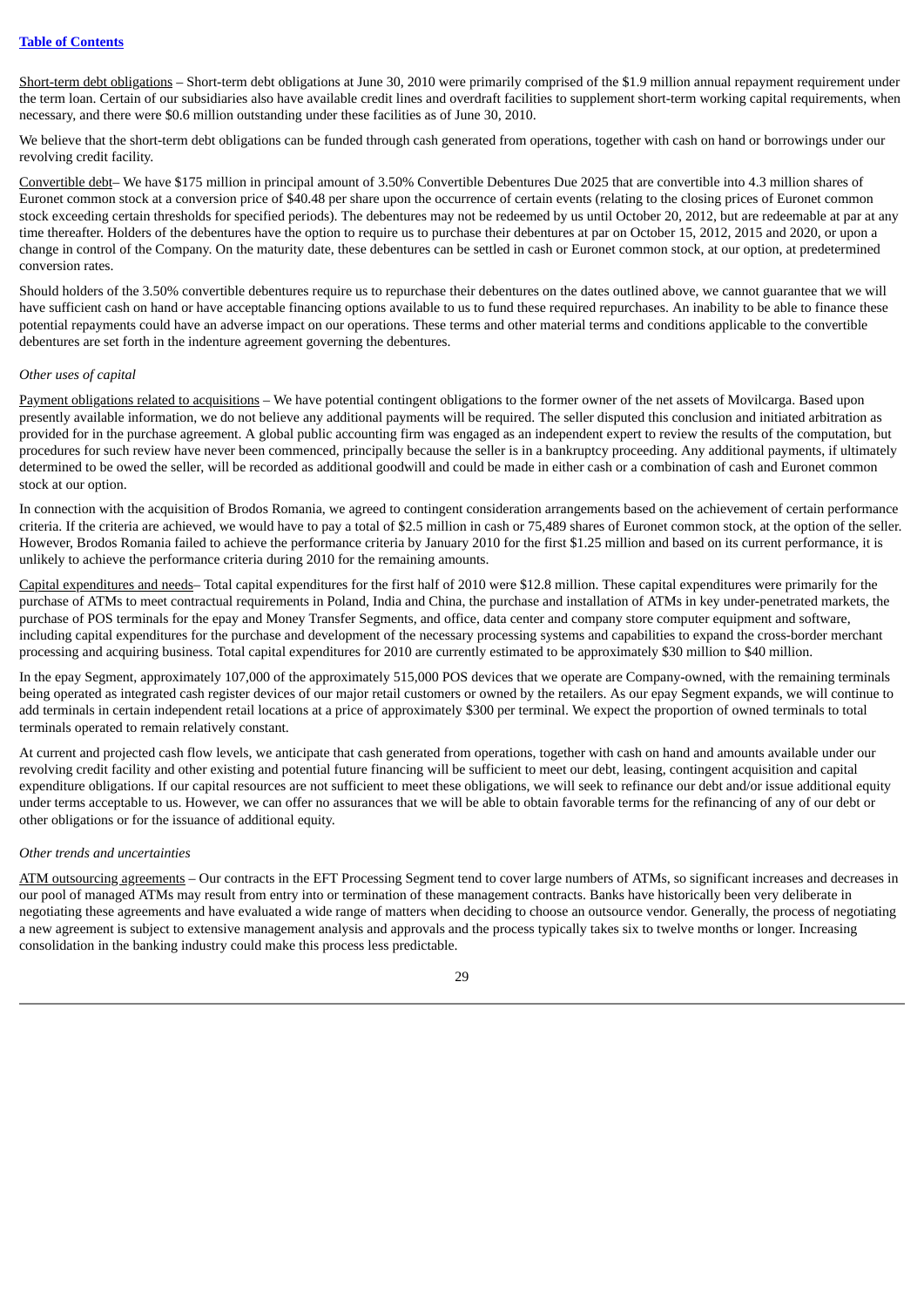Our existing contracts generally have terms of five to seven years and a number of them will expire or be up for renewal each year for the next few years. As a result, we expect to be regularly engaged in discussions with one or more of our customer banks to either obtain renewal of, or restructure, our ATM outsourcing agreements. For contracts that we are able to renew, as was the case for contract renewals in Romania and Greece in prior years, we expect customers to seek rate concessions or up-front payments because of the greater availability of alternative processing solutions in many of our markets now, as compared to when we originally entered into the contracts. While we have been successful in many cases in obtaining new terms that preserve the same level of earnings arising from the agreements, we have not been successful in all cases and, therefore, we expect to experience reductions in revenues in future quarters arising from the expiration or restructuring of agreements.

#### *Inflation and functional currencies*

Generally, the countries in which we operate have experienced low and stable inflation in recent years. Therefore, the local currency in each of these markets is the functional currency. Currently, we do not believe that inflation will have a significant effect on our results of operations or financial position. We continually review inflation and the functional currency in each of the countries where we operate.

## **OFF BALANCE SHEET ARRANGEMENTS**

On occasion, we grant guarantees of the obligations of subsidiaries and we sometimes enter into agreements with unaffiliated third parties that contain indemnification provisions, the terms of which may vary depending on the negotiated terms of each respective agreement. Our liability under such indemnification provisions may be subject to time and materiality limitations, monetary caps and other conditions and defenses. As of June 30, 2010, there were no material changes from the disclosure in our Annual Report on Form 10-K for the year ended December 31, 2009. To date, we are not aware of any significant claims made by the indemnified parties or parties to whom we have provided guarantees on behalf of our subsidiaries and, accordingly, no liabilities have been recorded as of June 30, 2010. See also Note 10, Guarantees, to the Unaudited Consolidated Financial Statements.

# **CONTRACTUAL OBLIGATIONS**

As of June 30, 2010, the only material change from the disclosure relating to contractual obligations contained in our Annual Report on Form 10-K for the year ended December 31, 2009, is the \$39.2 million net reduction of debt under our revolving credit facilities.

## **FORWARD-LOOKING STATEMENTS**

This document contains statements that constitute forward-looking statements within the meaning of section 27A of the Securities Act of 1933 and section 21E of the Securities Exchange Act of 1934 ("Exchange Act"). All statements other than statements of historical facts included in this document are forwardlooking statements, including statements regarding the following:

- **•** trends affecting our business plans, financing plans and requirements;
- **•** trends affecting our business;
- **•** the adequacy of capital to meet our capital requirements and expansion plans;
- **•** the assumptions underlying our business plans;
- **•** our ability to repay indebtedness;
- **•** business strategy;
- **•** government regulatory action;
- **•** technological advances; and
- **•** projected costs and revenues.

Although we believe that the expectations reflected in these forward-looking statements are reasonable, we can give no assurance that these expectations will prove to be correct. Forward-looking statements are typically identified by the words believe, expect, anticipate, intend, estimate and similar expressions.

Investors are cautioned that any forward-looking statements are not guarantees of future performance and involve risks and uncertainties. Actual results may materially differ from those in the forward-looking statements as a result of various factors, including, but not limited to, conditions in world financial markets and general economic conditions; technological developments affecting the market for our products and services; foreign currency exchange fluctuations; our ability to renew existing contracts at profitable rates; changes in laws and regulations affecting our business, including immigration laws, and those referred to above and as set forth and more fully described in Part I, Item 1A – Risk Factors of our Annual Report on Form 10-K for the year ended December 31, 2009 and Part II, Item 1A of our Quarterly Report on Form 10-Q for the three months ended March 31, 2010. We do not intend, and do not undertake, any obligation to update any forward looking statements to reflect future events or circumstances after the date of such statements.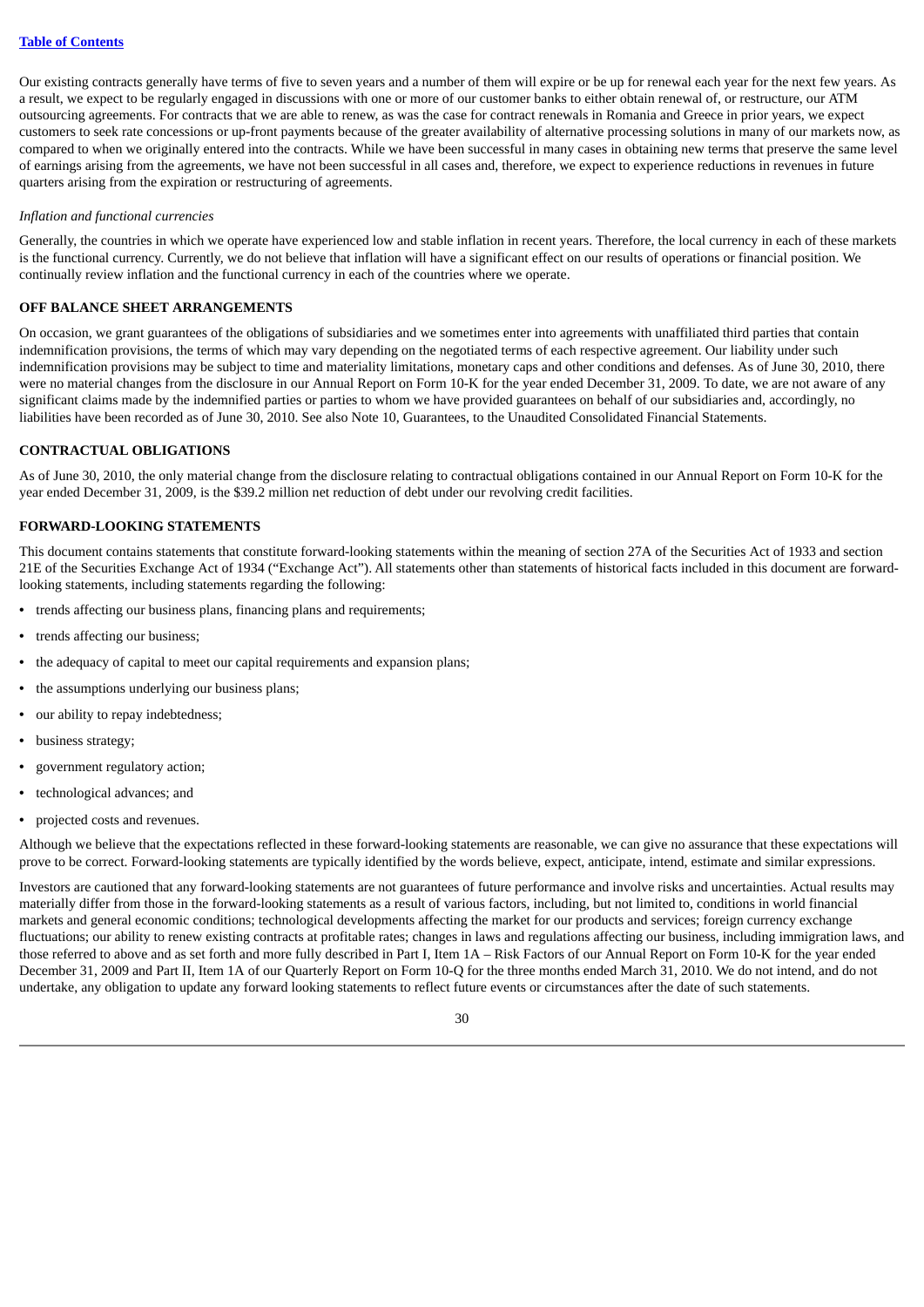# <span id="page-31-0"></span>**ITEM 3. QUANTITATIVE AND QUALITATIVE DISCLOSURES ABOUT MARKET RISK**

#### *Interest rate risk*

As of June 30, 2010, our total debt outstanding was \$289.2 million. Of this amount, \$157.4 million, or 54% of our total debt obligations, relates to contingent convertible debentures having a fixed coupon rate. Our \$175 million principal amount of contingent convertible debentures, issued in October 2005, accrue cash interest at a rate of 3.50% of the principal amount per annum. Based on quoted market prices, as of June 30, 2010, the fair value of our fixed rate convertible debentures was \$160.1 million, compared to a carrying value of \$157.4 million. Interest expense for these debentures, including accretion and amortization of deferred debt issuance costs, totals approximately \$13.8 million per year, or a weighted average interest rate of 8.9% annually. Additionally, approximately \$3.1 million, or 1% of our total debt obligations, relate to capitalized leases with fixed payment and interest terms that expire between 2010 and 2014.

The remaining \$128.7 million, or 45% of our total debt obligations, relates to debt that accrues interest at variable rates. If we were to maintain these borrowings for one year, and maximize the potential borrowings available under the revolving credit facility for one year, including the \$25.0 million in potential additional expanded borrowings, a 1% increase in the applicable interest rate would result in additional interest expense to the Company of approximately \$2.2 million. This computation excludes the potential additional \$150.0 million under the term loan because of the limited circumstances under which the additional amounts would be available to us for borrowing.

Our excess cash is invested in instruments with original maturities of three months or less; therefore, as investments mature and are reinvested, the amount we earn will increase or decrease with changes in the underlying short term interest rates.

#### *Foreign currency exchange rate risk*

For the first half of 2010, 76% of our revenues were generated in non-U.S. dollar countries compared to 74% for the first half of 2009. We expect to continue generating a significant portion of our revenues in countries with currencies other than the U.S. dollar.

We are particularly vulnerable to fluctuations in exchange rates of the U.S. dollar to the currencies of countries in which we have significant operations, primarily the euro, British pound, Australian dollar and Polish zloty. As of June 30, 2010, we estimate that a 10% fluctuation in these foreign currency exchange rates would have the combined annualized effect on reported net income and working capital of approximately \$20 million to \$30 million. This effect is estimated by applying a 10% adjustment factor to our non-U.S. dollar results from operations, intercompany loans that generate foreign currency gains or losses and working capital balances that require translation from the respective functional currency to the U.S. dollar reporting currency. Additionally, we have other non-current, non-U.S. dollar assets and liabilities on our balance sheet that are translated to the U.S. dollar during consolidation. These items primarily represent goodwill and intangible assets recorded in connection with acquisitions in countries other than the U.S. We estimate that a 10% fluctuation in foreign currency exchange rates would have a non-cash impact on total comprehensive income of approximately \$40 million to \$50 million as a result of the change in value of these items during translation to the U.S. dollar. For the fluctuations described above, a strengthening U.S. dollar produces a financial loss, while a weakening U.S. dollar produces a financial gain. We believe this quantitative measure has inherent limitations and does not take into account any governmental actions or changes in either customer purchasing patterns or our financing or operating strategies. Because a majority of our revenues and expenses are incurred in the functional currencies of our international operating entities, the profits we earn in foreign currencies are positively impacted by the weakening of the U.S. dollar and negatively impacted by the strengthening of the U.S. dollar. Additionally, our debt obligations are primarily in U.S. dollars, therefore, as foreign currency exchange rates fluctuate, the amount available for repayment of debt will also increase or decrease.

We are also exposed to foreign currency exchange rate risk in our Money Transfer Segment. A majority of the money transfer business involves receiving and disbursing different currencies, in which we earn a foreign currency spread based on the difference between buying currency at wholesale exchange rates and selling the currency to consumers at retail exchange rates. This spread provides some protection against currency fluctuations that occur while we are holding the foreign currency. Our exposure to changes in foreign currency exchange rates is limited by the fact that disbursement occurs for the majority of transactions shortly after they are initiated. Additionally, we enter into foreign currency forward contracts to help offset foreign currency exposure related to the notional value of money transfer transactions collected in currencies other than the U.S. dollar. As of June 30, 2010, we had foreign currency forward contracts outstanding with a notional value of \$41.3 million, primarily in euros and U.S. dollars, that were not designated as hedges and mature in a weighted average of 4.1 days. The fair value of these forward contracts as of June 30, 2010 was an unrealized gain of less than \$0.1 million, which was partially offset by the unrealized loss on the related foreign currency receivables.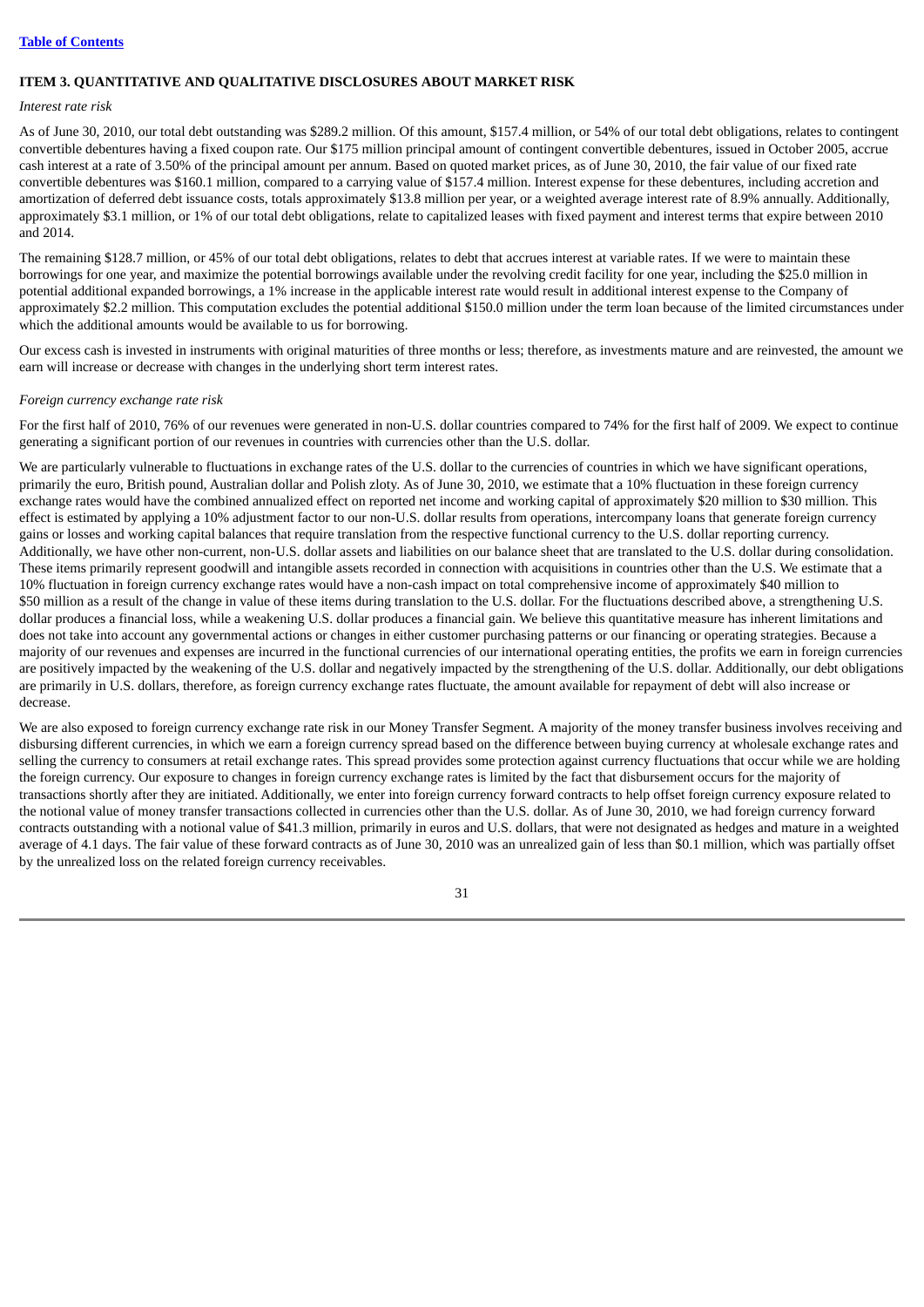# <span id="page-32-0"></span>**ITEM 4. CONTROLS AND PROCEDURES**

Our executive management, including our Chief Executive Officer and Chief Financial Officer, evaluated the effectiveness of the design and operation of our disclosure controls and procedures pursuant to Rule 13a-15(b) under the Exchange Act as of June 30, 2010. Based on this evaluation, our Chief Executive Officer and Chief Financial Officer have concluded that the design and operation of these disclosure controls and procedures were effective as of such date to provide reasonable assurance that information required to be disclosed in our reports under the Exchange Act is recorded, processed, summarized and reported within the time periods specified in the rules and forms of the SEC, and that such information is accumulated and communicated to our management, including our Chief Executive Officer and Chief Financial Officer, as appropriate, to allow timely decisions regarding required disclosures.

# **CHANGE IN INTERNAL CONTROLS**

<span id="page-32-1"></span>There has been no change in our internal control over financial reporting during the second quarter of 2010 that has materially affected, or is reasonably likely to materially affect, our internal control over financial reporting.

## **PART II—OTHER INFORMATION**

# <span id="page-32-2"></span>**ITEM 1. LEGAL PROCEEDINGS**

The Company is from time to time a party to litigation arising in the ordinary course of its business.

Currently, there are no legal proceedings that management believes, either individually or in the aggregate, would have a material adverse effect upon the consolidated results of operations or financial condition of the Company.

# <span id="page-32-3"></span>**ITEM 1A. RISK FACTORS**

You should carefully consider the risks described in Part I, Item 1A. Risk Factors in our Annual Report on Form 10-K for the fiscal year ended December 31, 2009, as updated in our subsequent filings with the SEC before making an investment decision. The risks and uncertainties described in our Annual Report on Form 10-K, as updated by any subsequent Quarterly Reports on Form 10-Q, are not the only ones facing our Company. Additional risks and uncertainties not presently known to us or that we currently deem immaterial may also impair our business operations. If any of the risks identified in our Annual Report on Form 10-K, as updated by any subsequent Quarterly Reports on Form 10-Q, actually occurs, our business, financial condition or results of operations could be materially adversely affected. In that case, the trading price of our common stock could decline substantially. This Quarterly Report also contains forward-looking statements that involve risks and uncertainties. Our actual results could differ materially from those anticipated in the forward-looking statements as a result of a number of factors, including the risks described in our Risk Factors and elsewhere in this Quarterly Report.

There have been no material changes from the risk factors previously disclosed in the Company's Annual Report on Form 10-K for the year ended December 31, 2009 and Quarterly Report on Form 10-Q for the three months ended March 31, 2010, as filed with the SEC.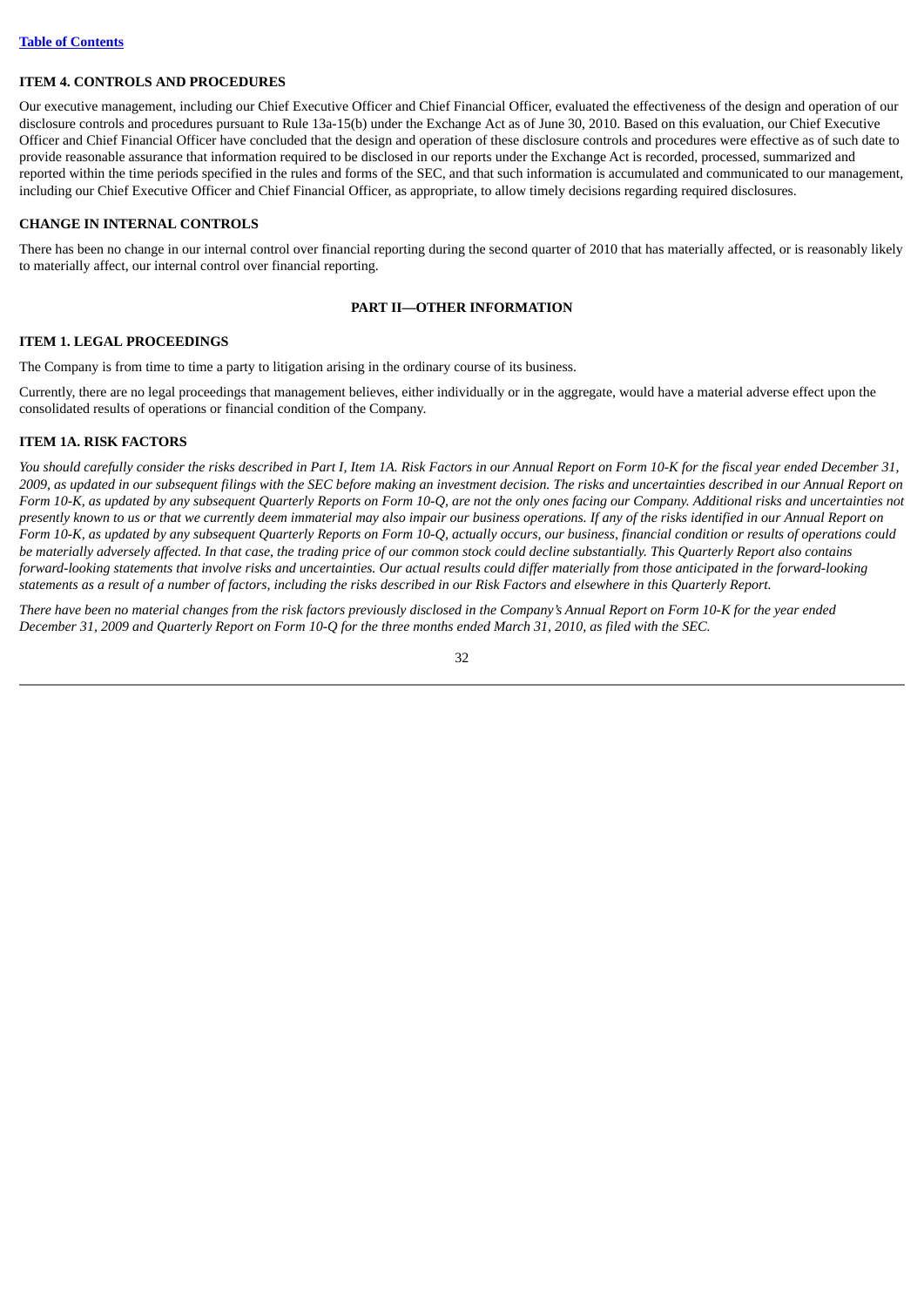## <span id="page-33-0"></span>**ITEM 2. UNREGISTERED SALES OF EQUITY SECURITIES AND USE OF PROCEEDS**

#### *Stock repurchases*

For the three months ended June 30, 2010, the Company purchased, in accordance with the 2006 Stock Incentive Plan (Amended and Restated), 876 shares of its common stock for participant income tax withholding in conjunction with the lapse of restrictions on stock awards, as requested by the participants. The following table sets forth information with respect to those shares (all purchases occurred during May 2010):

| Period<br>May 1 - May 31 | <b>Total</b><br>Number of<br><b>Shares</b><br>Purchased<br>876 | Average<br><b>Price Paid</b><br>Per Share<br>(1)<br>14.67 | <b>Total Number</b><br>of Shares<br>Purchased as<br><b>Part of Publicly</b><br>Announced<br><b>Plans</b> or<br>Programs | <b>Maximum Number</b><br>of Shares that May<br><b>Yet Be Purchased</b><br><b>Under the Plans or</b><br>Programs |
|--------------------------|----------------------------------------------------------------|-----------------------------------------------------------|-------------------------------------------------------------------------------------------------------------------------|-----------------------------------------------------------------------------------------------------------------|
| Total                    | 876                                                            | 14.67                                                     |                                                                                                                         |                                                                                                                 |

<span id="page-33-1"></span>(1) The price paid per share is the closing price of the shares on the vesting date.

## **ITEM 5. OTHER INFORMATION**

In the second quarter of 2009, the Antitrust Division of the United States Department of Justice (the "DOJ") served Continental Exchange Solutions, Inc. d/b/a RIA Financial Services ("CES"), an indirect, wholly-owned subsidiary of the Company, with a grand jury subpoena requesting documents from CES and its affiliates in connection with an investigation into possible price collusion related to money transmission services to the Dominican Republic ("D.R.") during the period from January 1, 2004 to the date of the subpoena. We acquired all of the stock of RIA Envia, Inc., the parent of CES, in April 2007. CES foreign exchange transactions between the U.S and the D.R. generated approximately 0.3% of our 2009 consolidated revenues. The Company and CES are fully cooperating with the DOJ in its investigation.

We believe that, during the period covered by the DOJ investigation, CES generally derived part of its charge for exchanging U.S. dollars into D.R. pesos from a reference rate recommended by ADEREDI, a trade association in the D.R. composed of a CES subsidiary and other D.R. money transfer firms. We further believe, however, that CES set its own service fee on the D.R. transactions and its overall transaction price to customers. Customers were also free during this time period to use CES and other firms to transmit dollars into the D.R., without conversion into D.R. pesos, and we believe such transmissions occurred with increasing frequency over the course of this time period.

At this time, we are unable to predict the outcome of the DOJ investigation, or, if charges were to be brought against CES, the possible range of loss, if any, associated with the resolution of any such charges. Nor can we predict any potential effect on our business, results of operations or financial condition arising from such charges or potential collateral consequences, which could include fines, penalties, limitations on or revocation of CES's license to engage in the money transfer business in one or more states, and civil liability. In addition, we have incurred and may continue to incur significant fees and expenses in connection with the DOJ investigation and related matters.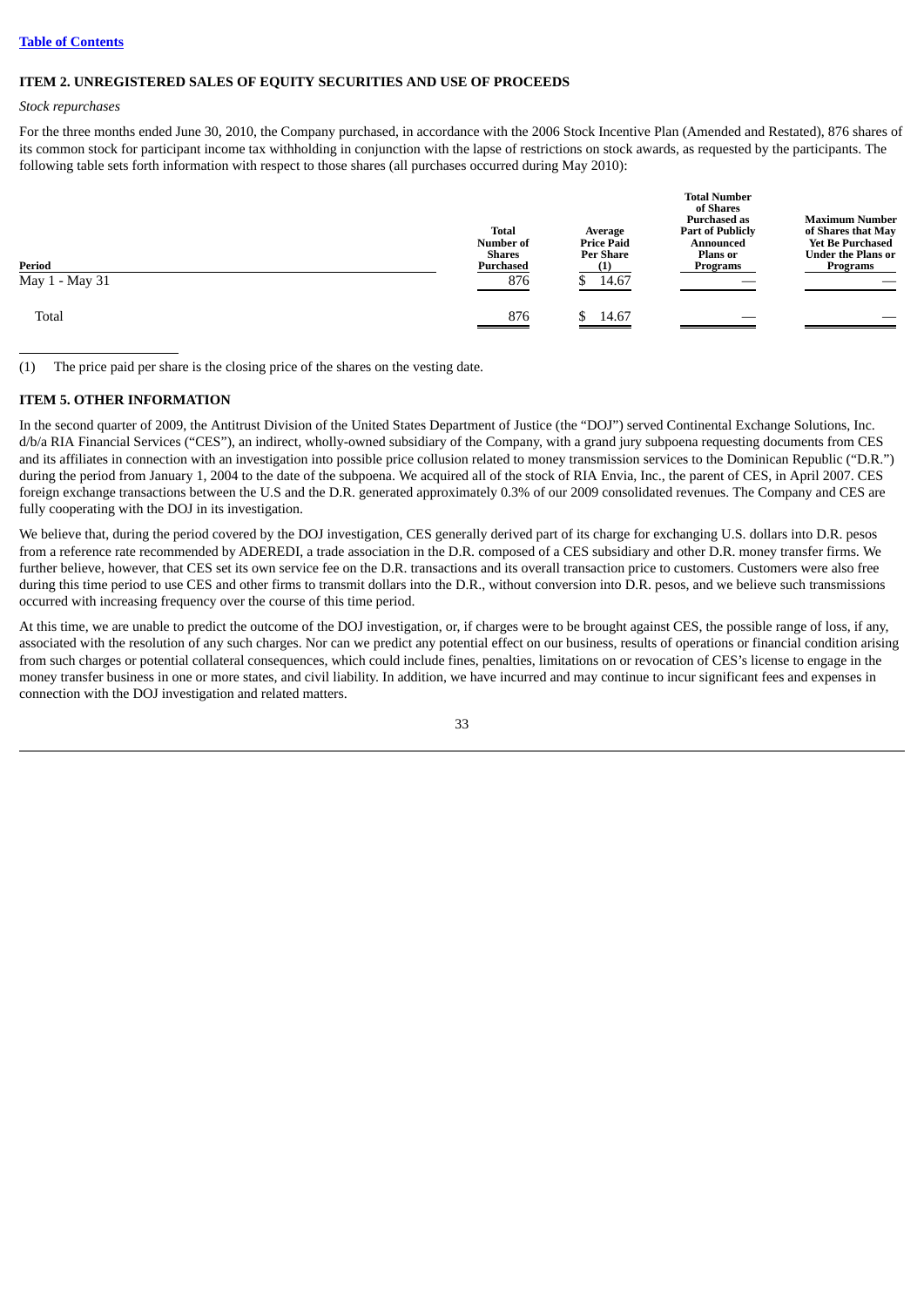# <span id="page-34-0"></span>**ITEM 6. EXHIBITS**

a) Exhibits

The exhibits that are required to be filed or incorporated herein by reference are listed on the Exhibit Index below.

# **EXHIBITS**

# **Exhibit Index**

| Exhibit | <b>Description</b>                                                                                                                                                                                                                                                                                                                                                                                                                                                                                                                                                                                                                                                                     |
|---------|----------------------------------------------------------------------------------------------------------------------------------------------------------------------------------------------------------------------------------------------------------------------------------------------------------------------------------------------------------------------------------------------------------------------------------------------------------------------------------------------------------------------------------------------------------------------------------------------------------------------------------------------------------------------------------------|
| 10.1    | Employment Agreement dated March 8, 2010 between Euronet Worldwide, Inc. and Charles T. Piper (1)                                                                                                                                                                                                                                                                                                                                                                                                                                                                                                                                                                                      |
| 12.1    | Computation of Ratio of Earnings to Fixed Charges (1)                                                                                                                                                                                                                                                                                                                                                                                                                                                                                                                                                                                                                                  |
| 31.1    | Section 302 – Certification of Chief Executive Officer (1)                                                                                                                                                                                                                                                                                                                                                                                                                                                                                                                                                                                                                             |
| 31.2    | Section 302 – Certification of Chief Financial Officer (1)                                                                                                                                                                                                                                                                                                                                                                                                                                                                                                                                                                                                                             |
| 32.1    | Section 906 Certification of Chief Executive Officer (2)                                                                                                                                                                                                                                                                                                                                                                                                                                                                                                                                                                                                                               |
| 32.2    | Section 906 Certification of Chief Financial Officer (2)                                                                                                                                                                                                                                                                                                                                                                                                                                                                                                                                                                                                                               |
| 101     | The following materials from Euronet Worldwide, Inc.'s Quarterly Report on Form 10-Q for the quarter ended June 30, 2010, formatted<br>in XBRL (eXtensible Business Reporting Language): (i) Consolidated Balance Sheets at June 30, 2010 and 2009, (ii) Consolidated<br>Statements of Operations for the three and six months ended June 30, 2010 and 2009, (iii) Consolidated Statements of Comprehensive<br>Income (Loss) for the three and six months ended June 30, 2010 and 2009, (iv) Consolidated Statements of Cash Flows for the six<br>months ended June 30, 2010 and 2009, and (y) Notes to the Unaudited Consolidated Financial Statements, tagged as blocks of text. (3) |

<sup>(1)</sup> Filed herewith.

(3) Pursuant to Rule 406T of Regulation S-T, the Interactive Data Files in Exhibit 101 hereto are deemed not filed or part of a registration statement or prospectus for puposes of Sections 11 or 12 of the Securities Act of 1933, as amended, are deemed not filed for purposes of Section 18 of the Securities Exchange Act of 1934, as amended, and otherwise are not subject to liability under those sections.

PLEASE NOTE: Pursuant to the rules and regulations of the Securities and Exchange Commission, we have filed or incorporated by reference the agreements referenced above as exhibits to this Quarterly Report on Form 10-Q. The agreements have been filed to provide investors with information regarding their respective terms. The agreements are not intended to provide any other factual information about the Company or its business or operations. In particular, the assertions embodied in any representations, warranties and covenants contained in the agreements may be subject to qualifications with respect to knowledge and materiality different from those applicable to investors and may be qualified by information in confidential disclosure schedules not included with the exhibits. These disclosure schedules may contain information that modifies, qualifies and creates exceptions to the representations, warranties and covenants set forth in the agreements. Moreover, certain representations, warranties and covenants in the agreements may have been used for the purpose of allocating risk between the parties, rather than establishing matters as facts. In addition, information concerning the subject matter of the representations, warranties and covenants may have changed after the date of the respective agreement, which subsequent information may or may not be fully reflected in the Company's public disclosures. Accordingly, investors should not rely on the representations, warranties and covenants in the agreements as characterizations of the actual state of facts about the Company or its business or operations on the date hereof.

<sup>(2)</sup> Pursuant to Item 601(b)(32) of Regulation S-K, this Exhibit is furnished rather than filed with this Form 10-Q.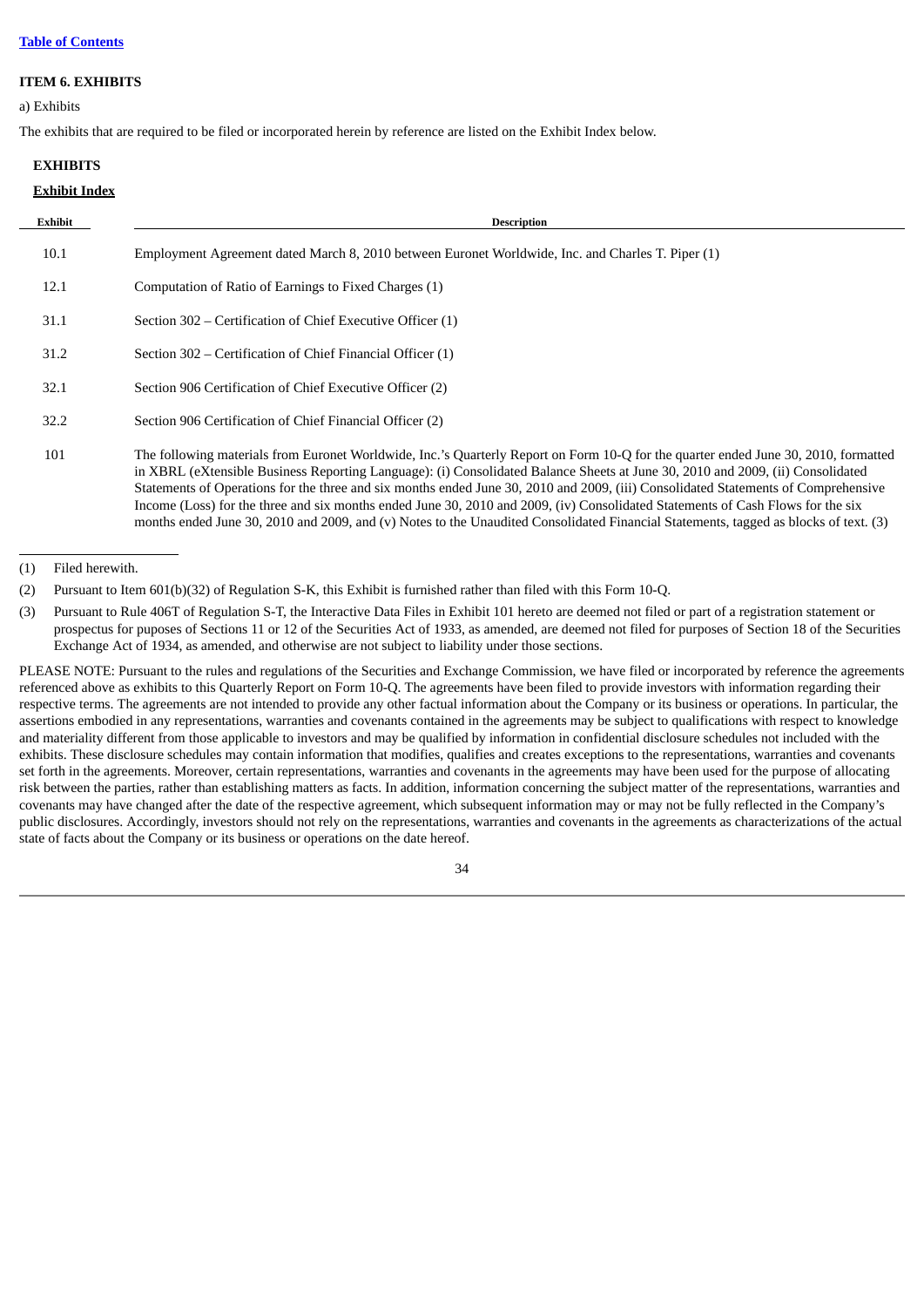# **SIGNATURES**

Pursuant to the requirements of the Securities Exchange Act of 1934, the registrant has duly caused this report to be signed on its behalf by the undersigned, thereunto duly authorized.

August 5, 2010

Euronet Worldwide, Inc.

| By: | /s/ MICHAEL J. BROWN    |
|-----|-------------------------|
|     | Michael J. Brown        |
|     | Chief Executive Officer |

By: /s/ RICK L. WELLER Rick L. Weller Chief Financial Officer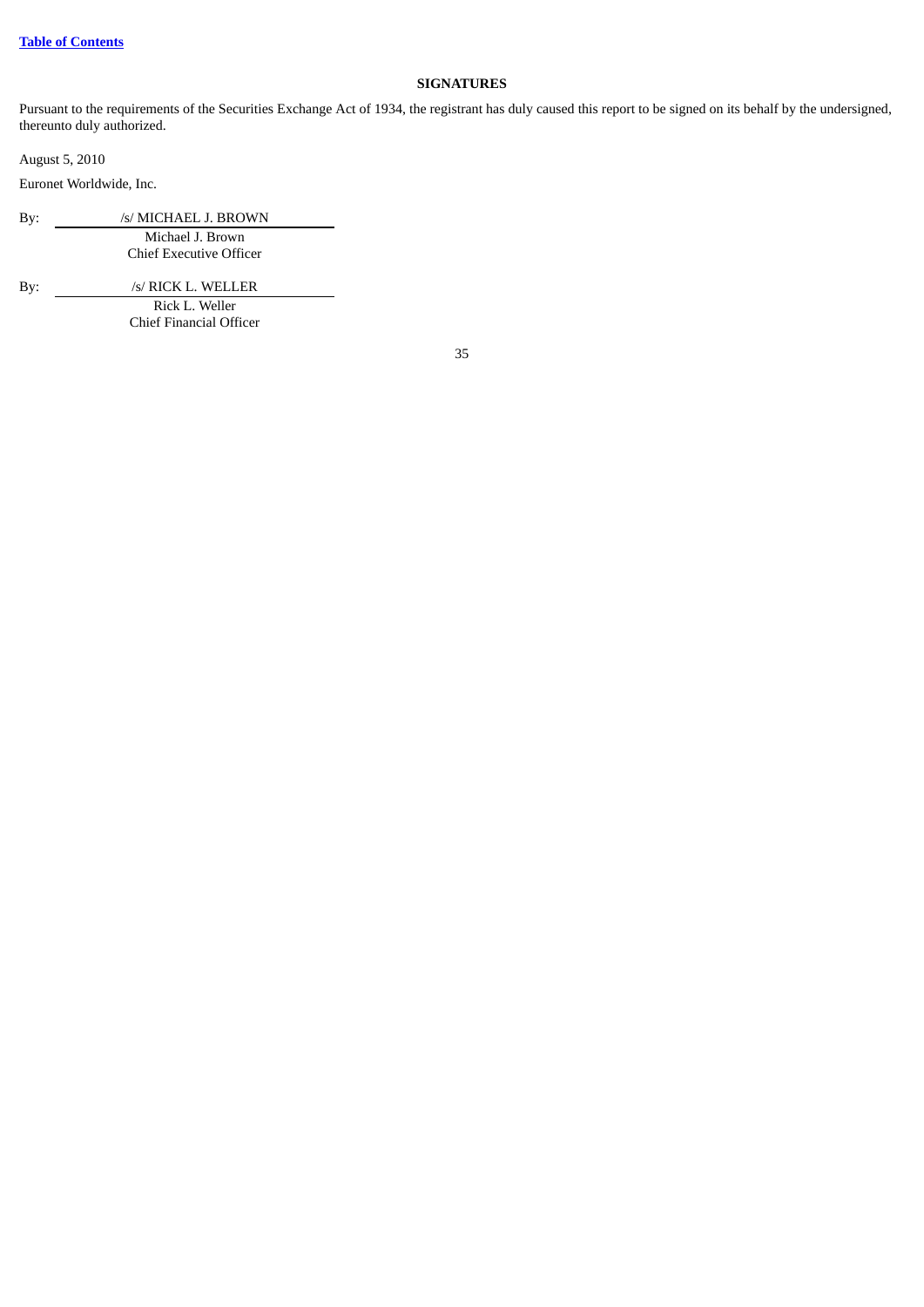# **EMPLOYMENT AGREEMENT**

This Employment Agreement (the "Agreement") is made as of March 8, 2010 (the "Effective Date") by and between Euronet Worldwide, Inc., a Delaware corporation ("Employer"), and Charles T. Piper residing at 364 Borica Drive, Danville, CA 94526 ("Employee").

# **RECITALS**

**WHEREAS,** the Employer desires to employ Employee in a position and on terms and conditions set forth below, and Employee desires to accept such employment; and

**WHEREAS**, Employer and Employee desire to enter into this Agreement embodying the terms of such employment;

**NOW, THEREFORE,** in consideration of the premises and the mutual covenants and agreements contained herein, and for other good and valuable consideration, the adequacy of which is hereby acknowledged, Employer and Employee, each intending to be legally bound, agree as follows:

**1**. **Term.** The term of this Agreement (the "Term") shall commence on the Effective Date and shall continue indefinitely until the date on which Employee's employment by Employer terminates pursuant to Section 7 or 8 of this Agreement.

**2. Service.** During the Term, Employee shall serve as Vice President, Managing Director, Prepaid Division and, subject to the provisions of this Agreement regarding constructive termination without cause, in such other positions as requested by Employer. Employee shall perform such services as normally are associated with such positions.

# **3. Compensation and Benefits.**

(a) Base Salary. During the Term, as compensation for services rendered by Employee under this Agreement, Employer shall pay Employee an annual base salary of \$275,000 per annum, which shall be payable in installments and increased from time to time in accordance with Employer's general payroll practices (as in effect from time to time, "Base Salary").

(b) Other Compensation.

(i) During the Term, Employee shall be entitled to such comparable fringe benefits and perquisites as may be provided to Employer's executive level employees pursuant to policies established from time to time by Employer. Employee's cash incentive bonus opportunity thresholds are set forth on Exhibit A to this Agreement, and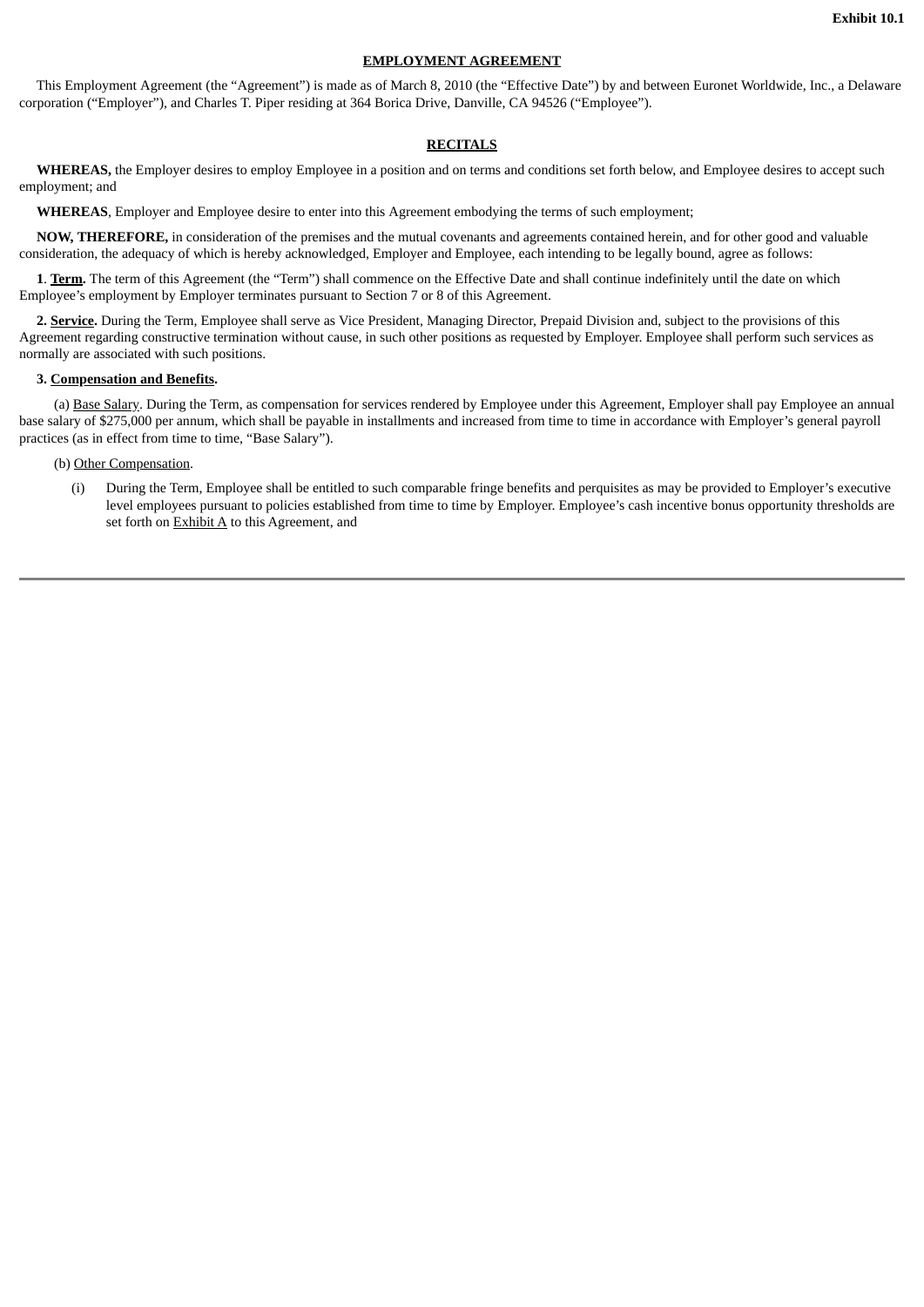performance goals for such thresholds will be established annually by Employer. Employee shall be eligible for equity incentive bonuses under a bonus plan established annually by Employer, subject to such performance or other targets as are set by Employer with respect to such bonuses. Employee will participate with other Euronet executives in the equity award program that is expected to be implemented by the Compensation Committee in December 2010, with vesting during years 2011 and following.

- (ii) Employee and Employee's immediate family shall be provided by Employer with medical, dental and life insurance through and in accordance with the terms of Employer's group health insurance plan, subject to payment by Employee of a portion of the premiums in accordance with policies established by Employer from time to time.
- (iii) In connection with Employee's relocation to Kansas City, Employer will:
	- a. Pay for the cost of transport and lodging for a visit to Kansas City to search for housing, for the Employee and his spouse;
	- b. Reimburse Employee for market-standard real estate agent's commissions in connection with the sale of the Employee's home in California;
	- c. Pay the reasonable cost of moving Employee's family and his furniture and personal effects from California to Kansas City, provided that the amount of such costs will be mutually agreed with Employer in advance;

**4. Other Benefits.** During the Term, Employee shall be entitled to annual vacation of 20 days, provided however that Employee may not use more than ten consecutive vacation days at one time. Vacation days may not be carried over from one year to the next.

**5. Business Expense Reimbursement.** Employer shall reimburse Employee for all reasonable and proper business expenses incurred by Employee in the performance of Employee's duties hereunder during the Term, in accordance with Employer's customary practices, and provided such business expenses are supported by actual receipts and are appropriately documented as to business purpose, persons, place and time.

**6. Restrictions on Employee's Conduct.**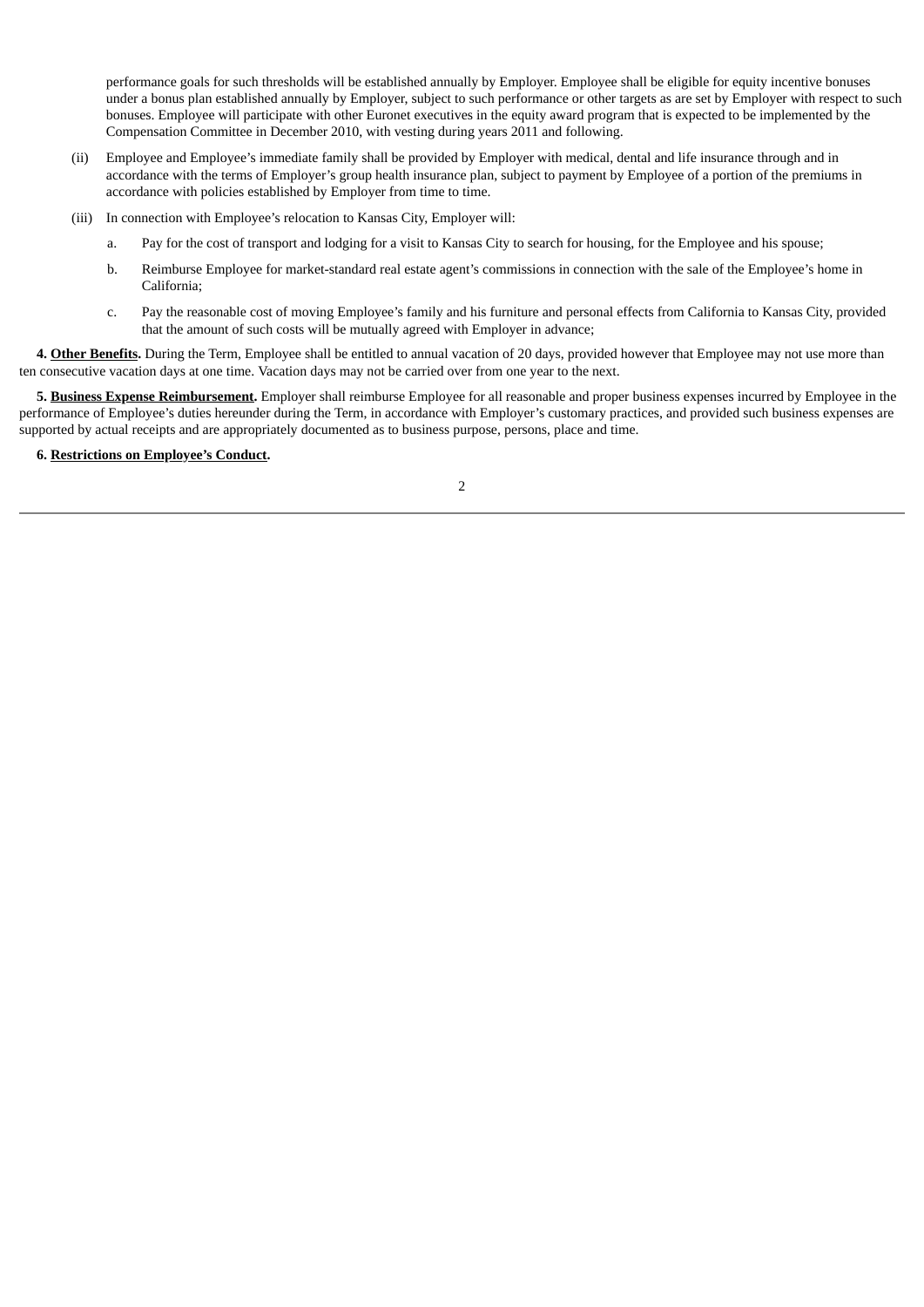(a) Exclusive Services. During the Term, Employee shall at all times devote Employee's full-time attention, energies, efforts and skills to the business of Employer (which term shall hereinafter include each of Employer's subsidiaries) and shall not, directly or indirectly, engage in any other business activity, whether or not for profit, gain or other pecuniary advantages, without Employer's written consent, provided that such prior consent shall not be required with respect to: (i) business interests that neither compete with Employer nor interfere with the performance of Employee's duties and obligations under this Agreement; or (ii) Employee's charitable, philanthropic or professional association activities which do not interfere with the performance of Employee's duties and obligations under this Agreement.

(b) Confidential Information. During the Term and after the termination of the Term, Employee shall not disclose or use, directly or indirectly, any Confidential Information. For the purposes of this Agreement, "Confidential Information" shall mean all information disclosed to Employee, or known by him as a consequence of or through Employee's employment with Employer (under this Agreement or prior to this Agreement) where such information is not generally known in the trade or industry or was regarded or treated as confidential by Employer, and where such information refers or relates in any manner whatsoever to the business activities, processes, services or products of Employer. Confidential Information shall include business and development plans (whether contemplated, initiated or completed), information with respect to the development of technical and management services, business contacts, methods of operation, results of analysis, business forecasts, financial data, costs, revenues, and similar information. Upon termination of the Term, Employee shall immediately return to Employer all property of Employer and all Confidential Information, which is in tangible form, including all copies, extracts, and summaries thereof and any Confidential Information stored electronically on drives, hard drives, tapes, computer disks or in any other manner. Without limiting the generality of the above, it will be considered a breach of this clause, and may be considered an unfair business practice, for Employee to use Confidential Information in any fashion that harms the interests of Employer, including for the support or promotion of re-negotiation to Employer's detriment of any of Employer's commercial agreements or other arrangements with customers or suppliers.

## (c) Business Opportunities and Conflicts of Interests.

- (i) During the Term, Employee shall promptly disclose to Employer each business opportunity of a type which, based upon its prospects and relationship to the existing businesses of Employer, Employer might reasonably consider pursuing. After termination of this Agreement, regardless of the circumstances thereof, Employer shall have the exclusive right to participate in or undertake any such opportunity on its own behalf without any involvement of Employee.
- (ii) During the Term, Employee shall refrain from engaging in any activity, practice or act which conflicts with, or has the potential to conflict with, the interests of Employer, and he shall avoid any acts or omissions which are disloyal to, or competitive with Employer,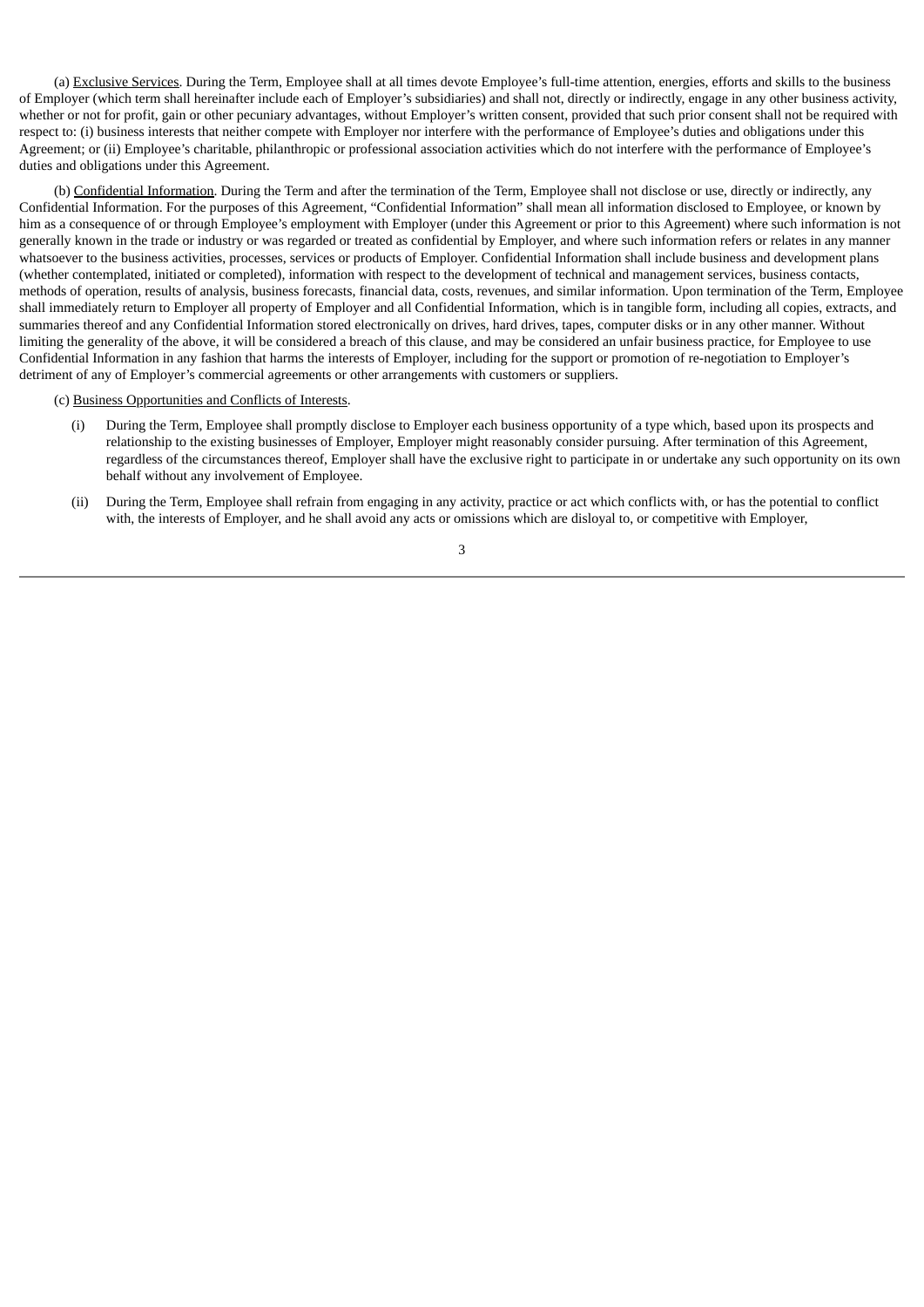including without limitation making any disparaging or derogatory statements about Employer.

(d) Non-Solicitation. For a period of 12 months following any termination of this Agreement, Employee shall not directly or indirectly, induce or attempt to induce or otherwise counsel, advise, ask or encourage any person to leave the employ of Employer, or solicit or offer employment to any person who was employed by Employer at any time during the twelve-month period preceding the solicitation or offer.

(e) Covenant Not to Compete.

- (i) During the Term, Employee shall not, without Employer's prior written consent, directly or indirectly, either as an officer, director, employee, agent, advisor, consultant, principal, stockholder, partner, owner or in any other capacity, on Employee's own behalf or otherwise, in any way engage in, represent, be connected with or have a financial interest in, any business which is, or to Employee's knowledge, is about to become, engaged in any business with which Employer is currently or has previously done business or any subsequent line of business developed by Employer or any business planned during the Term to be established by Employer. Notwithstanding the foregoing, Employee shall be permitted to own passive investments in publicly held companies provided that such investments do not exceed five percent (5%) of any such company's outstanding equity.
- (ii) For a period of 12 months following any termination of this Agreement and without regard to whether Employer or Employee terminates this Agreement, Employee shall not, engage in competition with Employer, or solicit, from any person or entity who purchased any product or service from Employer during Employee's employment hereunder, the purchase of any product or service in competition with then existing products or services of Employer.
- (iii) For purposes of this Agreement, Employee shall be deemed to engage in competition with Employer if he shall directly or indirectly, either individually or as a stockholder, director, officer, partner, consultant, owner, employee, agent, or in any other capacity, consult with or otherwise assist any person or entity engaged in providing electronic financial transaction processing or other services similar to those provided by Employer or any member of Employer's group of companies. The provisions of this Section 6(e) shall apply in any location in which Employer has established, or is in the process of establishing, a business presence.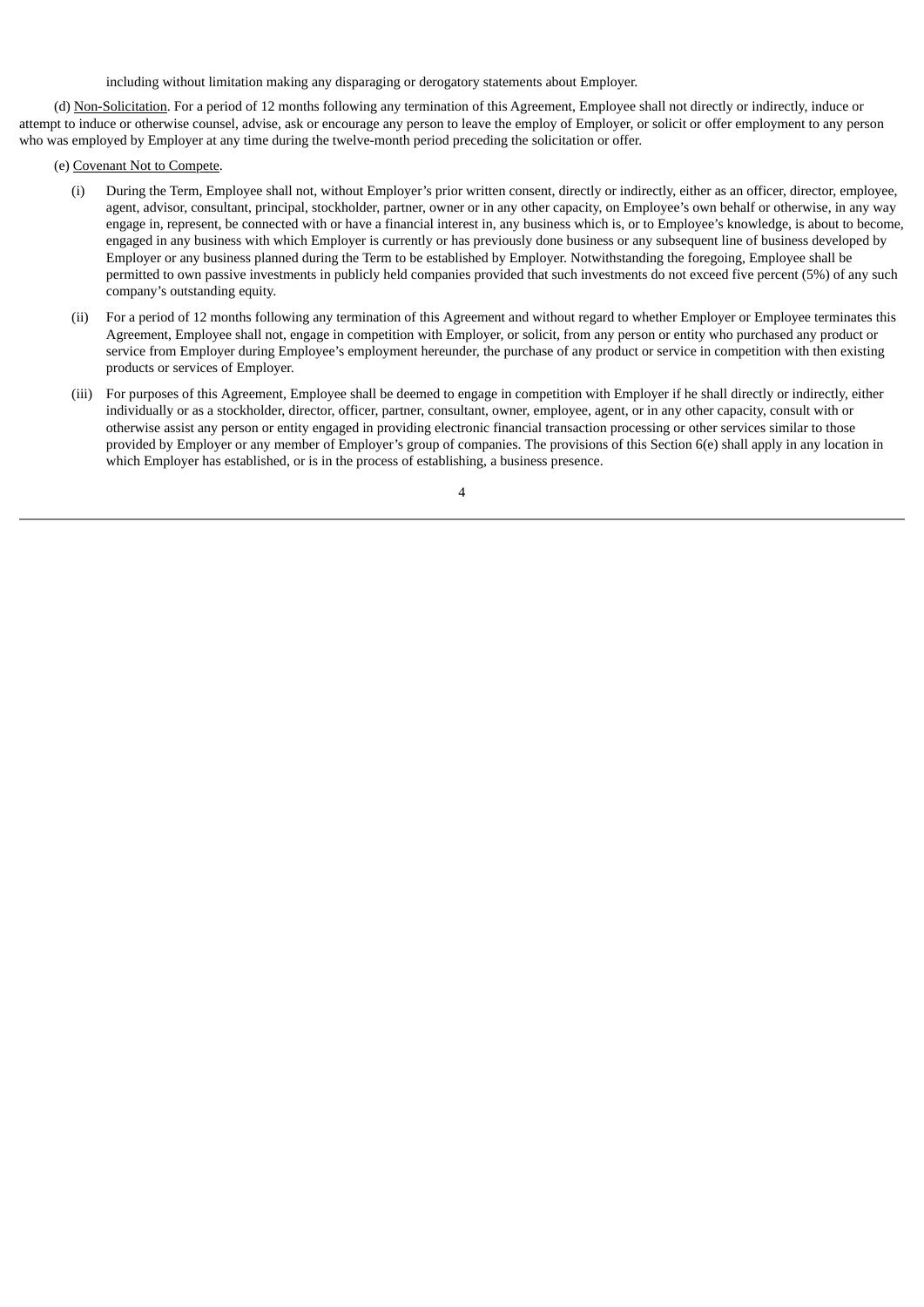(f) Employee Acknowledgment. Employee hereby agrees and acknowledges that (i) the restrictions imposed upon him by the provisions of this Section 6 are fair and reasonable considering the nature of Employer's business, and are reasonably required for Employer's protection, and (ii) Employee has been reasonably compensated for such restrictions through salary, bonus compensation, and equity based awards.

(g) Invalidity. If a court of competent jurisdiction or an arbitrator shall declare any provision or restriction contained in this Section 6 as unenforceable or void, the provisions of this Section 6 shall remain in full force and effect to the extent not so declared to be unenforceable or void, and the court may modify the invalid provision to make it enforceable to the maximum extent permitted by law.

(h) Specific Performance. Employee agrees that if he breaches any of the provisions of this Section 6, the remedies available at law to Employer would be inadequate and in lieu thereof, or in addition thereto, Employer shall be entitled to appropriate equitable remedies, including specific performance and injunctive relief. Employee agrees not to enter into any agreement, either written or oral, which may conflict with this Agreement, and Employee authorizes Employer to make known the terms of this Section 6 to any person, including future employers of Employee.

# **7. Termination.**

(a) Termination by Employer for Cause. Subject to the last sentence of this Section 7(a), at any time during the Term of this Agreement, Employer may terminate Employee's employment for Cause, as defined below, upon at least fourteen (14) days written notice setting forth a description of the conduct constituting Cause. If Employee's employment is terminated for Cause, he shall be entitled to:

- (i) payment of any earned but unpaid portion of Employee's Base Salary through the effective date of such termination;
- (ii) reimbursement for any reasonable, unreimbursed and documented business expense he has incurred in performing Employee's duties hereunder
- (iii) the right to elect continuation coverage of insurance benefits to the extent required by law; and
- (iv) payment of any accrued but unpaid benefits (including without limitation, any bonus due by virtue of having met been employed during the entire measurement period and having met all applicable performance targets prior to the effective date of such termination), and any other rights, as required by the terms of any employee benefit plan or program of Employer.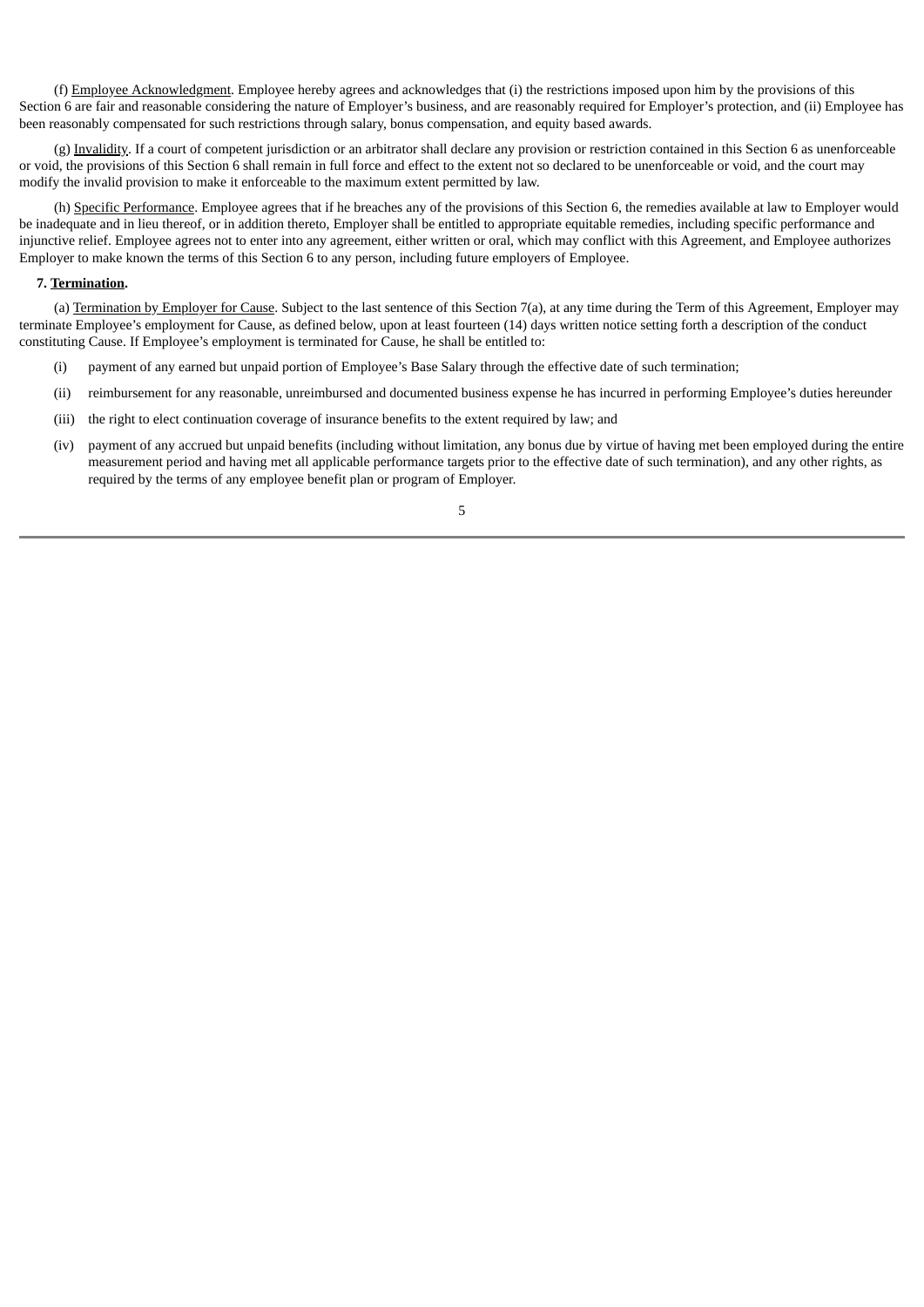For purposes of this Agreement, "Cause" shall mean: (1) conviction of Employee of, or the entry of a plea of guilty or nolo contendere by Employee to, any felony, or any misdemeanor involving moral turpitude; (2) fraud, misappropriation or embezzlement by Employee; (3) Employee's wilful failure, gross negligence or gross misconduct in the performance of Employee's assigned duties for Employer; (4) willful failure by Employee to follow reasonable instructions of any officer to whom Employee reports or the Euronet board; (5) Employee's gross negligence or gross misconduct in the performance of Employee's assigned duties for Employer. Notwithstanding the provisions of this Section 7(a) defining "Cause," in the event of a Change of Control, as defined hereafter, a Termination for Cause shall mean only a termination for an act of dishonesty by Employee constituting a felony which was intended to or resulted in gain or personal enrichment of Employee at Employer's expense. For purposes of this entire agreement and for the avoidance of doubt, the "termination" of Employee's employment is intended to be a "separation from service" under Code section 409A(a)(2)(A)(i) and is to be interpreted in a manner consistent with such section and applicable Treasury regulations issued thereunder.

(b) Termination by Employer Without Cause or Constructive Termination Without Cause Before a Change of Control. At any time before a Change of Control, Employer may terminate Employee's employment without Cause, by giving written notice of termination. If Employee's employment is terminated without Cause, or if there is a constructive termination without Cause, as defined below, Employee shall be entitled to receive from Employer the following:

- severance benefits including:
	- (A) subject to Section 7(h) below, payment of the then current Base Salary for a severance Period of 6 months (increasing to 12 months as of the 6-month anniversary of this Agreement) commencing on the effective date of Employee's termination (the "Severance Period"), in accordance with Employer's regular salary payment practices,
	- (B) continuation of the vesting of any outstanding stock options, restricted stock awards and other equity incentive awards ("Equity-Based Awards") and continuation of the Employee's rights to exercise any outstanding Equity-Based Awards, through the full Severance Period. For purposes of these equity awards, Employee shall be considered to be an employee of the Employer during the entire Severance Period, and shall abide by the Covenant Not to Compete of Section 6(e) of this Agreement; and
	- (C) continued coverage for Employee (and, if applicable under the applicable welfare benefit plan(s), his spouse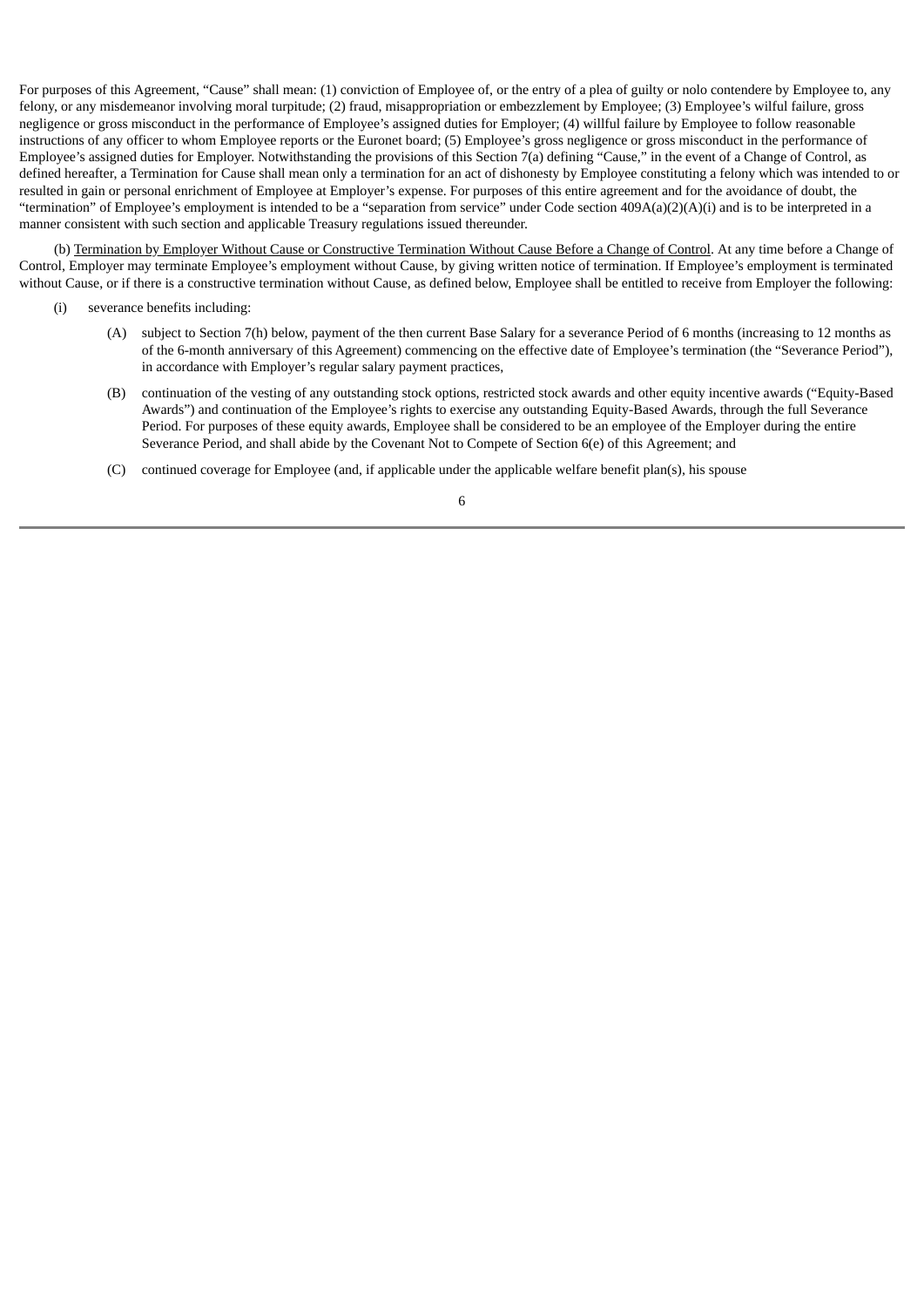and family) under Employer's welfare benefit plans (such as medical, dental, disability and life) that covered him (or them) immediately before Employee's termination as if he had remained in employment until the end of the Severance Period. If Employee's participation in any Employer welfare benefit plan is barred or cannot be continued under applicable laws, Employer shall either arrange to provide substantially similar welfare benefits or pay Employee the equivalent tax affected value of such substantially similar welfare benefits in cash, provided such cash payment(s) are made in the tax years such that the payments are compliant with the payment rules under Code Section 409A. In no event will any reimbursement for expense associated with continued coverage under an applicable welfare plan be made later than the end of the year following the year in which the expense was incurred;

- (ii) reimbursement for any reasonable, unreimbursed and documented business expense Employee incurred in performing his duties hereunder during the Term;
- (iii) payment of any accrued but unpaid benefits up to and including the effective date of the termination of employment, bonus due up to the date on which the Severance Period commences, and any other rights, as required by the terms of any employee benefit plan or program of Employer;
- (iv) the right to elect continuation coverage of insurance benefits to the extent required by law; and
- (v) payment of COBRA premiums for medical benefits for a period of up to six (6) months following termination of the Severance Period, if Employee timely elects to continue those benefits under COBRA.

For purposes of this Agreement, termination "without Cause" shall mean involuntary termination of employment, at the direction of Employer, in the absence of "Cause" as defined above. For purposes of this Agreement, "constructive termination without Cause" shall mean a termination of Employee at Employee's own initiative within one year following the occurrence, without Employee's prior written consent, of one or more of the following events not on account of Cause ("Constructive Termination Events"):

(1) a significant and adverse diminution in the nature or scope of Employee's authority, title, responsibilities or duties, unless Employee is given new authority or duties that are substantially comparable to Employee's previous authority or duties;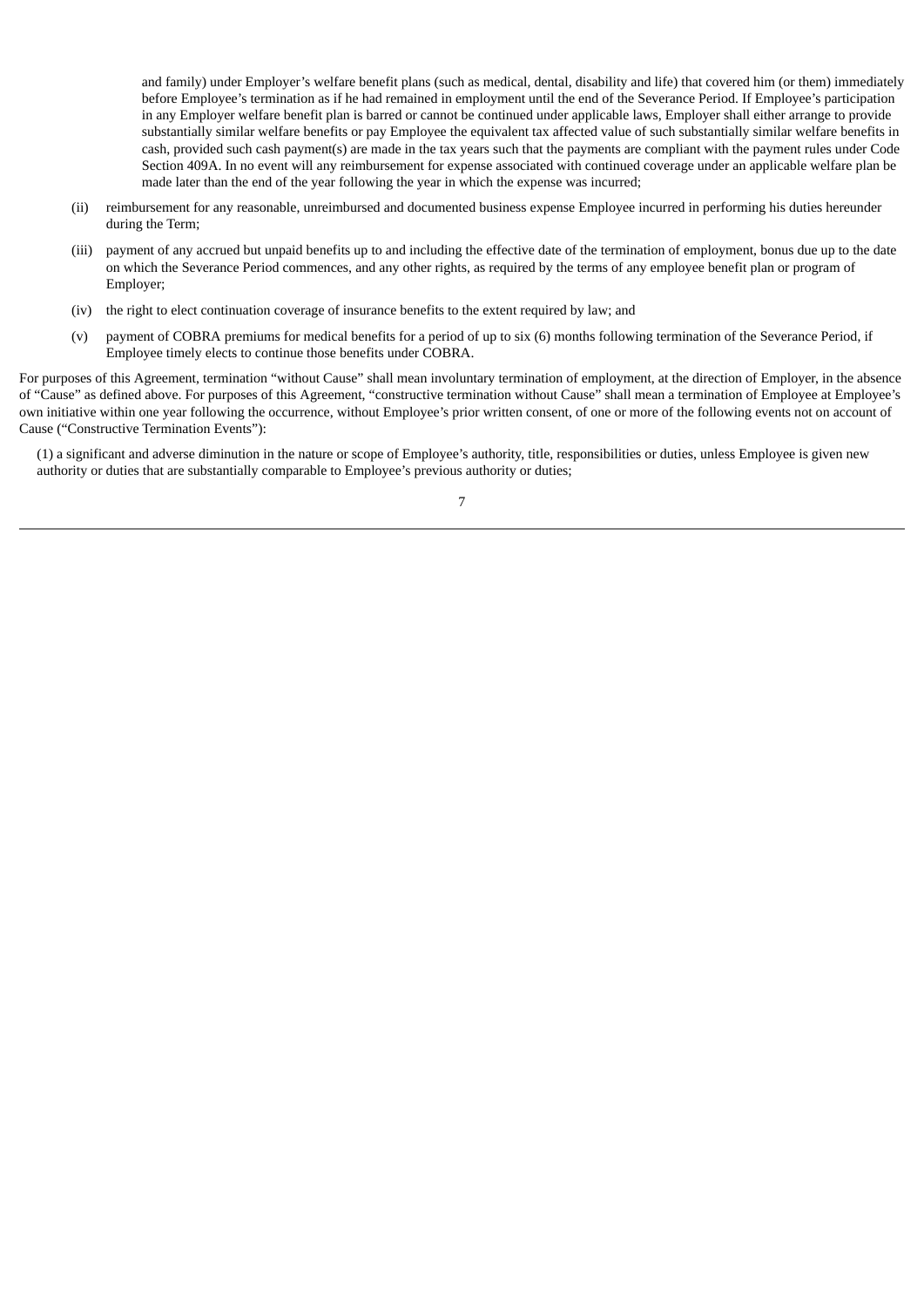(2) a reduction in Employee's then-current Base Salary, or a significant reduction in Employee's opportunities for earnings under Employee's cash incentive bonus compensation plans (not attributable to economic conditions or business performance at the time), or the termination or significant reduction of any employee benefit or perquisite enjoyed by him (except as part of a general reduction that applies to substantially all similarly situated employees or participants);

(3) the failure of Employer to obtain an assumption in writing of its obligation to perform this Agreement by any successor to all or substantially all of the assets of Employer within 45 days after a merger, consolidation, sale or similar transaction; or

(4) a change in Employee's place of employment such that Employee is required to work more than 50 miles from Employee's then current place of employment.

If Employee believes there exists a basis for a constructive termination without Cause, Employee shall provide Employer written notice within 30 days of the occurrence of the Constructive Termination Event describing such event, and Employer shall be provided the opportunity to cure the cause of the constructive termination event within a 30-day period following Employer's receipt of the written notice. If the cause of the constructive termination is cured, then no constructive termination without Cause shall be found to have taken place.

(c) Voluntary Termination by Employee. Employee may terminate this Agreement at any time by giving 60 days' written notice to Employer. If Employee voluntarily terminates his employment for reasons other than Employee's death, disability, or constructive termination without Cause, he shall be entitled to:

- (i) payment of any earned but unpaid portion of Employee's then current Base Salary through the effective date of such termination;
- (ii) reimbursement of any reasonable, unreimbursed and documented business expense Employee incurred in performing Employee's duties hereunder.
- (iii) the right to elect continuation coverage of insurance benefits to the extent required by law; and
- (iv) payment of any accrued but unpaid benefits, and any other rights, as required by the terms of any employee benefit plan or program of Employer.

Any payments made under this Section 7(c) shall be made within 30 days of Employee's termination of employment.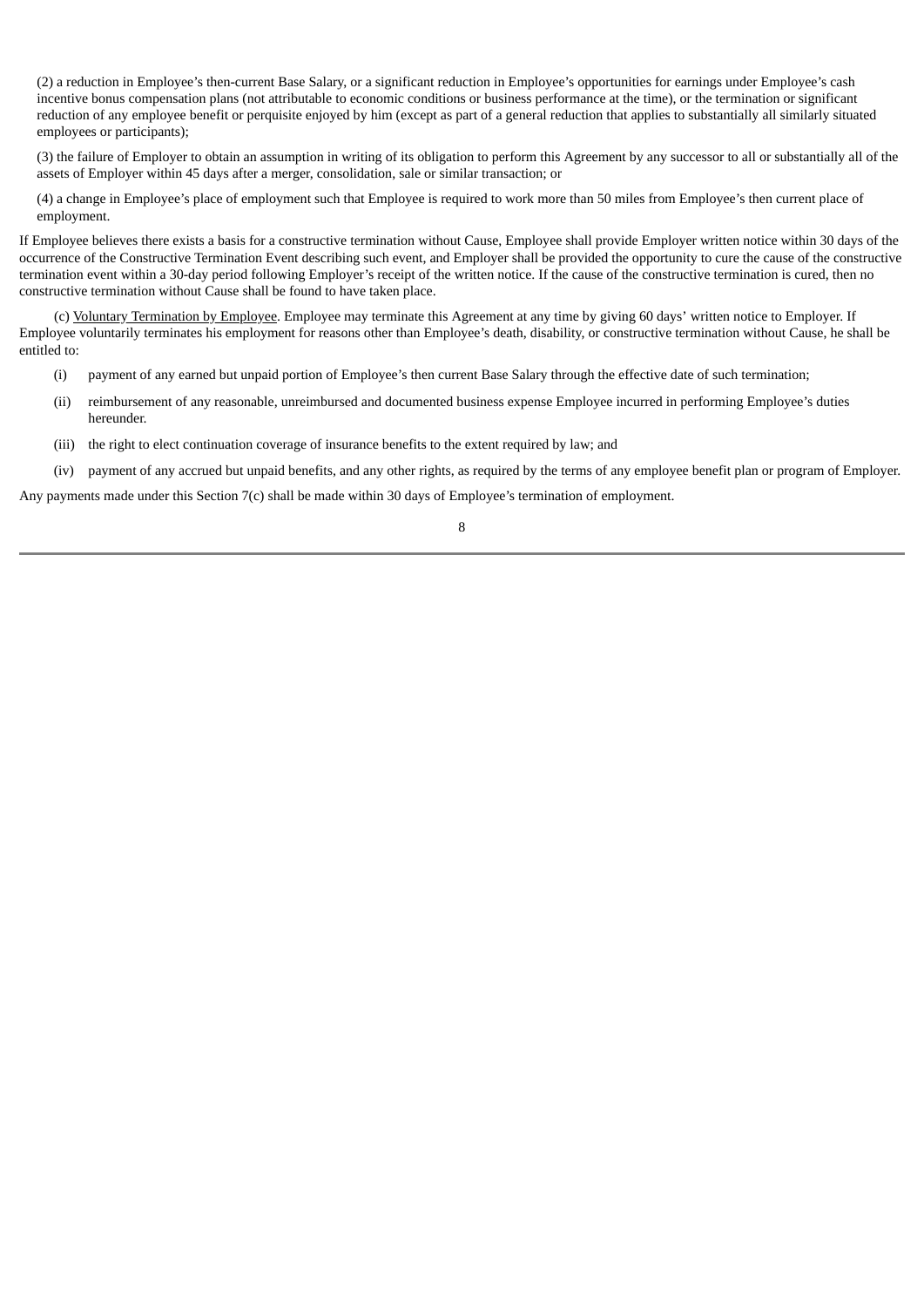(d) Termination Due to Death. Employee's employment and this Agreement shall terminate immediately upon Employee's death. If Employee's employment is terminated because of Employee's death, Employee's estate or Employee's beneficiaries, as the case may be, shall be entitled to:

- (i) payment of any earned but unpaid portion of Employee's then current Base Salary through the effective date of such termination;
- (ii) reimbursement for any reasonable, unreimbursed and documented business expense Employee incurred in performing his duties hereunder;
- (iii) the right to elect continuation coverage of insurance benefits to the extent required by law;
- (iv) any pension survivor benefits that may become due pursuant to any employee benefit plan or program of Employer, and
- (v) payment of any accrued but unpaid benefits and any other rights, and vesting of any outstanding Equity-Based Awards as provided by the terms of any employee benefit plan or program of Employer.

Any payments made under this Section 7(d) shall be made within 30 days of Employee's death.

(e) Termination Due to Disability. Employer may terminate Employee's employment at any time if Employee becomes disabled, upon written notice by Employer to Employee. If Employee's employment is terminated because of Employee's disability, he shall be entitled to:

- (i) payment of a lump-sum disability benefit equal to the then current Base Salary for the same number of months after the termination as his Severance Period as applicable on the date of termination, limited to 12 months (the "Disability Period");
- (ii) continuation of the vesting of any outstanding Equity-Based Awards and continuation of Employee's rights to exercise any outstanding Equity-Based Awards, through the effective date of such termination and for the Disability Period.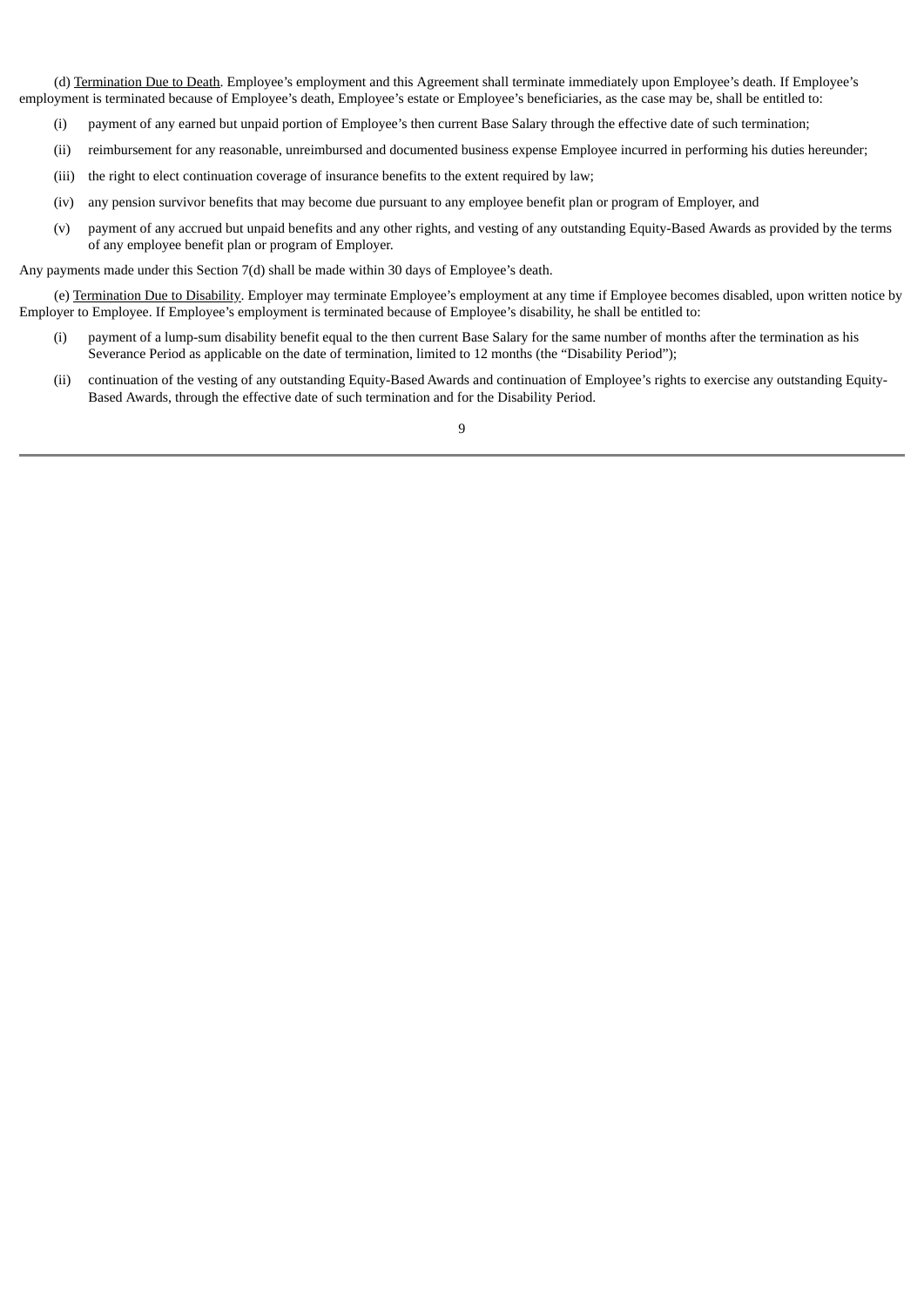- (iii) reimbursement for any reasonable, unreimbursed and documented business expense Employee incurred in performing his duties hereunder;
- (iii) the right to elect continuation coverage of insurance benefits to the extent required by law; and
- (iv) payment of any accrued but unpaid benefits and any other rights, and vesting of any outstanding Equity-Based Awards, as provided by the terms of any employee benefit plan or program of Employer.

Any payments under this Section 7(e) shall be made within 30 days of Employee's termination of employment. "Disability," as used in this paragraph, means a physical or mental illness, injury, or condition that (a) prevents, or is likely to prevent, as certified by a physician, Employee from performing one or more of the essential functions of Employee's position, for at least 120 consecutive calendar days or for at least 150 calendar days, whether or not consecutive, in any 365 calendar day period, and (b) which cannot be accommodated with a reasonable accommodation, without undue hardship on Employer, as specified in the Americans with Disabilities Act.

(f) Payments Terminated. If the Employer has determined in good faith that the Employee has failed to comply with the requirements of the Confidentiality, Non-Solicitation and Non-Competition provisions referenced in Section 6 hereof at any time following any termination, then Employer shall have no further obligation to pay any amounts or provide any benefits under this Agreement. For the avoidance of doubt, Employer may terminate delivery to the Employee or vesting of any awards that have not been delivered or vested as of the time any failure to comply has occurred.

(g) No Obligation to Mitigate. Following any termination under this Section 7, Employee shall not be required to mitigate the amount of any payment provided for in this Agreement by seeking other employment or otherwise and except as expressly set forth herein no such other employment, if obtained, or compensation or benefits payable in connection therewith shall reduce any amounts or benefits to which Employee is entitled hereunder.

(h) Payments to Specified Employee. If Employee is a "specified employee" (as defined in section 409A(a)(2)(B)(i) of the Internal Revenue Code (the "Code") (hereinafter a "Specified Employee")) at the time Employee is eligible to be paid any amounts under Section  $7(b)(i)(A)$  and  $(B)$ , such payment(s) shall be made as follows:

- (i) That portion of the total amount to be paid to Employee which does not exceed two times the lesser of (A) and (B), below, shall be paid in equal installments in accordance with Employer's regular salary payment practices over the Severance Period —
	- (A) The sum of Employee's annualized compensation based upon the annual rate of pay for services provided to Employer for Employee's taxable year preceding Employee's taxable year in which Employee has a separation from service with Employer (adjusted for any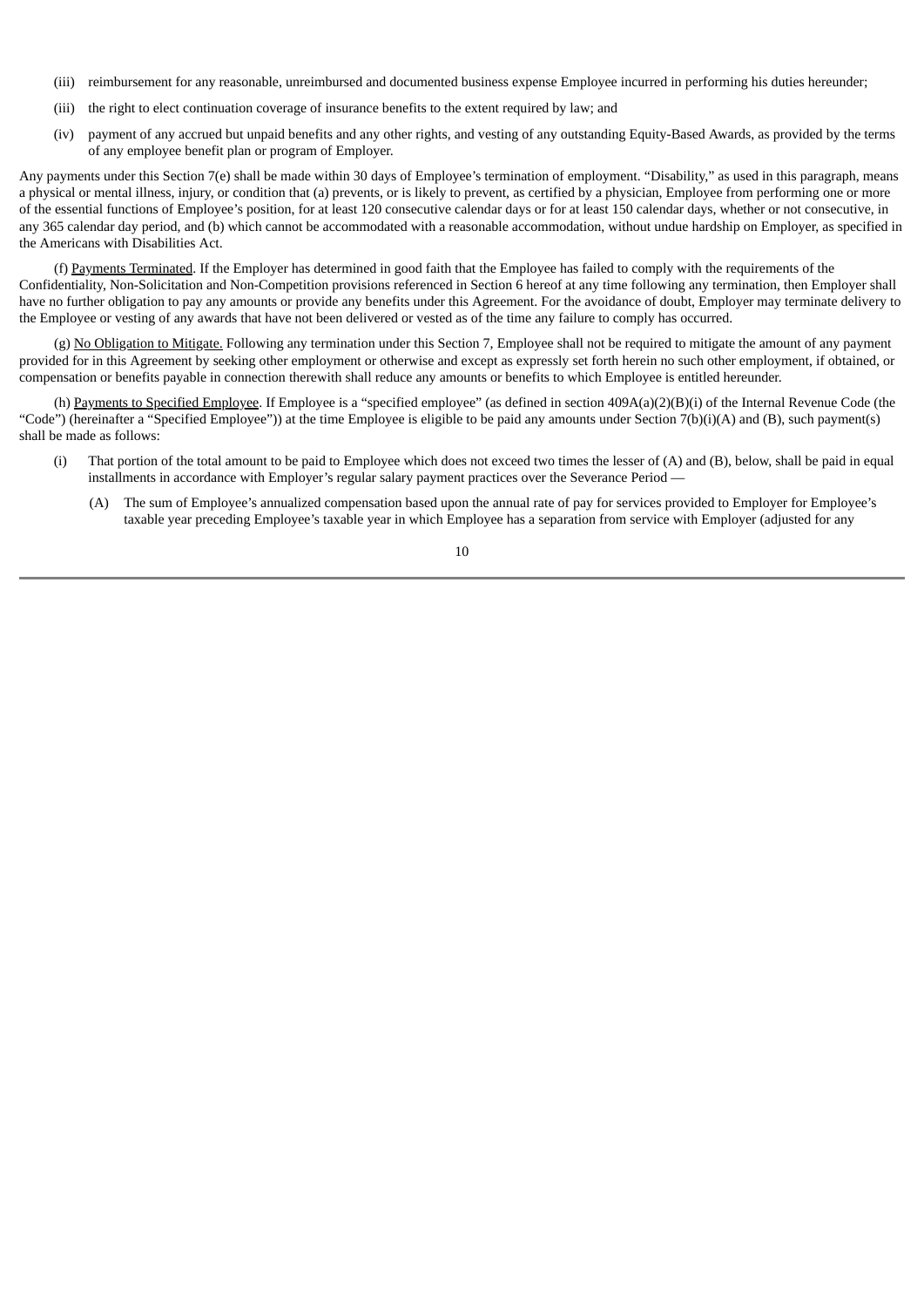increase during that year that was expected to continue indefinitely if Employee had not terminated employment); or

- (B) The maximum amount that may be taken into account under a qualified plan pursuant to Code section  $401(a)(17)$  for the year of Employee's termination of employment.
- (ii) That portion which exceeds the amount that may be paid under Section 7(h)(i) above shall be paid in equal installments in accordance with Employer's regular salary payment practices over the Severance Period except that no payments shall be made during the first six months following Employee's termination of employment and each such payment which otherwise would have been made during such initial six-month time period shall be held in arrears by Employer until the first day after six months following Employee's termination of employment, at which time all amounts held in arrears shall be paid in a lump sum and the remaining six months of severance pay shall be paid in equal installments in accordance with Employer's regular salary payment practices over the remainder of the Severance Period.

#### **8. Continuation of Employment Upon Change of Control.**

(a) Continuation of Employment. Subject to the terms and conditions of this Section 8, in the event of a Change of Control of Employer (as defined in Section  $8(c)$ ) at any time during Employee's employment hereunder, Employee will remain in the employ of Employer for a period of an additional three years from the date of such Change of Control (the "Control Change Date"). Employer shall, for the three year period (the "Three-Year Period") immediately following the Control Change Date, continue to employ Employee in a position without substantial adverse alteration in the nature or status of Employee's authority, duties or responsibility as compared with the position Employee held immediately prior to the Change of Control. During the Three-Year Period, Employer shall continue to pay Employee salary on the same basis, at the same intervals and at a rate not less than, that paid to Employee at the Control Change Date. Any termination of employment by the Employer following a Control Change Date and during the Three-Year Period (a "Post-CoC Termination") shall be governed by this Section 8 rather than the provisions of Section 7(a) or (b).

(b) Benefits. During the Three Year Period, Employee shall be entitled to receive the following benefits and participate, on the basis of his employment position, in each of the following plans (collectively, the "Specified Benefits") in existence, and in accordance with the terms thereof, at the Control Change Date:

- (i) any incentive compensation plans;
- (ii) any benefit plan and trust fund associated therewith, related to (A) life, health, dental, disability, or accidental death and dismemberment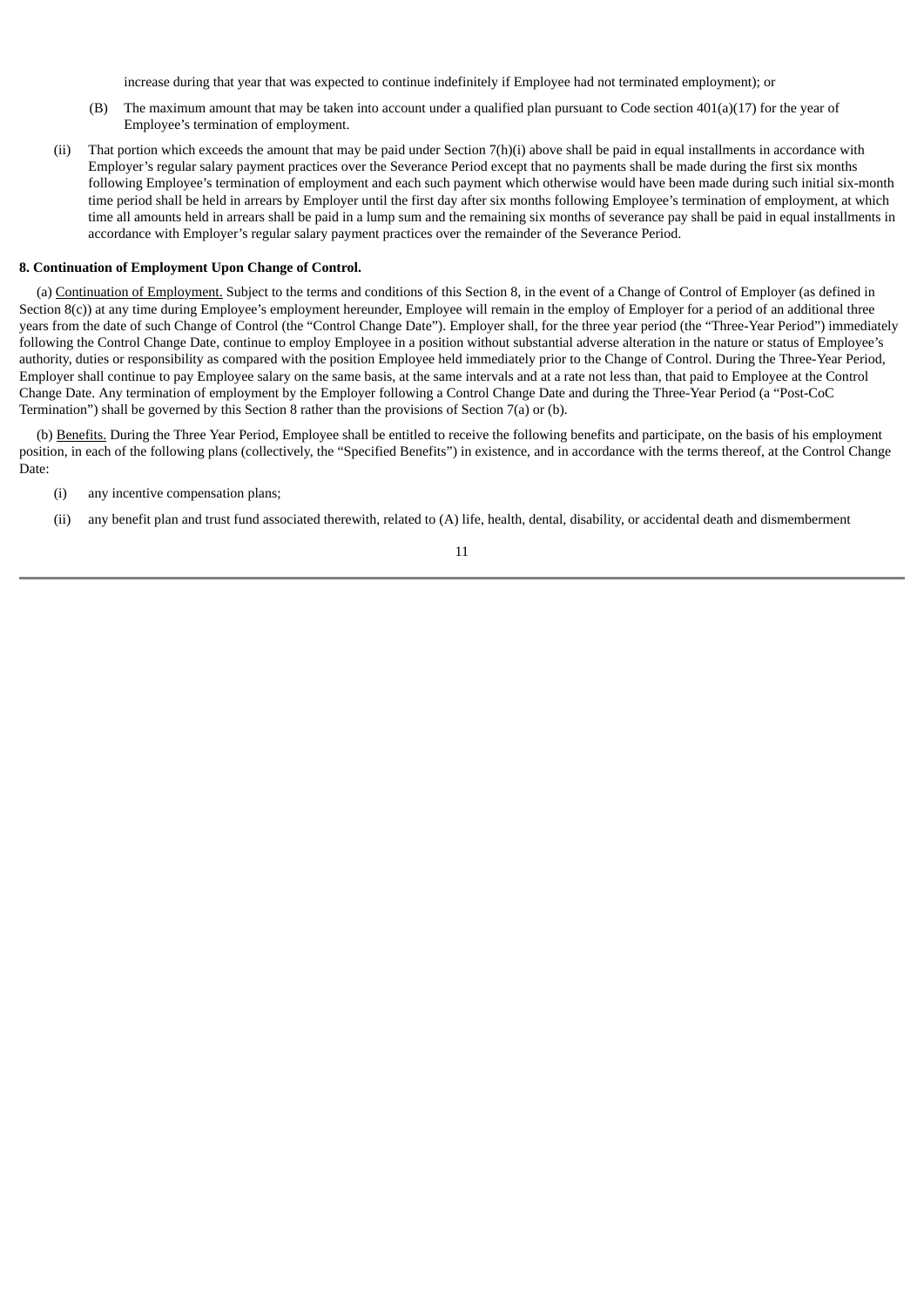insurance, (B) employee stock ownership (such as under the Employer's ESPP and other stock option plans); and

(iii) any other benefit plans hereafter made generally available to employees at Employee's level or to the employees of Employer generally.

In addition, all outstanding Equity-Based Awards held by Employee shall become immediately vested on the Control Change Date.

(c) Definition of Change of Control. For purposes of this Section, a "Change of Control" shall be considered to have occurred if (i) Employer has completed a merger, consolidation or dissolution such that immediately after such event the shareholders of Employer immediately before such merger, consolidation or dissolution hold less than 50% of the surviving entity and such transaction has been closed; (ii) Employer completes a sale, exchange or disposition of all or substantially all of Employer's assets and such transaction has been closed; (iii) less than 75% of the members of the Board shall be individuals who were members of the Board on the Effective Date or whose election or nomination was approved by a vote of at least 75% of the members of the Board then still in office who were either members of the Board on the Effective Date or whose election or nomination was so approved; or (iv) any "person" (as such term is used in Sections 13(d) and 14(d) of the U.S. Securities Exchange Act of 1934 (the "Exchange Act") shall have become "beneficial owner" (as defined in Rule 13d-3 under the Exchange Act) directly or indirectly of securities of Employer representing 40% or more (calculated in accordance with Rule 13d-3) of the aggregate voting power of Employer's then outstanding voting securities.

(d) Termination Without Cause After Change of Control. Notwithstanding any other provision of this Section 8, at any time after the Control Change Date, Employer may terminate the employment of Employee with or without Cause. To the extent Employee experiences a Post-CoC Termination:

- (i) Employer shall pay Employee any earned but unpaid portion of Employee's Base Salary through the effective date of such Post-CoC Termination;
- (ii) Employer shall reimburse Employee for any reasonable, unreimbursed and documented business expenses Employee incurred in performing Employee's duties hereunder;
- (iii) Employer shall pay Employee an amount (the "Special Severance Payment") equal to the present value (calculated using a discount rate equal to 7.5% per annum) of Employee's Base Salary that would have been paid to Employee had Employee remained an employee until the later of (A) the end of the Three-Year Period or (B) 24 months following the effective date of Employee's Post-CoC Termination (such additional 24 month period in this Section 8(d)(iii)(B) hereinafter referred to as the "Extended Period"); and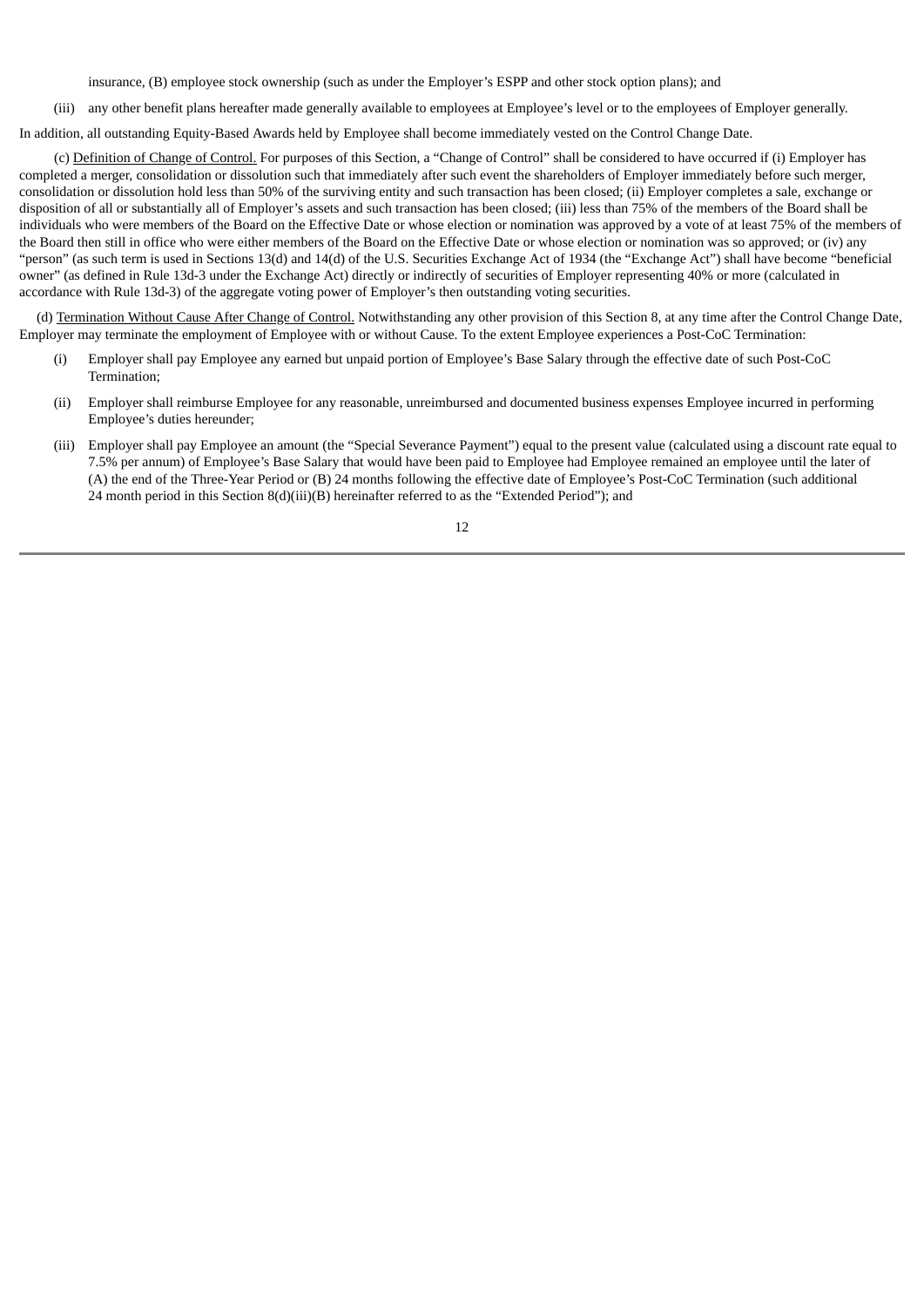(iv) Employer shall provide Employee (and, if applicable under the applicable welfare benefit plan(s), his spouse and family) coverage under Employer's welfare benefit plans (such as medical, dental, disability and life) that covered him (or them) immediately before Employee's termination as if he had remained in employment until the end of the Three-Year Period, or, if longer, the end of the Extended Period. If Employee's participation in any welfare plan is barred, the Employer shall either arrange to provide Employee (his spouse and family, if applicable) substantially similar welfare benefits or pay Employee the equivalent tax affected value of the substantially similar welfare benefits in cash, provided such cash payment(s) are made in the tax years such that the payments are compliant with the payment rules under Code section 409A. In no event will any reimbursement for expense associated with continued coverage under an applicable welfare plan be made later than the end of the year following the year in which the expense was incurred.

Payments required under paragraphs (i) through (iv) above shall be made in accordance with Section 8(f).

(e) Resignation following a Change of Control. If, within the Three-Year Period Employee experiences a Constructive Termination Event, and after providing written notice to Employer no later than 90 days of the date the Constructive Termination Event first arose or occurred, Employer fails to cure the event or condition giving rise to the Constructive Event within the 30-day period following Employer's receipt of the written notice, Employee may, effective at the end of such 30-day cure period, resign his employment with Employer (the "Resignation"). In connection with such Resignation, Employer shall pay to Employee the same amounts and benefits Employee would have been entitled to receive if he experienced a Post-CoC Termination under Section 8(d) above.

(f) Timing of Payments. The time at which all payments due under Sections  $8(d)$  or  $8(e)$  above will commence and the form in which such payments will be made will depend upon the following three factors: (1) whether Employee is a Specified Employee, (2) whether the Post-CoC Termination occurs on or before, or after the second anniversary of the Control Change Date and (3) whether the Change of Control constitutes a "change in the ownership or effective control" of Employer or a "change in the ownership of a substantial portion of the assets" of Employer within the meaning of Code section 409A(a)(2)(A)(v) and the applicable Treasury Regulations issued thereunder (a "Section 409A Change of Control") . Each of the payment scenarios is set forth below:

If Employee is a Specified Employee at the time Employee is eligible to be paid any amounts under Section 8(d) or 8(e), Employee's termination from employment is on or before the second anniversary of the Control Change Date, and the Change of Control is a Section 409A Change of Control, such payment(s) shall be made as follows: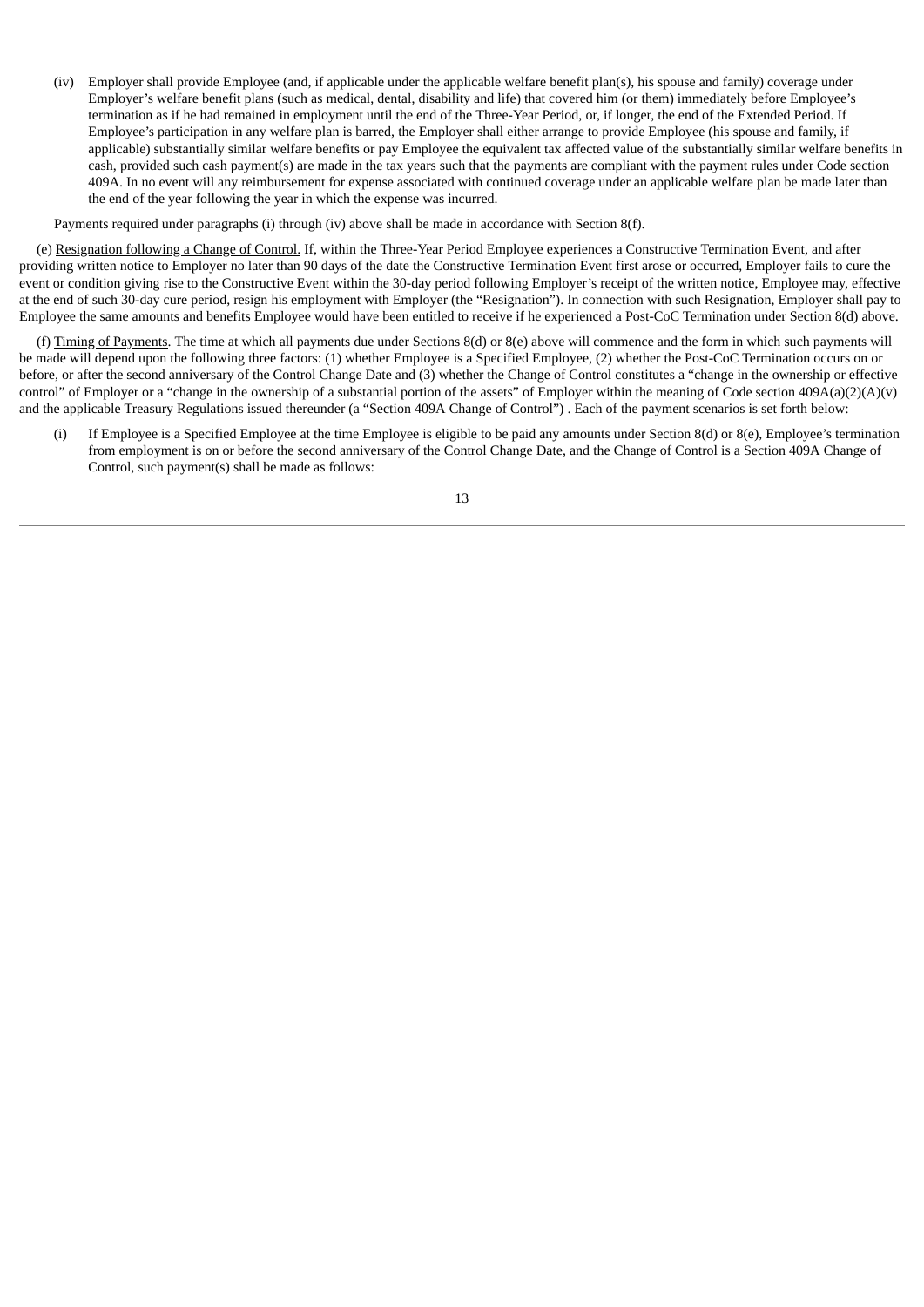- (A) That portion of the total amount to be paid to Employee which does not exceed two times the lesser of (1) and (2) below shall be paid in a lump sum payment within 5 business days of Employee's termination of employment—
	- (1) The sum of Employee's annualized compensation based upon the annual rate of pay for services provided to Employer for Employee's taxable year preceding Employee's taxable year in which Employee has a separation from service with such Employer (adjusted for any increase during that year that was expected to continue indefinitely if Employee had not terminated employment); or
	- (2) The maximum amount that may be taken into account under a qualified plan pursuant to Code section  $401(a)(17)$  for the year of Employee's termination of employment.
- (B) That portion which exceeds the amounts that may be paid under Section  $8(f)(i)(A)$  above shall be paid, in a lump sum, on the first day after the six month anniversary of the effective date of Employee's termination of employment.
- (ii) If Employee is not a Specified Employee at the time Employee is eligible to be paid any amounts under Section 8(d) or 8(e), Employee's termination from employment is on or before the second anniversary of the Control Change Date, and the Change of Control is a Section 409A Change of Control, such payment(s) shall be paid in a lump sum payment within 5 business days of Employee's termination of employment.
- (iii) If Employee is a Specified Employee at the time Employee is eligible to be paid any amounts under Section 8(d) or 8(e), Employee's termination from employment is after the second anniversary of the Control Change Date, and whether or not the Change of Control is a Section 409A Change of Control, such payment(s) shall be made as follows:
	- (A) That portion of the total amount to be paid to Employee which does not exceed two times the lesser of (1) and (2) below shall be paid in a lump sum payment within 5 business days of Employee's termination of employment—
		- (1) The sum of Employee's annualized compensation based upon the annual rate of pay for services provided to Employer for Employee's taxable year preceding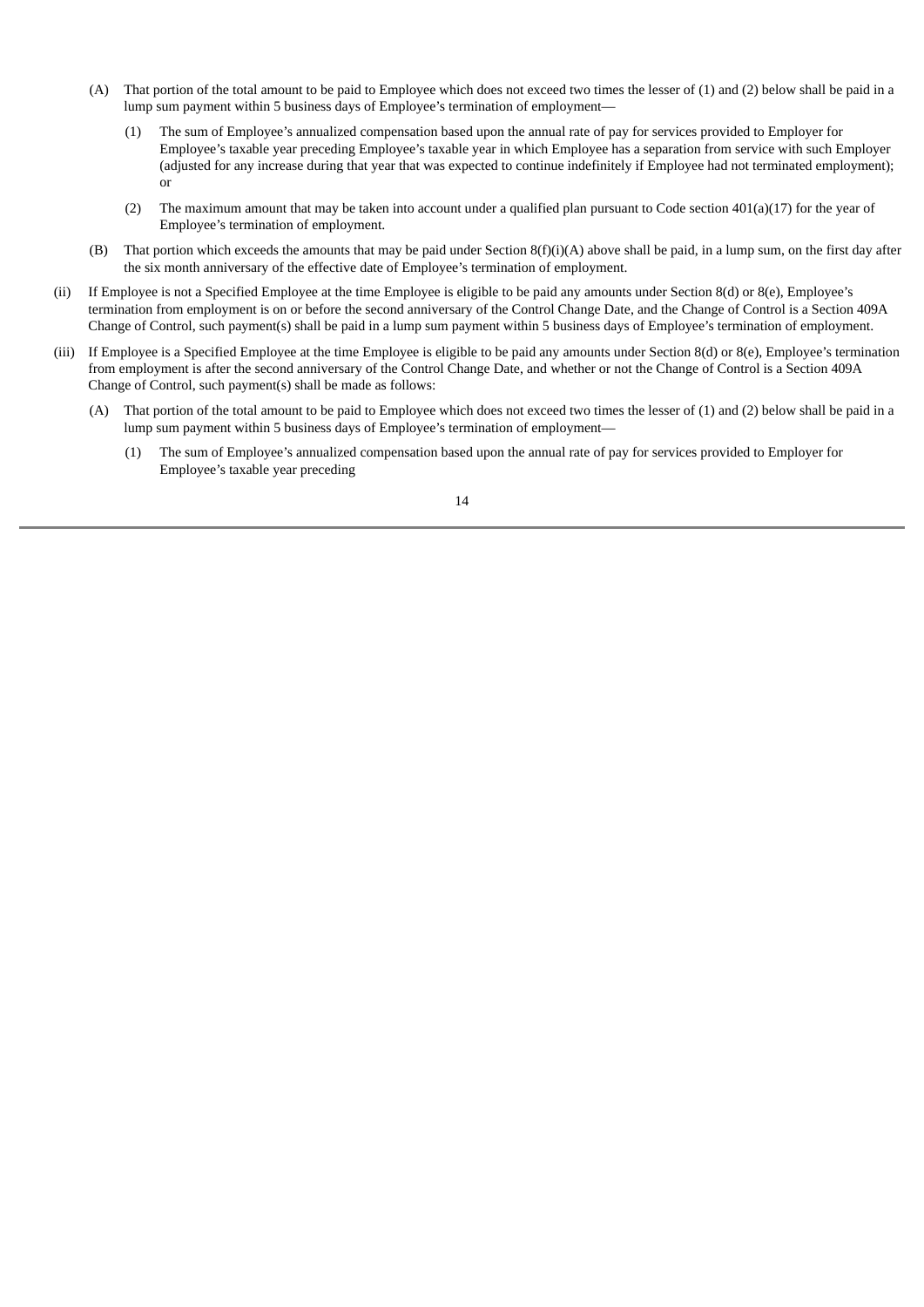Employee's taxable year in which Employee has a separation from service with such Employer (adjusted for any increase during that year that was expected to continue indefinitely if Employee had not terminated employment); or

- (2) The maximum amount that may be taken into account under a qualified plan pursuant to Code section  $401(a)(17)$  for the year of Employee's termination of employment.
- (B) That portion which exceeds the amount that may be paid under Section 8(f)(iii)(A) above shall be paid in equal installments in accordance with Employee's regular salary payment practices over the Severance Period except that no payments shall be made during the first six months following Employee's termination of employment and each such payment which otherwise would have been made during such initial six-month time period shall be held in arrears by Employer until the first payment made six months and one day following Employee's termination of employment at which time all amounts held in arrears shall be paid in a lump sum and the remaining 18 months of severance pay shall be paid in equal installments in accordance with Employer's regular salary payment practices over the Severance Period.
- (iv) If Employee is not a Specified Employee at the time Employee is eligible to be paid any amounts under Section 8(d) or 8(e), Employee's termination from employment is after the second anniversary of the Control Change Date, and whether or not the Change of Control is a Section 409A Change of Control, such payment(s) shall be made as follows:
	- (A) That portion of the total amount to be paid to Employee which does not exceed two times the lesser of (1) and (2), below, shall be paid in a lump sum payment within 5 business days of Employee's termination of employment—
		- (1) The sum of Employee's annualized compensation based upon the annual rate of pay for services provided to Employer for Employee's taxable year preceding Employee's taxable year in which Employee has a separation from service with such Employer (adjusted for any increase during that year that was expected to continue indefinitely if Employee had not terminated employment); or
			- 15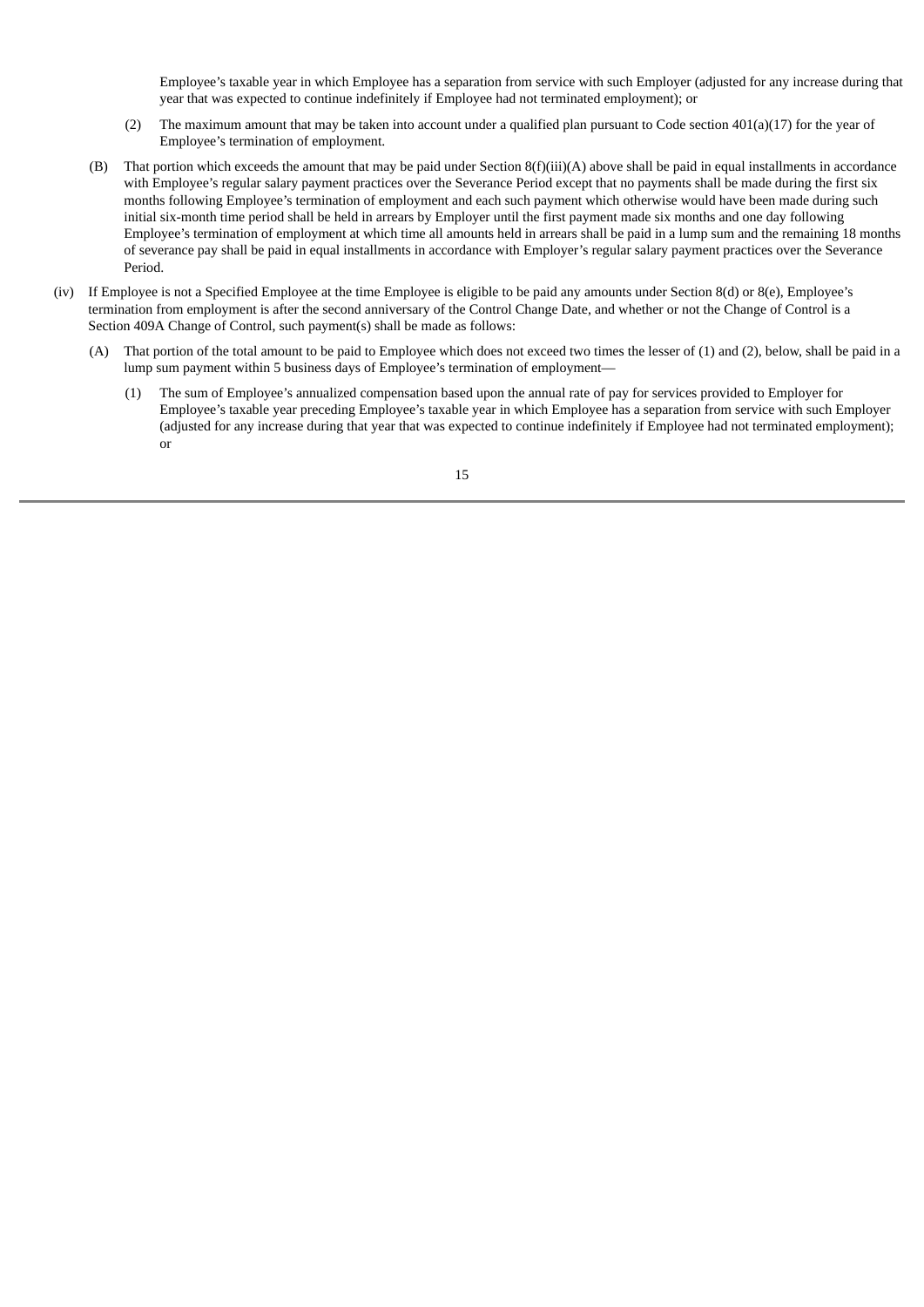- (2) The maximum amount that may be taken into account under a qualified plan pursuant to Code section  $401(a)(17)$  for the year of Employee's termination of employment.
- (B) That portion which exceeds the amount that may be paid under Section  $8(f)(iv)(A)$ , above, shall be paid in equal installments over the Severance Period in accordance with Employer's regular salary payment practices.
- (v) If Employee is a Specified Employee at the time Employee is eligible to be paid any amounts under Section 8(d) or 8(e), Employee's termination from employment is on or before the second anniversary of the Control Change Date, and the Change of Control is not a Section 409A Change of Control, such payment(s) shall be made in the same manner as Section 8(f)(iii) above.
- (vi) If Employee is not a Specified Employee at the time Employee is eligible to be paid any amounts under Section 8(d) or 8(e), Employee's termination from employment is on or before the second anniversary of the Control Change Date, and the Change of Control is not a Section 409A Change of Control, such payment(s) shall be shall be made in the same manner as Section 8(f)(iv) above.

# (g) Mitigation and Expenses.

(i) Other Employment. After the Control Change Date, Employee shall not be required to mitigate the amount of any payment provided for in this Agreement by seeking other employment or otherwise and except as expressly set forth herein no such other employment, if obtained, or compensation or benefits payable in connection therewith shall reduce any amounts or benefits to which Employee is entitled hereunder.

(ii) Expenses. If any dispute should arise under this Agreement after the Control Change Date involving an effort by Employee to protect, enforce or secure rights or benefits claimed by Employee hereunder, Employer shall pay (promptly upon demand by Employee accompanied by reasonable evidence of incurrence) all reasonable expenses (including attorney's fees) incurred by Employee in connection with such dispute, without regard to whether Employee prevails in such dispute except that Employee shall repay Employer any amounts so received if a court having jurisdiction shall make a final, non-appealable determination that Employee acted frivolously or in bad faith by such dispute.

(h) Successors in Interest. The rights and obligations of Employer and Employee under this Section 8 shall inure to the benefit of and be binding in each and every respect upon the direct and indirect successors and assigns of Employer and Employee, regardless of the manner in which such successors or assigns shall succeed to the interest of Employer or Employee hereunder and this Section 8 shall not be terminated by the voluntary or involuntary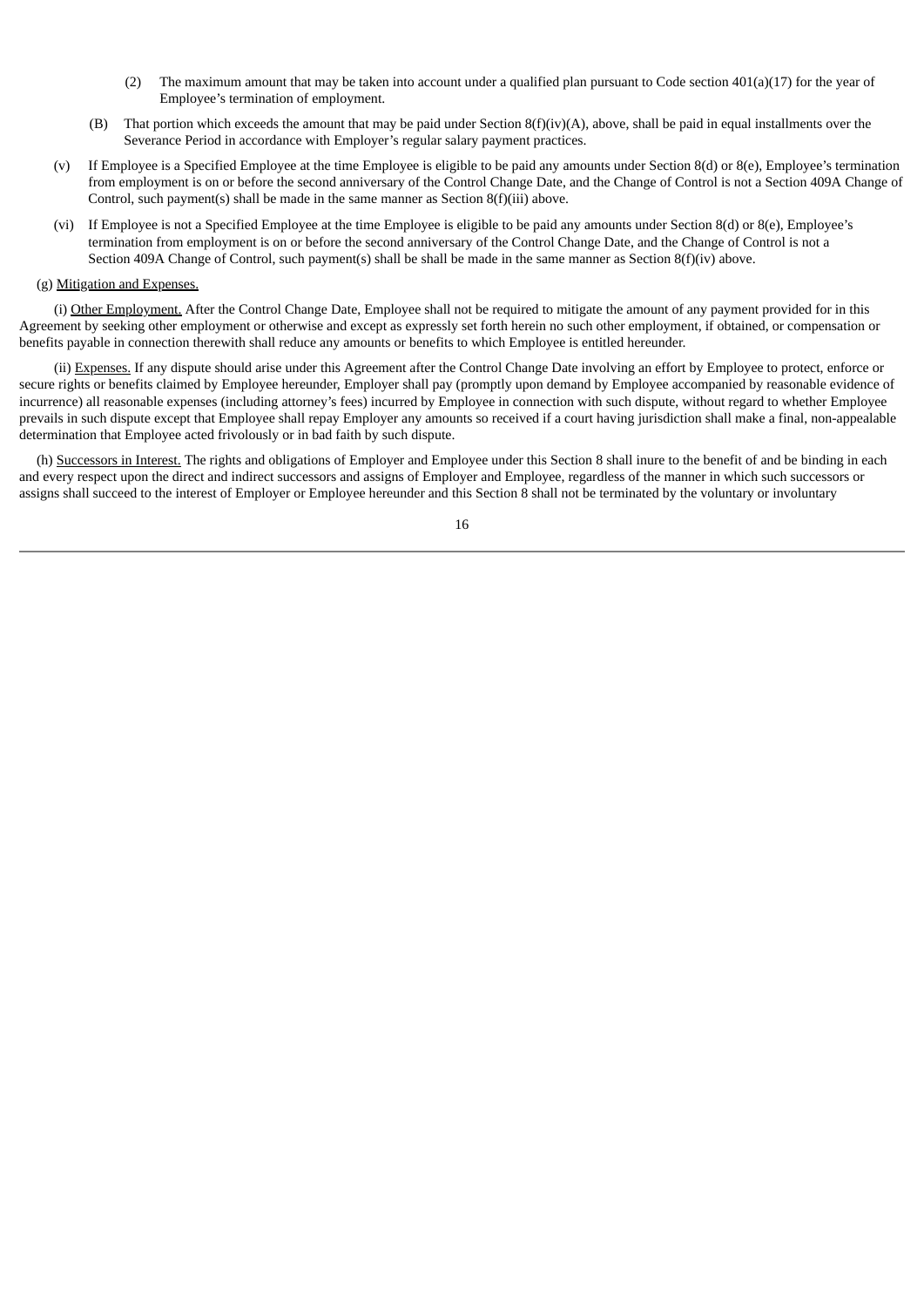dissolution of Employer or any merger or consolidation or acquisition involving Employer, or upon any transfer of all or substantially all of Employer's assets, or terminated otherwise than in accordance with its terms. In the event of any such merger or consolidation or transfer of assets, the provision of this Section 8 shall be binding upon and shall inure to the benefit of the surviving corporation or the corporation or other person to which such assets shall be transferred.

**9. Deductions and Withholding.** Employee agrees that Employer may withhold from any and all payments required to be made by Employer to Employee under this Agreement all taxes or other amounts that Employer is required by law to withhold in accordance with applicable laws or regulations from time to time in effect.

**10. Non-Waiver.** It is understood and agreed that one party's failure at any time to require the performance by the other party of any of the terms, provisions, covenants or conditions hereof shall in no way affect the first party's right thereafter to enforce the same, nor shall the waiver by either party of the breach of any term, provision, covenant or condition hereof be taken or held to be a waiver of any succeeding breach.

**11. Severability.** If any provision of this Agreement conflicts with the law under which this Agreement is to be construed, or if any such provision is held invalid or unenforceable by a court of competent jurisdiction or any arbitrator, such provision shall be deleted from this Agreement and the Agreement shall be construed to give full effect to the remaining provisions thereof.

**12. Survivability.** Unless otherwise provided herein, upon termination or expiration of the Term, the provisions of Sections 6 and 11 through 18 shall nevertheless remain in full force and effect but shall under no circumstance extend the Term of this Agreement (or the Executive's right to accrue additional benefits beyond the expiration of the Term as determined in accordance with Section 1 but without regard to this Section).

**13. Governing Law.** This Agreement shall be interpreted, construed and governed according to the laws of the State of Kansas without regard to the conflict of law provisions thereof.

**14. Construction.** The Section headings and captions contained in this Agreement are for convenience only and shall not be construed to define, limit or affect the scope or meaning of the provisions hereof. All references herein to Sections shall be deemed to refer to numbered sections of this Agreement.

**15. Entire Agreement.** This Agreement contains and represents the entire agreement of Employer and Employee and supersedes all prior agreements, representations or understandings, oral or written, express or implied with respect to the subject matter hereof. This Agreement may not be modified or amended in any way unless in a writing signed by each of Employer and Employee. No representation, promise or inducement has been made by either Employer or Employee that is not embodied in this Agreement, and neither Employer nor Employee shall be bound by or liable for any alleged representation, promise or inducement not specifically set forth herein.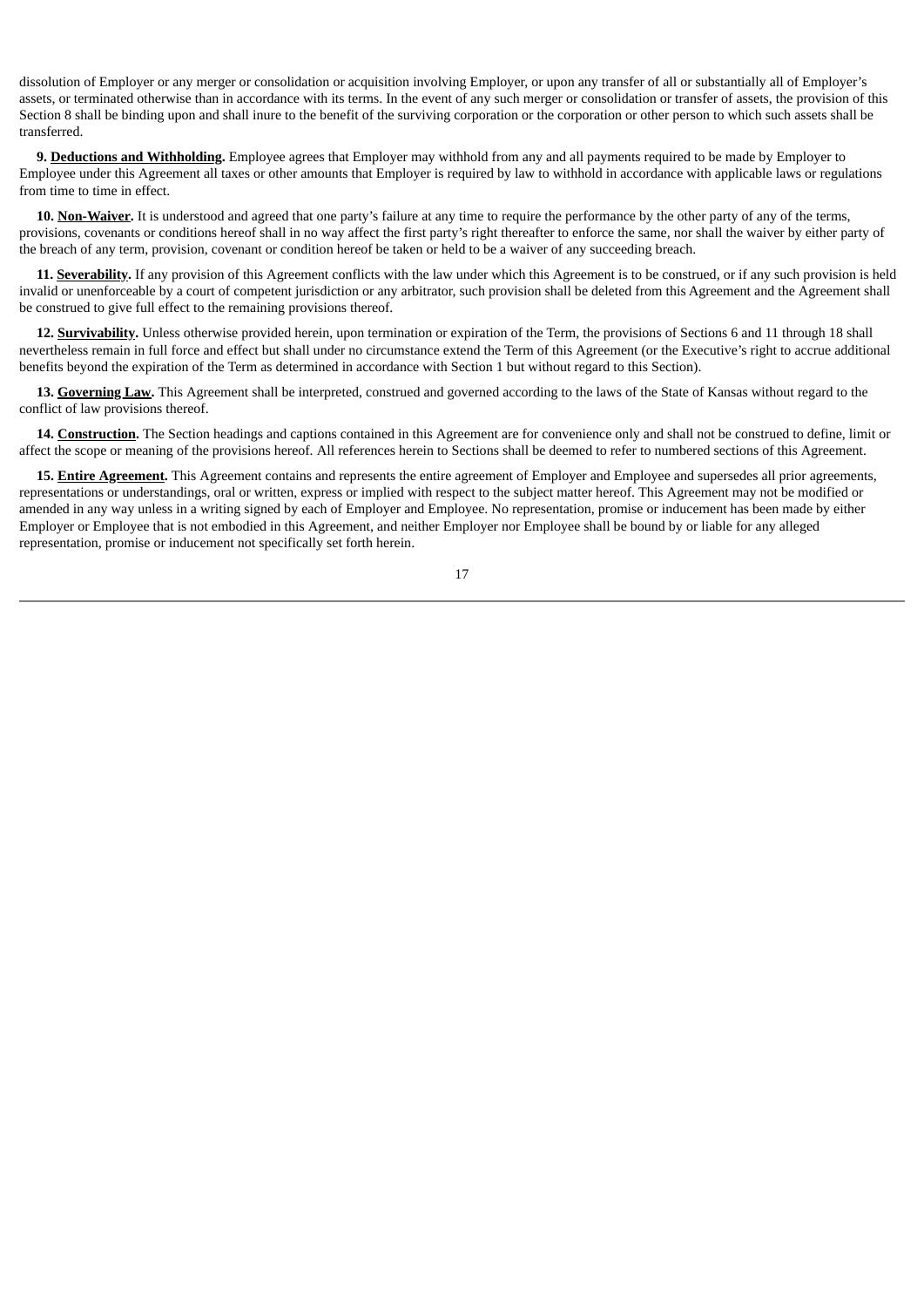**16. Assignability.** Neither this Agreement nor any rights or obligations of Employer or Employee hereunder may be assigned by Employer or Employee without the other Party's prior written consent. Subject to the foregoing, this Agreement shall be binding upon and inure to the benefit of Employer and Employee and their heirs, successors and assigns.

**17. Code Section 409A.** This Agreement is intended to meet the requirements of Section 409A of the Code and may be administered in a manner that is intended to meet those requirements and shall be construed and interpreted in accordance with such intent. To the extent that any payment or benefit provided hereunder is subject to Section 409A of the Code, such payment or benefit shall be provided in a manner that will meet the requirements of Section 409A of the Code, including regulations or other guidance issued with respect thereto, such that the payment or benefit shall not be subject to the excise tax applicable under Section 409A of the Code. Any provision of this Agreement that would cause any payment or benefit to fail to satisfy Section 409A of the Code shall be amended (in a manner that as closely as practicable achieves the original intent of this Agreement) to comply with Section 409A of the Code on a timely basis, which may be made on a retroactive basis, in accordance with regulations and other guidance issued under Section 409A of the Code.

**28. Notices.** All notices required or permitted hereunder shall be in writing and shall be deemed properly given if delivered personally or sent by certified or registered mail, postage prepaid, return receipt requested, or sent by telegram, telex, telecopy or similar form of telecommunication, and shall be deemed to have been given when received. Any such notice or communication shall be addressed:

| if to Employer, to | Euronet Worldwide, Inc.<br><b>Attention: General Counsel</b><br>4601 College Boulevard, Ste. 300<br>Leawood, Kansas 66211 |
|--------------------|---------------------------------------------------------------------------------------------------------------------------|
| if to Employee, to | Charles T. Piper<br>364 Borica Drive<br>Danville, CA 94526                                                                |

or to such other address as Employer or Employee shall have furnished to the other in writing.

**IN WITNESS WHEREOF,** the Parties have duly executed this Agreement, to be effective as of the date first above written.

a Delaware Corporation

**Euronet Worldwide, Inc.**

/s/ Charles T. Piper /s/ Charles T. Piper

Charles T. Piper By: Kevin Caponecchi Its: President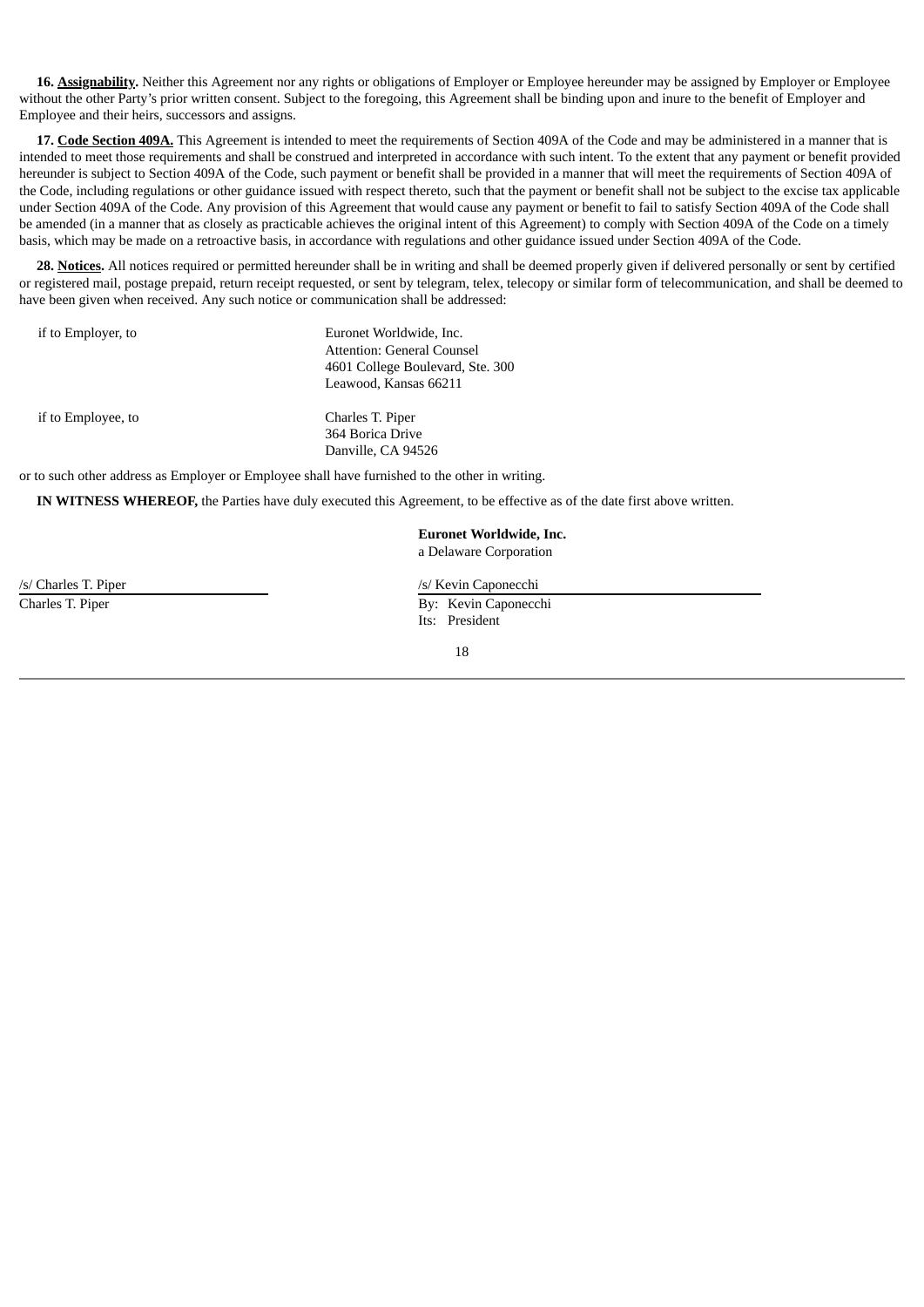#### 2010 CASH BONUS POTENTIAL AND INITIAL EQUITY AWARD

1. Cash Incentive Bonus

Employee's cash bonus potential will be:

Threshold: 30% of Base Salary Target: 60% of Base Salary Maximum: 100% of Base Salary

Performance targets for each of the above for 2010 will be as follows:

Threshold Target Maximum

Shall be based on Management by Objectives ("MBO's") to be mutually agreed upon by Employer and Employee within thirty (30) days of the Effective Date.

Bonus payable with respect to 2010 will be 10/12th of full bonus as determined above.

## 2. Initial Equity Incentive Award.

Employee will be granted an initial award of equity with "Black Scholes" value of \$750,000 at the time of grant, to be allocated 40% to restricted stock units ("RSUs") and 60% to stock options. The options and RSUs will vest over 5 years, with 2/5ths vesting as of the second anniversary date of grant and the remainder vesting in 1/5 increments each anniversary date thereafter.

## 3. Other Terms

It is a condition to payment of cash or incentive bonus that Employee be an employee of Employer at the time the fulfillment of performance targets are confirmed by the Compensation Committee of Employer.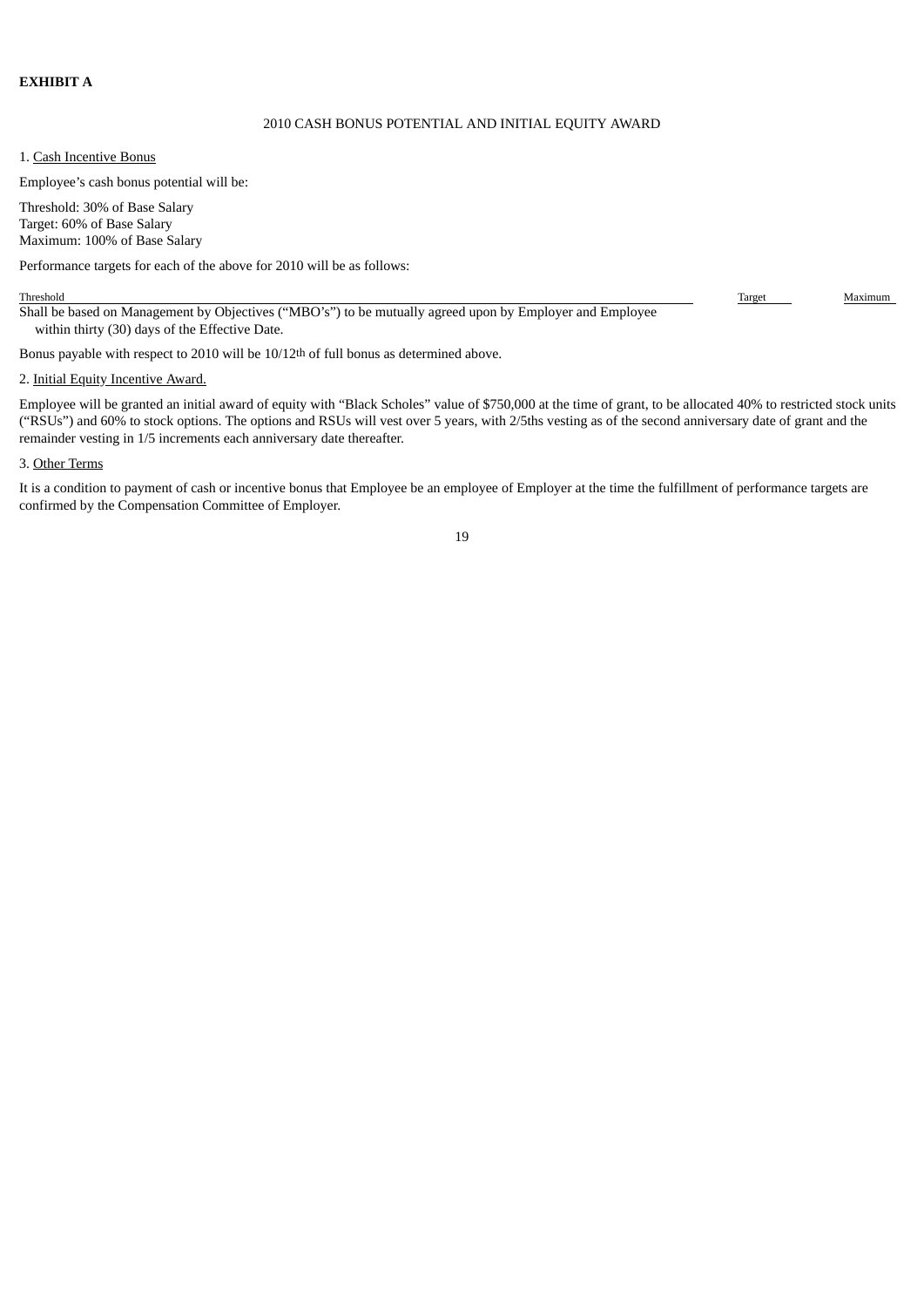# **EURONET WORLDWIDE, INC. COMPUTATION OF RATIO OF EARNINGS TO FIXED CHARGES (Unaudited)**

|                                                                            | <b>Three Months Ended</b> | <b>June 30,</b> |             | <b>Six Months Ended</b><br><b>June 30,</b> |  |
|----------------------------------------------------------------------------|---------------------------|-----------------|-------------|--------------------------------------------|--|
| (dollar amounts in thousands)                                              | 2010                      | 2009            | 2010        | 2009                                       |  |
| Pretax income from continuing operations before adjustment for income from |                           |                 |             |                                            |  |
| unconsolidated subsidiaries                                                | \$<br>2,742               | \$21,756        | \$11,490    | \$14,662                                   |  |
| Add:                                                                       |                           |                 |             |                                            |  |
| Fixed charges                                                              | 6,148                     | 7,950           | 12,217      | 16,229                                     |  |
| Dividends received                                                         |                           | 474             |             | 474                                        |  |
|                                                                            |                           |                 |             |                                            |  |
| Adjusted pretax income                                                     | 8,890<br>S.               | \$30,180        | \$ 23,707   | \$ 31,365                                  |  |
| Fixed charges:                                                             |                           |                 |             |                                            |  |
| Interest expense                                                           | \$<br>5,031               | 6,653<br>\$     | \$<br>9,985 | \$13,720                                   |  |
| Estimate of interest within rental expense                                 | 1,117                     | 1,297           | 2,232       | 2,509                                      |  |
| Total fixed charges                                                        | \$.<br>6,148              | 7,950<br>\$.    | \$12,217    | \$16,229                                   |  |
| Ratio of earnings to fixed charges                                         | 1.4                       | 3.8             | 1.9         | 1.9                                        |  |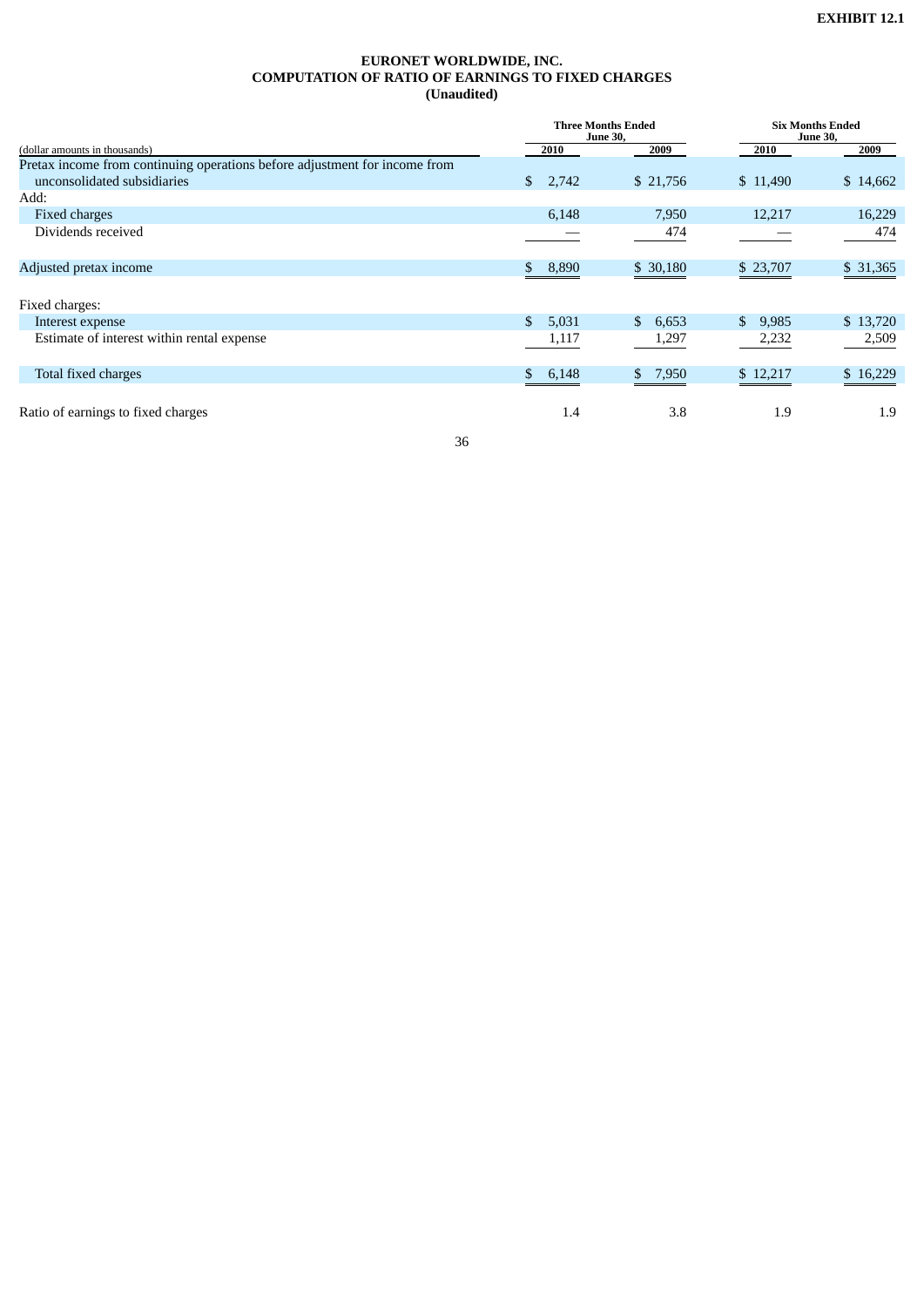# **CERTIFICATIONS OF CHIEF EXECUTIVE OFFICER**

I, Michael J. Brown, certify that:

1) I have reviewed this Quarterly Report on Form 10-Q of Euronet Worldwide, Inc.;

2) Based on my knowledge, this report does not contain any untrue statement of a material fact or omit to state a material fact necessary to make the statements made, in light of the circumstances under which such statements were made, not misleading with respect to the period covered by this report;

3) Based on my knowledge, the financial statements, and other financial information included in this report, fairly present in all material respects the financial condition, results of operations and cash flows of the registrant as of, and for, the periods presented in this report;

4) The registrant's other certifying officer and I are responsible for establishing and maintaining disclosure controls and procedures (as defined in Exchange Act Rules 13a-15(e) and 15d-15(e)) and internal control over financial reporting (as defined in Exchange Act Rules 13a-15(f) and 15d-15(f)) for the registrant and have:

a) designed such disclosure controls and procedures, or caused such disclosure controls and procedures to be designed under our supervision, to ensure that material information relating to the registrant, including its consolidated subsidiaries, is made known to us by others within those entities, particularly during the period in which this report is being prepared;

b) designed such internal control over financial reporting, or caused such internal control over financial reporting to be designed under our supervision, to provide reasonable assurance regarding the reliability of financial reporting and the preparation of financial statements for external purposes in accordance with generally accepted accounting principles;

c) evaluated the effectiveness of the registrant's disclosure controls and procedures and presented in this report our conclusions about the effectiveness of the disclosure controls and procedures, as of the end of the period covered by this report based on such evaluation; and

d) disclosed in this report any change in the registrant's internal control over financial reporting that occurred during the registrant's most recent fiscal quarter (the registrant's fourth fiscal quarter in the case of an annual report) that has materially affected, or is reasonably likely to materially affect, the registrant's internal control over financial reporting; and

5) The registrant's other certifying officer and I have disclosed, based on our most recent evaluation of internal control over financial reporting, to the registrant's auditors and the audit committee of registrant's Board of Directors (or persons performing the equivalent functions):

a) all significant deficiencies and material weaknesses in the design or operation of internal control over financial reporting which are reasonably likely to adversely affect the registrant's ability to record, process, summarize and report financial information; and

b) any fraud, whether or not material, that involves management or other employees who have a significant role in the registrant's internal control over financial reporting.

Date: August 5, 2010

/s/ MICHAEL J. BROWN

**Michael J. Brown Chief Executive Officer**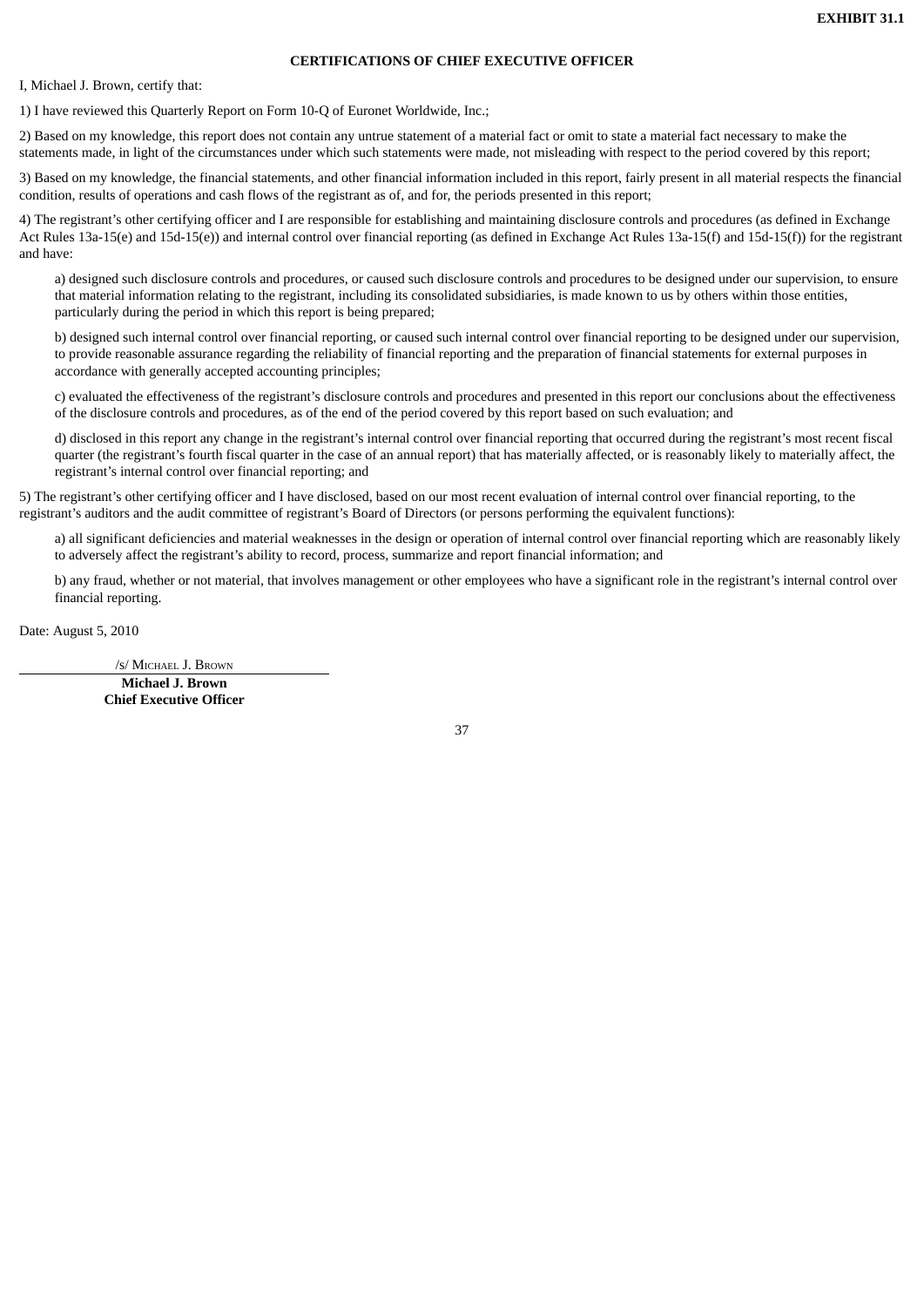# **CERTIFICATIONS OF CHIEF FINANCIAL OFFICER**

I, Rick L. Weller, certify that:

1) I have reviewed this Quarterly Report on Form 10-Q of Euronet Worldwide, Inc.;

2) Based on my knowledge, this report does not contain any untrue statement of a material fact or omit to state a material fact necessary to make the statements made, in light of the circumstances under which such statements were made, not misleading with respect to the period covered by this report;

3) Based on my knowledge, the financial statements, and other financial information included in this report, fairly present in all material respects the financial condition, results of operations and cash flows of the registrant as of, and for, the periods presented in this report;

4) The registrant's other certifying officer and I are responsible for establishing and maintaining disclosure controls and procedures (as defined in Exchange Act Rules 13a-15(e) and 15d-15(e)) and internal control over financial reporting (as defined in Exchange Act Rules 13a-15(f) and 15d-15(f)) for the registrant and have:

a) designed such disclosure controls and procedures, or caused such disclosure controls and procedures to be designed under our supervision, to ensure that material information relating to the registrant, including its consolidated subsidiaries, is made known to us by others within those entities, particularly during the period in which this report is being prepared;

b) designed such internal control over financial reporting, or caused such internal control over financial reporting to be designed under our supervision, to provide reasonable assurance regarding the reliability of financial reporting and the preparation of financial statements for external purposes in accordance with generally accepted accounting principles;

c) evaluated the effectiveness of the registrant's disclosure controls and procedures and presented in this report our conclusions about the effectiveness of the disclosure controls and procedures, as of the end of the period covered by this report based on such evaluation; and

d) disclosed in this report any change in the registrant's internal control over financial reporting that occurred during the registrant's most recent fiscal quarter (the registrant's fourth fiscal quarter in the case of an annual report) that has materially affected, or is reasonably likely to materially affect, the registrant's internal control over financial reporting; and

5) The registrant's other certifying officer and I have disclosed, based on our most recent evaluation of internal control over financial reporting, to the registrant's auditors and the audit committee of registrant's Board of Directors (or persons performing the equivalent functions):

a) all significant deficiencies and material weaknesses in the design or operation of internal control over financial reporting which are reasonably likely to adversely affect the registrant's ability to record, process, summarize and report financial information; and

b) any fraud, whether or not material, that involves management or other employees who have a significant role in the registrant's internal control over financial reporting.

Date: August 5, 2010

/s/ RICK L. WELLER

**Rick L. Weller Chief Financial Officer**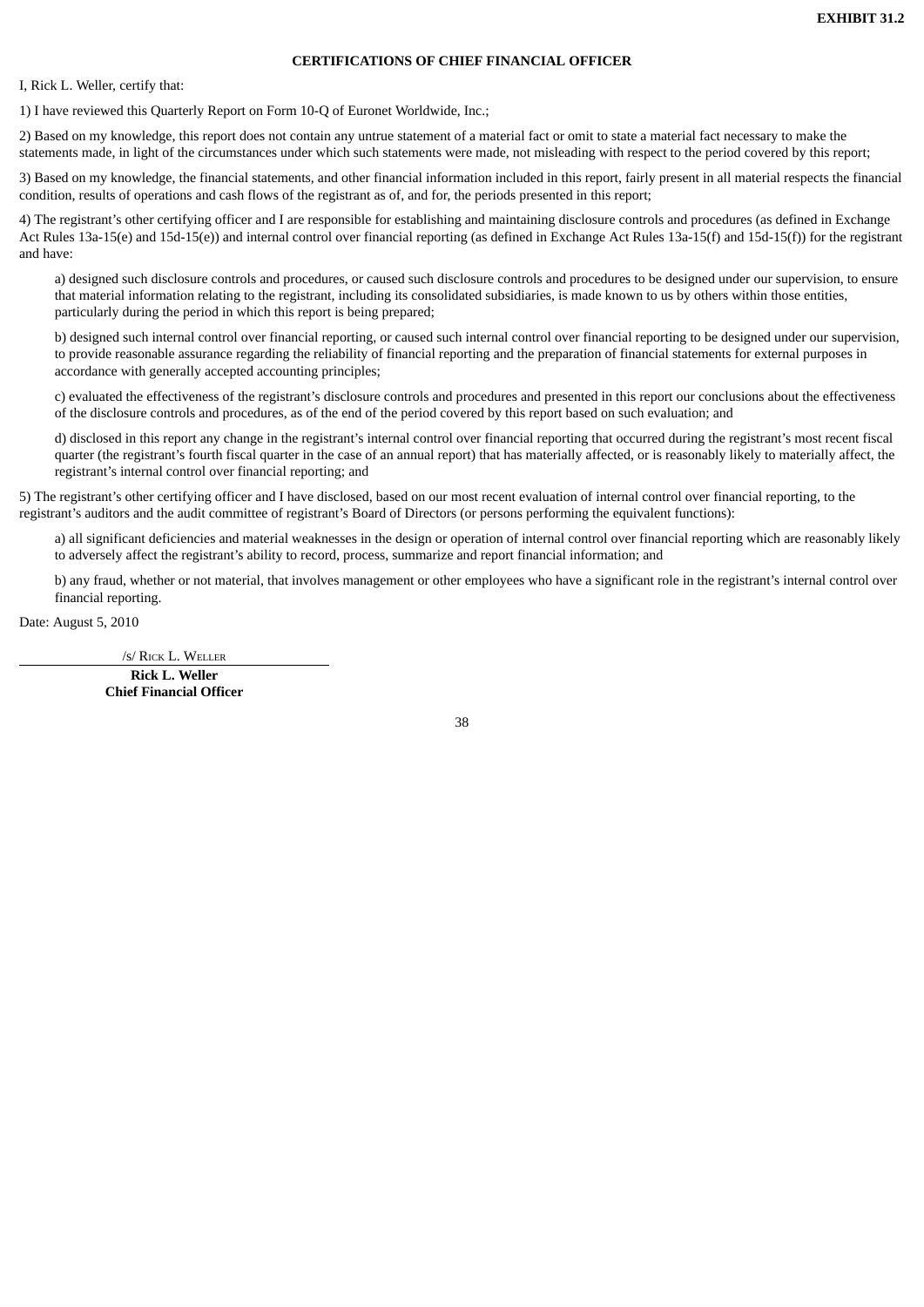# **CERTIFICATION PURSUANT TO 18 U.S.C. SECTION 1350, AS ADOPTED PURSUANT TO SECTION 906 OF THE SARBANES-OXLEY ACT OF 2002**

In connection with the Quarterly Report on Form 10-Q of Euronet Worldwide, Inc. (the "Company") for the period ended June 30, 2010 filed with the Securities and Exchange Commission on the date hereof (the "Report"), the undersigned hereby certifies, pursuant to 18 U.S.C. Section 1350, as adopted pursuant to Section 906 of the Sarbanes-Oxley Act of 2002, that:

(1) the Report fully complies with the requirements of Section 13(a) or 15(d) of the Securities Exchange Act of 1934, as amended; and

(2) the information contained in the Report fairly presents, in all material respects, the financial condition and results of operations of the Company.

/s/ MICHAEL J. BROWN

**Michael J. Brown Chief Executive Officer**

August 5, 2010